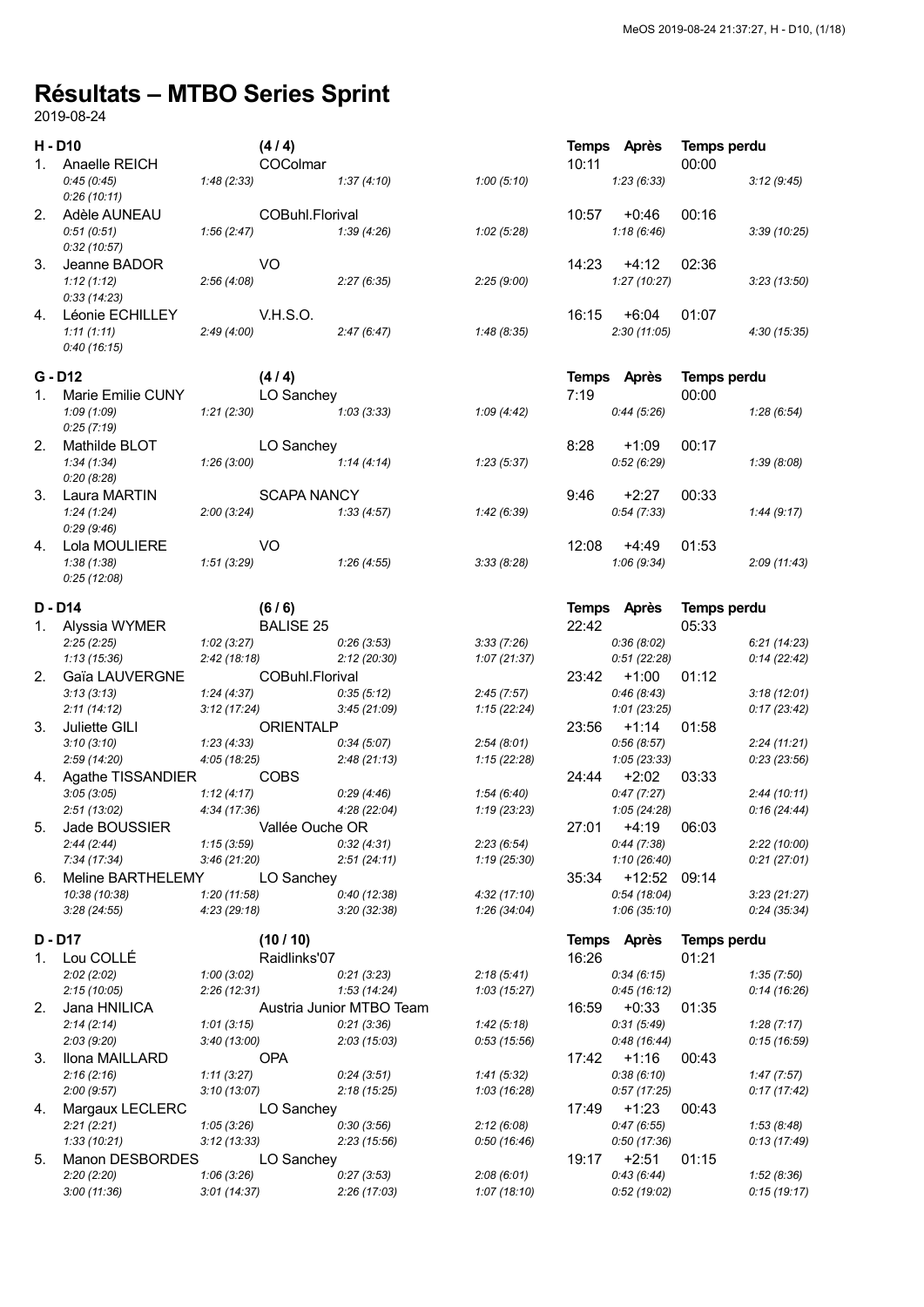| 6. | Mélanie DALIBARD                |              | COColmar                |                          |              | 20:31     | $+4:05$      | 00:55              |              |
|----|---------------------------------|--------------|-------------------------|--------------------------|--------------|-----------|--------------|--------------------|--------------|
|    |                                 |              |                         |                          |              |           |              |                    |              |
|    | 2:41(2:41)                      | 1:15(3:56)   |                         | 1:01(4:57)               | 2:08(7:05)   |           | 0:45(7:50)   |                    | 2:19 (10:09) |
|    | 2:02(12:11)                     | 3:26(15:37)  |                         | 2:31(18:08)              | 0:57(19:05)  |           | 1:04 (20:09) |                    | 0:22(20:31)  |
| 7. | Lena SCHNETZ                    |              |                         | Austria Junior MTBO Team |              | 23:26     | $+7:00$      | 07:42              |              |
|    | 2:44(2:44)                      | 0:57(3:41)   |                         | 0:27(4:08)               | 1:49(5:57)   |           | 0:30(6:27)   |                    | 9:04(15:31)  |
|    | 1:22(16:53)                     | 2:30(19:23)  |                         | 1:56(21:19)              | 1:07(22:26)  |           | 0:47(23:13)  |                    | 0:13(23:26)  |
| 8. | Manon TISSANDIER                |              | <b>COBS</b>             |                          |              | 25:02     | +8:36        | 03:39              |              |
|    |                                 |              |                         |                          |              |           |              |                    |              |
|    | 2:48(2:48)                      | 1:12(4:00)   |                         | 0:34(4:34)               | 3:34(8:08)   |           | 0:43(8:51)   |                    | 4:24(13:15)  |
|    | 2:15(15:30)                     | 4:05(19:35)  |                         | 2:55(22:30)              | 1:16(23:46)  |           | 1:00(24:46)  |                    | 0:16(25:02)  |
| 9. | Kaja HEGI                       |              | ol.biel.seeland         |                          |              | 25:07     | $+8:41$      | 01:40              |              |
|    | 3:49(3:49)                      | 1:17(5:06)   |                         | 0:44(5:50)               | 2:51(8:41)   |           | 1:19(10:00)  |                    | 2:25(12:25)  |
|    | 2:37(15:02)                     | 4:19 (19:21) |                         | 3:14(22:35)              | 1:05(23:40)  |           | 1:07(24:47)  |                    | 0:20(25:07)  |
|    |                                 |              | <b>OPA</b>              |                          |              |           |              |                    |              |
|    | Lilou GRANDIN MARTIN            |              |                         |                          |              | Non parta |              |                    |              |
|    | $-(-)$                          | $-(-)$       |                         | $-(-)$                   | $-(-)$       |           | $-(-)$       |                    | $-(-)$       |
|    | $-(-)$                          | $-(-)$       |                         | $-(-)$                   | $-(-)$       |           | $-(-)$       |                    | $-(-)$       |
|    |                                 |              |                         |                          |              |           |              |                    |              |
|    | <b>B-D20E</b>                   |              | (11/11)                 |                          |              |           | Temps Après  | <b>Temps perdu</b> |              |
| 1. | <b>Lilou PAULY</b>              |              | <b>CMO</b>              |                          |              | 18:49     |              | 00:40              |              |
|    | 2:30(2:30)                      | 1:10(3:40)   |                         | 0:33(4:13)               | 1:23(5:36)   |           | 0:35(6:11)   |                    | 0:36(6:47)   |
|    | 1:01(7:48)                      | 1:31(9:19)   |                         | 2:26(11:45)              | 3:46(15:31)  |           | 1:13(16:44)  |                    | 0:46 (17:30) |
|    |                                 |              |                         |                          |              |           |              |                    |              |
|    | 0:20(17:50)                     | 0:45(18:35)  |                         | 0:14(18:49)              |              |           |              |                    |              |
| 2. | Nikoline SPLITDORFF             |              | Danish MTBO Team        |                          |              | 20:10     | $+1:21$      | 01:43              |              |
|    | 2:26(2:26)                      | 1:25(3:51)   |                         | 0:31(4:22)               | 1:18(5:40)   |           | 0:29(6:09)   |                    | 1:03(7:12)   |
|    | 1:02(8:14)                      | 1:58(10:12)  |                         | 2:30(12:42)              | 3:19(16:01)  |           | 1:15(17:16)  |                    | 1:26 (18:42) |
|    | 0:22(19:04)                     | 0:50(19:54)  |                         | 0:16(20:10)              |              |           |              |                    |              |
|    |                                 |              |                         |                          |              |           |              |                    |              |
| 3. | Annika HENRIKSEN                |              | Danish MTBO Team        |                          |              | 20:15     | +1:26        | 00:50              |              |
|    | 2:25(2:25)                      | 1:06(3:31)   |                         | 0:35(4:06)               | 1:33(5:39)   |           | 0:31(6:10)   |                    | 1:29 (7:39)  |
|    | 1:11(8:50)                      | 1:52(10:42)  |                         | 2:21(13:03)              | 3:24(16:27)  |           | 1:29 (17:56) |                    | 0:56(18:52)  |
|    | 0:21(19:13)                     | 0:49(20:02)  |                         | 0:13(20:15)              |              |           |              |                    |              |
| 4. | <b>Birka O NIELSEN</b>          |              | Danish MTBO Team        |                          |              | 20:28     | $+1:39$      | 01:02              |              |
|    |                                 |              |                         |                          |              |           |              |                    |              |
|    | 2:40(2:40)                      | 1:15(3:55)   |                         | 0:35(4:30)               | 1:31(6:01)   |           | 0:32(6:33)   |                    | 0:48(7:21)   |
|    | 1:49(9:10)                      | 1:36(10:46)  |                         | 2:05(12:51)              | 4:00(16:51)  |           | 1:19 (18:10) |                    | 0:53(19:03)  |
|    | 0:22(19:25)                     | 0:50(20:15)  |                         | 0:13(20:28)              |              |           |              |                    |              |
| 5. | Lea HNILICA                     |              |                         | Austria Junior MTBO Team |              | 21:43     | $+2:54$      | 01:04              |              |
|    | 2:47(2:47)                      | 1:15(4:02)   |                         | 0:38(4:40)               | 2:00(6:40)   |           | 0:30(7:10)   |                    | 0:39(7:49)   |
|    |                                 |              |                         |                          |              |           |              |                    |              |
|    | 1:11(9:00)                      | 1:49 (10:49) |                         | 2:21(13:10)              | 3:50(17:00)  |           | 1:23(18:23)  |                    | 1:31(19:54)  |
|    | 0:31(20:25)                     | 1:01(21:26)  |                         | 0:17(21:43)              |              |           |              |                    |              |
| 6. | Alexandrine SIPOS               |              | <b>AS SAMOIS</b>        |                          |              | 23:22     | $+4:33$      | 02:30              |              |
|    | 2:36(2:36)                      | 1:10(3:46)   |                         | 0:39(4:25)               | 1:43 (6:08)  |           | 0:37(6:45)   |                    | 0:39(7:24)   |
|    | 1:09(8:33)                      | 2:13(10:46)  |                         | 2:21(13:07)              | 3:57(17:04)  |           | 1:37(18:41)  |                    | 3:05(21:46)  |
|    | 0:25(22:11)                     | 0:55(23:06)  |                         | 0:16(23:22)              |              |           |              |                    |              |
|    |                                 |              |                         |                          |              |           |              |                    |              |
| 7. | <b>Christine Reibert HANSEN</b> |              | Danish MTBO Team        |                          |              | 24:22     | $+5:33$      | 03:12              |              |
|    | 2:46(2:46)                      | 1:17(4:03)   |                         | 2:40(6:43)               | 2:09(8:52)   |           | 0:32(9:24)   |                    | 1:03(10:27)  |
|    | 1:23(11:50)                     | 1:47(13:37)  |                         | 2:37(16:14)              | 4:16 (20:30) |           | 1:29(21:59)  |                    | 0:56(22:55)  |
|    | 0:21(23:16)                     | 0:51(24:07)  |                         | 0:15(24:22)              |              |           |              |                    |              |
| 8. | Sara LYKKE BRINCH               |              |                         |                          |              | 25:08     | $+6:19$      | 01:46              |              |
|    |                                 |              | Danish MTBO Team        |                          |              |           |              |                    |              |
|    | 3:17(3:17)                      | 2:37(5:54)   |                         | 0:42(6:36)               | 2:08(8:44)   |           | 0:45(9:29)   |                    | 0:46(10:15)  |
|    | 1:23(11:38)                     | 2:07(13:45)  |                         | 2:56(16:41)              | 4:11 (20:52) |           | 1:36(22:28)  |                    | 0:51(23:19)  |
|    | 0:26(23:45)                     | 1:05(24:50)  |                         | 0:18(25:08)              |              |           |              |                    |              |
| 9. | Claire LABROCHE                 |              | VO                      |                          |              | 31:24     | $+12:35$     | 05:03              |              |
|    | 3:48(3:48)                      | 1:30(5:18)   |                         | 0:49(6:07)               | 2:14(8:21)   |           | 1:06(9:27)   |                    | 2:57(12:24)  |
|    | 2:20(14:44)                     | 3:36(18:20)  |                         | 3:43(22:03)              | 4:19 (26:22) |           | 1:49(28:11)  |                    | 1:04(29:15)  |
|    |                                 |              |                         |                          |              |           |              |                    |              |
|    | 0:33(29:48)                     | 1:10 (30:58) |                         | 0:26(31:24)              |              |           |              |                    |              |
|    | 10. Lena HOFER                  |              | ol norska               |                          |              | 31:31     | +12:42 07:43 |                    |              |
|    | 3:19(3:19)                      | 1:56(5:15)   |                         | 1:03(6:18)               | 1:34(7:52)   |           | 0:36(8:28)   |                    | 1:09(9:37)   |
|    | 4:46 (14:23)                    | 3:08(17:31)  |                         | 2:50(20:21)              | 4:03(24:24)  |           | 4:21(28:45)  |                    | 1:01(29:46)  |
|    |                                 |              |                         |                          |              |           |              |                    |              |
|    | 0:30(30:16)                     | 0:59(31:15)  |                         | 0:16(31:31)              |              |           |              |                    |              |
|    | Marine DENOUAL                  |              | NOYON CO                |                          |              | <b>PM</b> |              |                    |              |
|    | 2:18(2:18)                      | $-(-)$       |                         | $-(4:10)$                | 1:48(5:58)   |           | 0:30(6:28)   |                    | 0:45(7:13)   |
|    | 1:18(8:31)                      | 1:56(10:27)  |                         | 2:02(12:29)              | 3:29(15:58)  |           | 1:24(17:22)  |                    | 0:50(18:12)  |
|    | 0:21(18:33)                     | 0:48(19:21)  |                         | 0:15(19:36)              |              |           |              |                    |              |
|    |                                 |              |                         |                          |              |           |              |                    |              |
|    | <b>B-D21E</b>                   |              | (9/9)                   |                          |              |           | Temps Après  | Temps perdu        |              |
|    |                                 |              |                         |                          |              |           |              |                    |              |
| 1. | Maja Rothweiler                 |              | <b>Team Switzerland</b> |                          |              | 19:32     |              | 00:17              |              |
|    | 2:33(2:33)                      | 1:12(3:45)   |                         | 0:34(4:19)               | 1:50(6:09)   |           | 0:33(6:42)   |                    | 0:33(7:15)   |
|    | 1:08(8:23)                      | 1:59(10:22)  |                         | 2:11(12:33)              | 3:30(16:03)  |           | 1:24 (17:27) |                    | 0:40(18:07)  |
|    | 0:20(18:27)                     | 0:50(19:17)  |                         | 0:15(19:32)              |              |           |              |                    |              |
| 2. | Ursina JAEGGI                   |              | <b>BikeO</b> Suisse     |                          |              | 19:52     | $+0:20$      | 01:13              |              |
|    |                                 |              |                         |                          |              |           |              |                    |              |
|    | 2:58(2:58)                      | 1:10(4:08)   |                         | 0:34(4:42)               | 1:22(6:04)   |           | 0:38(6:42)   |                    | 0:39(7:21)   |
|    | 1:03(8:24)                      | 1:53(10:17)  |                         | 2:04(12:21)              | 3:50(16:11)  |           | 1:10(17:21)  |                    | 1:03(18:24)  |
|    | 0:27(18:51)                     | 0:47(19:38)  |                         | 0:14(19:52)              |              |           |              |                    |              |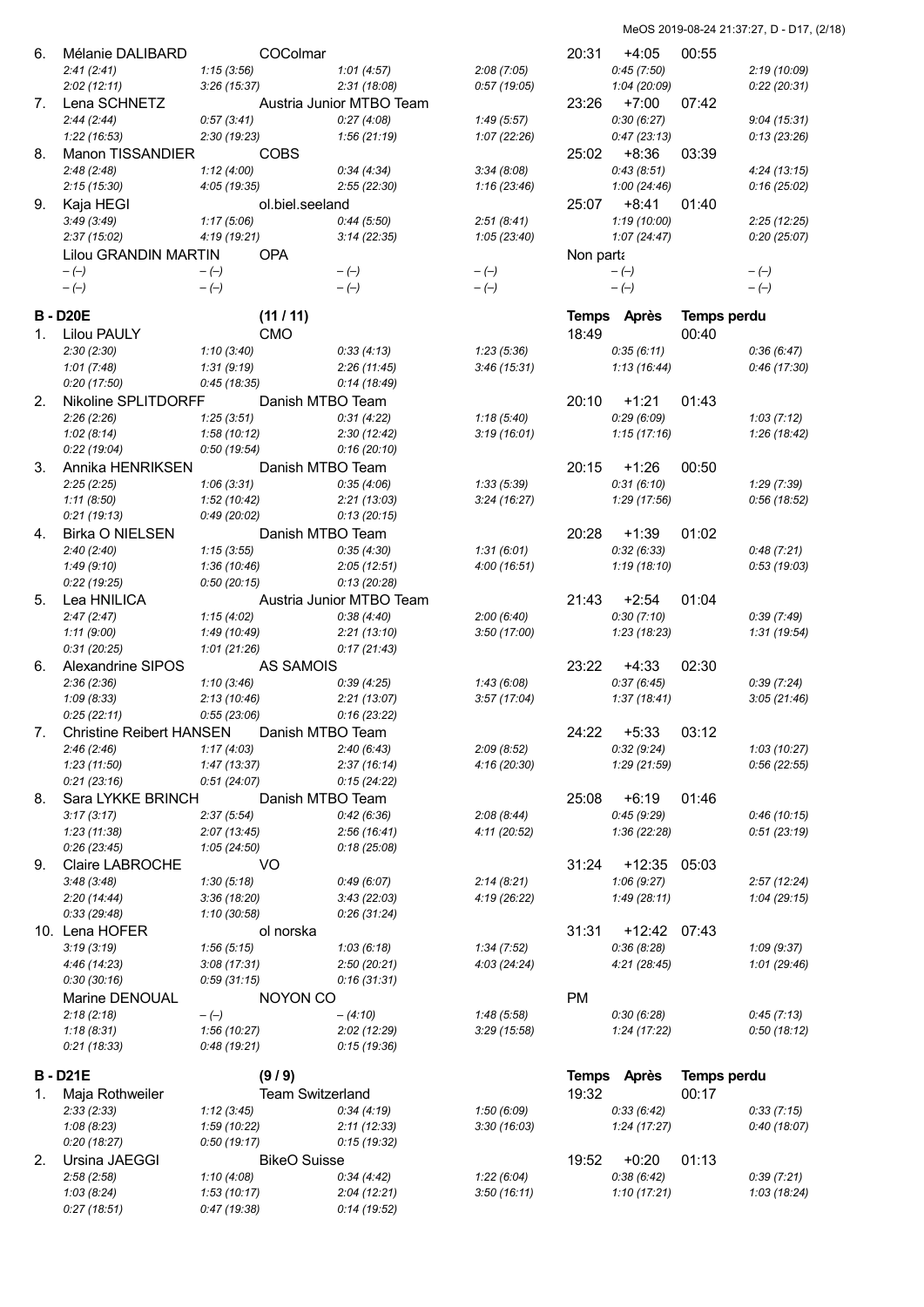| 3. | <b>Justine LAVE</b>        | <b>SCAPA NANCY</b>        |                           |                           | 33:59     | +14:27 07:28               |                    |                           |
|----|----------------------------|---------------------------|---------------------------|---------------------------|-----------|----------------------------|--------------------|---------------------------|
|    | 3:10(3:10)                 | 1:28(4:38)                | 1:04(5:42)                | 8:27 (14:09)              |           | 0:45(14:54)                |                    | 1:17(16:11)               |
|    | 1:49(18:00)                | 3:18(21:18)               | 3:03(24:21)               | 5:04(29:25)               |           | 1:51(31:16)                |                    | 0:53(32:09)               |
|    | 0:28(32:37)                | 1:02(33:39)               | 0:20(33:59)               |                           |           |                            |                    |                           |
| 4. | Mirjam Hellmüller          | <b>Team Switzerland</b>   |                           |                           | 37:49     | +18:17                     | 12:05              |                           |
|    | 14:13(14:13)               | 1:15(15:28)               | 0:59(16:27)               | 2:32 (18:59)              |           | 0:35(19:34)                |                    | 1:49(21:23)               |
|    | 1:33(22:56)                | 2:34(25:30)               | 2:55(28:25)               | 4:27(32:52)               |           | 2:12(35:04)                |                    | 0:47(35:51)               |
|    | 0:27(36:18)                | 1:12 (37:30)              | 0:19(37:49)               |                           |           |                            |                    |                           |
| 5. | Julia CHARDOT              | GO78                      |                           |                           | 38:55     | +19:23                     | 05:27              |                           |
|    | 4:34(4:34)                 | 1:58(6:32)                | 0:58(7:30)                | 2:22(9:52)                |           | 1:16(11:08)                |                    | 1:55(13:03)               |
|    | 3:02(16:05)                | 4:21 (20:26)              | 3:57(24:23)               | 5:53 (30:16)              |           | 3:13(33:29)                |                    | 2:41(36:10)               |
|    | 0:44(36:54)                | 1:31(38:25)               | 0:30(38:55)               |                           |           |                            |                    |                           |
| 6. | Vanessa COCTEAU            | <b>BALISE 25</b>          |                           |                           |           | 45:17 +25:45 09:57         |                    |                           |
|    | 7:42(7:42)                 | 2:00(9:42)                | 1:54(11:36)               | 1:52(13:28)               |           | 0:44(14:12)                |                    | 2:21(16:33)               |
|    | 2:04(18:37)                | 4:12 (22:49)              | 4:38(27:27)               | 11:16 (38:43)             |           | 2:57(41:40)                |                    | 1:17(42:57)               |
|    | 0:31(43:28)                | 1:25(44:53)               | 0:24(45:17)               |                           |           |                            |                    |                           |
| 7. | Juliette PECQUEUR          | <b>ASO Sillery</b>        |                           |                           | 48:15     | $+28:43$ 12:10             |                    |                           |
|    | 7:26(7:26)                 | 3:23(10:49)               | 2:43(13:32)               | 2:32 (16:04)              |           | 0:53(16:57)                |                    | 2:45(19:42)               |
|    | 1:39(21:21)                | 9:41(31:02)               | 4:01(35:03)               | 6:07(41:10)               |           | 2:45(43:55)                |                    | 1:26(45:21)               |
|    | 0:37(45:58)                | 1:54(47:52)               | 0:23(48:15)               |                           |           |                            |                    |                           |
| 8. | Léa VERCELLOTTI            | OTB                       |                           |                           |           | 1:26:41 +67:09 01:02:29    |                    |                           |
|    | 1:06:39 (1:06:39)          | 1:19(1:07:58)             | 0:37(1:08:35)             | 1:40(1:10:15)             |           | 0:39(1:10:54)              |                    | 0:37(1:11:31)             |
|    | 1:12(1:12:43)              | 2:18(1:15:01)             | 3:05(1:18:06)             | 4:26 (1:22:32)            |           | 1:40(1:24:12)              |                    | 0:51(1:25:03)             |
|    | 0:24(1:25:27)              | 0.56(1.26.23)             | 0:18(1:26:41)             |                           |           |                            |                    |                           |
|    | Constance DEVILLERS        | <b>BALISE 25</b>          |                           |                           | <b>PM</b> |                            |                    |                           |
|    | 2:28(2:28)                 | 1:07(3:35)                | 0:32(4:07)                | 1:37(5:44)                |           | $-(-)$                     |                    | $-(6.51)$                 |
|    | 1:20(8:11)                 | 1:30(9:41)                | 2:04(11:45)               | 2:59(14:44)               |           | 1:10(15:54)                |                    | 0:36(16:30)               |
|    | 0:18(16:48)                | 0.54(17.42)               | 0:20(18:02)               |                           |           |                            |                    |                           |
|    |                            |                           |                           |                           |           |                            |                    |                           |
|    | B - D40                    | (15/15)                   |                           |                           |           | Temps Après                | <b>Temps perdu</b> |                           |
| 1. | <b>Christine Schaffner</b> | Thömus Team               |                           |                           | 20:31     |                            | 01:15              |                           |
|    | 2:32(2:32)<br>1:12(9:04)   | 1:13(3:45)<br>1:53(10:57) | 0:36(4:21)<br>2:17(13:14) | 1:42(6:03)<br>3:52(17:06) |           | 0:31(6:34)<br>1:22 (18:28) |                    | 1:18(7:52)<br>0:37(19:05) |
|    | 0:20(19:25)                | 0:47(20:12)               | 0:19(20:31)               |                           |           |                            |                    |                           |
| 2. | Marianne PAULY             | <b>CMO</b>                |                           |                           | 23:44     | $+3:13$                    | 00:30              |                           |
|    | 3:23(3:23)                 | 1:19(4:42)                | 0:46(5:28)                | 1:41(7:09)                |           | 0:45(7:54)                 |                    | 1:27(9:21)                |
|    | 1:23(10:44)                | 2:08(12:52)               | 2:41(15:33)               | 3:53(19:26)               |           | 1:41(21:07)                |                    | 0:52(21:59)               |
|    | 0:28(22:27)                | 0:57(23:24)               | 0:20(23:44)               |                           |           |                            |                    |                           |
| 3. | <b>Emmanuelle VALENTIN</b> | <b>PSNO</b>               |                           |                           | 25:07     | $+4:36$                    | 01:10              |                           |
|    | 3:07(3:07)                 | 1:23(4:30)                | 0:45(5:15)                | 1:30(6:45)                |           | 0:41(7:26)                 |                    | 1:09(8:35)                |
|    | 1:39(10:14)                | 3:33(13:47)               | 2:49(16:36)               | 3:53 (20:29)              |           | 1:53(22:22)                |                    | 0:55(23:17)               |
|    | 0:27(23:44)                | 1:04(24:48)               | 0:19(25:07)               |                           |           |                            |                    |                           |
| 4. | <b>Audrey FAYE</b>         | OPA                       |                           |                           | 27:26     | $+6:55$                    | 01:30              |                           |
|    | 3:34(3:34)                 | 1:28(5:02)                | 1:00(6:02)                | 1:53(7:55)                |           | 1:22(9:17)                 |                    | 1:30(10:47)               |
|    | 1:31(12:18)                | 2:44(15:02)               | 2:40(17:42)               | 4:41 (22:23)              |           | 1:45(24:08)                |                    | 1:09(25:17)               |
|    | 0:27(25:44)                | 1:20(27:04)               | 0:22(27:26)               |                           |           |                            |                    |                           |
| 5. | Angela IMBODEN             |                           | Thomus Team / OLG Bern    |                           | 28:47     | $+8:16$                    | 00:41              |                           |
|    | 3:37(3:37)                 | 1:43(5:20)                | 0:56(6:16)                | 2:11(8:27)                |           | 0:52(9:19)                 |                    | 1:14(10:33)               |
|    | 1:45(12:18)                | 3:29(15:47)               | 3:12(18:59)               | 4:53 (23:52)              |           | 1:54(25:46)                |                    | 1:08 (26:54)              |
|    | 0:28(27:22)                | 1:07 (28:29)              | 0:18(28:47)               |                           |           |                            |                    |                           |
| 6. | Ursula HAUSERMANN          | <b>BikeO</b> Suisse       |                           |                           | 30:15     | $+9:44$                    | 04:43              |                           |
|    | 3:32(3:32)                 | 2:13(5:45)                | 0:50(6:35)                | 1:37(8:12)                |           | 2:57(11:09)                |                    | 0:52(12:01)               |
|    | 1:55(13:56)                | 3:38(17:34)               | 2:57(20:31)               | 4:53 (25:24)              |           | 1:43(27:07)                |                    | 1:08(28:15)               |
|    | 0:31(28:46)                | 1:07(29:53)               | 0:22(30:15)               |                           |           |                            |                    |                           |
| 7. | Camille MOULIERE           | VO                        |                           |                           | 31:44     | $+11:13$                   | 06:01              |                           |
|    | 3:42(3:42)                 | 3:03(6:45)                | 0:52(7:37)                | 3:04 (10:41)              |           | 0:45(11:26)                |                    | 0:43(12:09)               |
|    | 1:34(13:43)                | 2:34(16:17)               | 3:38(19:55)               | 7:22(27:17)               |           | 1:37(28:54)                |                    | 1:03(29:57)               |
|    | 0:27(30:24)                | 1:02(31:26)               | 0:18(31:44)               |                           |           |                            |                    |                           |
| 8. | Elise REICH                | COColmar                  |                           |                           | 35:18     | +14:47                     | 04:03              |                           |
|    | 4:04(4:04)                 | 1:51(5:55)                | 0.56(6.51)                | 2:33(9:24)                |           | 0:59(10:23)                |                    | 1:24(11:47)               |
|    | 3:34(15:21)                | 4:05 (19:26)              | 3:25(22:51)               | 6:36(29:27)               |           | 2:39(32:06)                |                    | 1:02(33:08)               |
|    | 0:33(33:41)                | 1:14(34:55)               | 0:23(35:18)               |                           |           |                            |                    |                           |
| 9. | Helene EDIAR               | COPS 91                   |                           |                           | 35:27     | +14:56                     | 07:56              |                           |
|    | 3:19(3:19)                 | 1:33(4:52)                | 3:52(8:44)                | 2:02 (10:46)              |           | 0:45(11:31)                |                    | 1:10(12:41)               |
|    | 3:23(16:04)                | 3:24(19:28)               | 4:02(23:30)               | 7:03 (30:33)              |           | 1:50(32:23)                |                    | 1:06(33:29)               |
|    | 0:30(33:59)                | 1:10 (35:09)              | 0:18(35:27)               |                           |           |                            |                    |                           |
|    | 10. Audrey TISSANDIER      | <b>COBS</b>               |                           |                           | 36:09     | $+15:38$                   | 03:38              |                           |
|    | 4:43(4:43)                 | 1:41(6:24)                | 1:06(7:30)                | 2:34(10:04)               |           | 1:05(11:09)                |                    | 1:13(12:22)               |
|    | 2:55(15:17)                | 3:29(18:46)               | 3:40(22:26)               | 6:58(29:24)               |           | 3:44(33:08)                |                    | 1:02(34:10)               |
|    | 0:30(34:40)                | 1:05(35:45)               | 0:24(36:09)               |                           |           |                            |                    |                           |
|    |                            |                           |                           |                           |           |                            |                    |                           |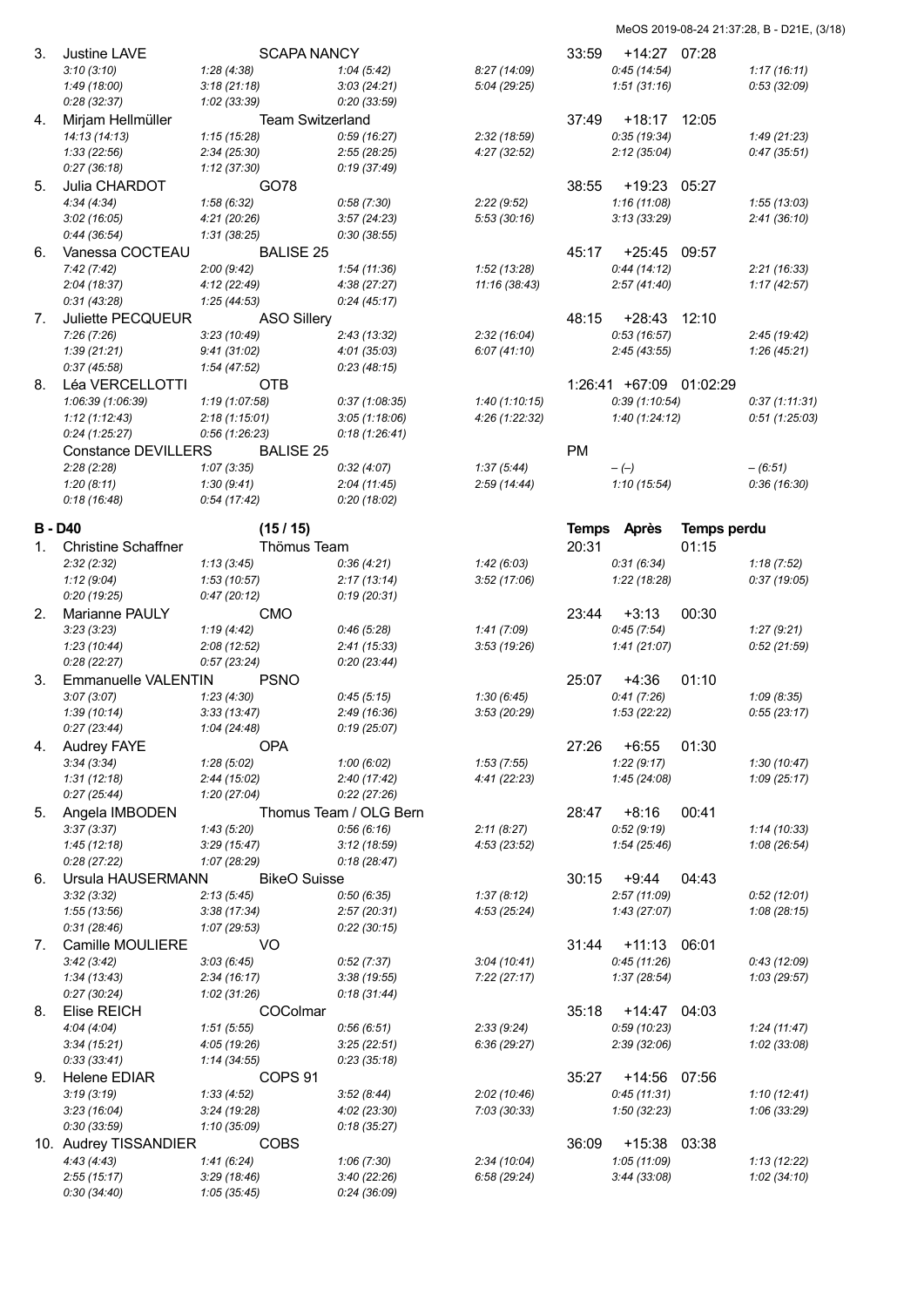|    | 11. Laure COLLE            |                              | Raidlinks'07        |                             |               | 37:38        | +17:07 08:05         |                    |                |
|----|----------------------------|------------------------------|---------------------|-----------------------------|---------------|--------------|----------------------|--------------------|----------------|
|    | 3:38(3:38)                 | 2:24(6:02)                   |                     | 4:09(10:11)                 | 1:55(12:06)   |              | 1:24(13:30)          |                    | 3:37(17:07)    |
|    | 2:07(19:14)                | 3:47(23:01)                  |                     | 3:24(26:25)                 | 5:46(32:11)   |              | 2:23(34:34)          |                    | 1:10(35:44)    |
|    | 0:26(36:10)                | 1:06(37:16)                  |                     | 0:22(37:38)                 |               |              |                      |                    |                |
|    | 12. An FREDERICKX          |                              | <b>SLOK</b>         |                             |               | 37:46        | +17:15 07:44         |                    |                |
|    | 3:46(3:46)                 | 1:40(5:26)                   |                     | 0.54(6.20)                  | 1:55(8:15)    |              | 0:44(8:59)           |                    | 1:49(10:48)    |
|    | 6:37(17:25)                | 3:24(20:49)                  |                     | 3:30(24:19)                 | 5:46 (30:05)  |              | 3:22(33:27)          |                    | 2:01(35:28)    |
|    | 0:36(36:04)                | 1:15(37:19)                  |                     | 0:27(37:46)                 |               |              |                      |                    |                |
|    | 13. Véronique BOUSSIER     |                              | Vallée Ouche OR     |                             |               | 38:23        | +17:52               | 09:11              |                |
|    |                            |                              |                     |                             |               |              |                      |                    |                |
|    | 3:21(3:21)<br>1:59 (14:49) | 3:28(6:49)                   |                     | 0:47(7:36)<br>5:45(25:14)   | 3:34(11:10)   |              | 0:38(11:48)          |                    | 1:02(12:50)    |
|    | 0:35(36:41)                | 4:40 (19:29)<br>1:18 (37:59) |                     | 0:24(38:23)                 | 4:55(30:09)   |              | 4:44 (34:53)         |                    | 1:13(36:06)    |
|    |                            |                              |                     |                             |               |              |                      |                    |                |
|    | 14. Blandine LECLERE       |                              | O'ZONE 88           |                             |               |              | 1:03:39 +43:08       | 07:23              |                |
|    | 7:56(7:56)                 | 3:19(11:15)                  |                     | 1:33(12:48)                 | 3:54(16:42)   |              | 2:02(18:44)          |                    | 3:03(21:47)    |
|    | 5:10(26:57)                | 6:57(33:54)                  |                     | 7:29 (41:23)                | 11:33 (52:56) |              | 5:31(58:27)          |                    | 1:59 (1:00:26) |
|    | 0:44(1:01:10)              | 2:00(1:03:10)                |                     | 0:29(1:03:39)               |               |              |                      |                    |                |
|    | 15. Alice PECHSTEIN        |                              | <b>SCAPA NANCY</b>  |                             |               |              | 1:10:00 +49:29 21:15 |                    |                |
|    | 6:51(6:51)                 | 2:18(9:09)                   |                     | 1:19(10:28)                 | 2:34(13:02)   |              | 1:23(14:25)          |                    | 1:07(15:32)    |
|    | 3:42(19:14)                | 6:02(25:16)                  |                     | 19:59 (45:15)               | 10:36 (55:51) |              | 5:02(1:00:53)        |                    | 2:29 (1:03:22) |
|    | 4:28 (1:07:50)             | 1:37(1:09:27)                |                     | 0:33(1:10:00)               |               |              |                      |                    |                |
|    | B - D50                    |                              | (21/21)             |                             |               | <b>Temps</b> | Après                | <b>Temps perdu</b> |                |
|    |                            |                              |                     |                             |               |              |                      |                    |                |
| 1. | Monika BONAFINI            |                              |                     | Thomus Team / OLG Bern      |               | 26:21        |                      | 00:24              |                |
|    | 3:18(3:18)                 | 1:29(4:47)                   |                     | 0:41(5:28)                  | 1:39(7:07)    |              | 0:37(7:44)           |                    | 1:29(9:13)     |
|    | 1:29(10:42)                | 2:46(13:28)                  |                     | 3:06(16:34)                 | 4:57(21:31)   |              | 1:41(23:12)          |                    | 1:10(24:22)    |
|    | 0:36(24:58)                | 1:04(26:02)                  |                     | 0:19(26:21)                 |               |              |                      |                    |                |
| 1. | Sonja HNILICA              |                              |                     | Austria Junior MTBO Team    |               | 26:21        |                      | 01:54              |                |
|    | 3:08(3:08)                 | 1:26(4:34)                   |                     | 0:56(5:30)                  | 1:46(7:16)    |              | 0:44(8:00)           |                    | 0.54(8.54)     |
|    | 1:46(10:40)                | 2:43(13:23)                  |                     | 2:45(16:08)                 | 5:09(21:17)   |              | 1:33(22:50)          |                    | 1:46(24:36)    |
|    | 0:31(25:07)                | 0:57(26:04)                  |                     | 0:17(26:21)                 |               |              |                      |                    |                |
| 3. | Charlie SOMERS COCKS       |                              | <b>GB MTBO Team</b> |                             |               | 26:23        | $+0:02$              | 02:14              |                |
|    | 4:28(4:28)                 | 1:21(5:49)                   |                     | 0:46(6:35)                  | 2:06(8:41)    |              | 0:33(9:14)           |                    | 0:56(10:10)    |
|    | 2:07(12:17)                | 2:29(14:46)                  |                     | 2:47(17:33)                 | 4:22(21:55)   |              | 1:49(23:44)          |                    | 0:50(24:34)    |
|    | 0:32(25:06)                | 1:00(26:06)                  |                     | 0:17(26:23)                 |               |              |                      |                    |                |
| 4. | Meieli SIEBER              |                              | BikeO Zuri Oberland |                             |               | 27:58        | +1:37                | 02:51              |                |
|    | 3:55(3:55)                 | 2:01(5:56)                   |                     | 0:57(6:53)                  | 2:19(9:12)    |              | 0:39(9:51)           |                    | 1:06(10:57)    |
|    | 1:23(12:20)                | 2:04(14:24)                  |                     | 3:16(17:40)                 | 6:15(23:55)   |              | 1:30(25:25)          |                    | 0:57(26:22)    |
|    | 0:24(26:46)                | 0:56(27:42)                  |                     | 0:16(27:58)                 |               |              |                      |                    |                |
| 5. | Florence BLANC JOUVAN      |                              | <b>ORIENTALP</b>    |                             |               | 29:17        | $+2:56$              | 02:37              |                |
|    | 4:07(4:07)                 | 1:29(5:36)                   |                     | 0.48(6.24)                  | 1:42(8:06)    |              | 0:41(8:47)           |                    | 1:16 (10:03)   |
|    | 2:27(12:30)                | 2:46(15:16)                  |                     | 3:19(18:35)                 | 4:32 (23:07)  |              | 3:06(26:13)          |                    | 1:02(27:15)    |
|    | 0:35(27:50)                | 1:05(28:55)                  |                     | 0:22(29:17)                 |               |              |                      |                    |                |
| 6. | Christine HO THANH         |                              | COColmar            |                             |               | 31:31        | $+5:10$              | 01:10              |                |
|    | 3:48(3:48)                 | 1:47(5:35)                   |                     | 1:10(6:45)                  | 2:56(9:41)    |              | 0:47(10:28)          |                    | 1:17(11:45)    |
|    | 1:49 (13:34)               | 3:00(16:34)                  |                     | 3:38(20:12)                 | 5:50 (26:02)  |              | 2:05(28:07)          |                    | 1:27(29:34)    |
|    | 0:30(30:04)                | 1:03(31:07)                  |                     | 0:24(31:31)                 |               |              |                      |                    |                |
| 7. | <b>Isabelle WYMER</b>      |                              | <b>BALISE 25</b>    |                             |               | 31:49        | $+5:28$              | 04:48              |                |
|    | 4:06(4:06)                 | 1:38(5:44)                   |                     | 0:53(6:37)                  | 2:03(8:40)    |              | 0:43(9:23)           |                    | 5:38(15:01)    |
|    | 1:12(16:13)                | 2:30(18:43)                  |                     | 3:09(21:52)                 | 5:10(27:02)   |              | 1:44(28:46)          |                    | 1:04(29:50)    |
|    | 0:30(30:20)                | 1:06(31:26)                  |                     | 0:23(31:49)                 |               |              |                      |                    |                |
| 8. | <b>Martine WEISS</b>       |                              | COColmar            |                             |               | 32:02        | $+5:41$              | 04:46              |                |
|    | 3:57(3:57)                 | 3:52(7:49)                   |                     | 1:21(9:10)                  | 1:48 (10:58)  |              | 2:01(12:59)          |                    | 1:47(14:46)    |
|    | 1:42(16:28)                | 2:33(19:01)                  |                     | 3:18(22:19)                 | 4:45 (27:04)  |              | 1:41(28:45)          |                    | 1:16 (30:01)   |
|    | 0:34(30:35)                | 1:08(31:43)                  |                     | 0:19(32:02)                 |               |              |                      |                    |                |
| 9. | Gaby FINDER                |                              |                     | Austria Junior MTBO Team    |               | 32:14        | $+5:53$              | 04:07              |                |
|    | 5:54(5:54)                 | 1:33(7:27)                   |                     | 1:20(8:47)                  | 1:52(10:39)   |              | 1:19(11:58)          |                    | 1:23(13:21)    |
|    | 1:58(15:19)                | 3:42(19:01)                  |                     | 3:02(22:03)                 | 5:18 (27:21)  |              | 1:50(29:11)          |                    | 1:13(30:24)    |
|    | 0:30(30:54)                | 1:02(31:56)                  |                     | 0:18(32:14)                 |               |              |                      |                    |                |
| 9. | Karena HANLEY              |                              | <b>GB MTBO Team</b> |                             |               | 32:14        |                      | 03:27              |                |
|    |                            |                              |                     |                             |               |              | $+5:53$              |                    |                |
|    | 3:14(3:14)                 | 3:08(6:22)                   |                     | 1:05(7:27)                  | 2:10(9:37)    |              | 0:57(10:34)          |                    | 1:35(12:09)    |
|    | 1:34(13:43)                | 3:31(17:14)                  |                     | 3:24(20:38)                 | 6:25(27:03)   |              | 1:58(29:01)          |                    | 1:15(30:16)    |
|    | 0:26(30:42)                | 1:12(31:54)                  |                     | 0:20(32:14)                 |               |              |                      |                    |                |
|    | 11. Uta SPEHR              |                              |                     | TuS Karlsruhe-Rüppurr       |               | 34:16        | $+7:55$              | 03:03              |                |
|    | 4:32(4:32)                 | 1:53(6:25)                   |                     | 1:19(7:44)                  | 2:09(9:53)    |              | 1:09(11:02)          |                    | 1:13(12:15)    |
|    | 2:01(14:16)                | 5:06 (19:22)                 |                     | 3:23(22:45)                 | 6:11(28:56)   |              | 2:28(31:24)          |                    | 0:59(32:23)    |
|    | 0:28(32:51)                | 1:06(33:57)                  |                     | 0:19(34:16)                 |               |              |                      |                    |                |
|    | 12. Heidi BAUMBACH         |                              |                     | Eisleber RC Mansfelder Land |               | 35:16        | $+8:55$              | 03:59              |                |
|    | 4:10(4:10)                 | 1:43(5:53)                   |                     | 0.55(6.48)                  | 1:59(8:47)    |              | 1:18(10:05)          |                    | 2:01(12:06)    |
|    | 2:20(14:26)                | 3:44(18:10)                  |                     | 3:50(22:00)                 | 5:50 (27:50)  |              | 2:37(30:27)          |                    | 2:30(32:57)    |
|    | 0:40(33:37)                | 1:19(34:56)                  |                     | 0:20(35:16)                 |               |              |                      |                    |                |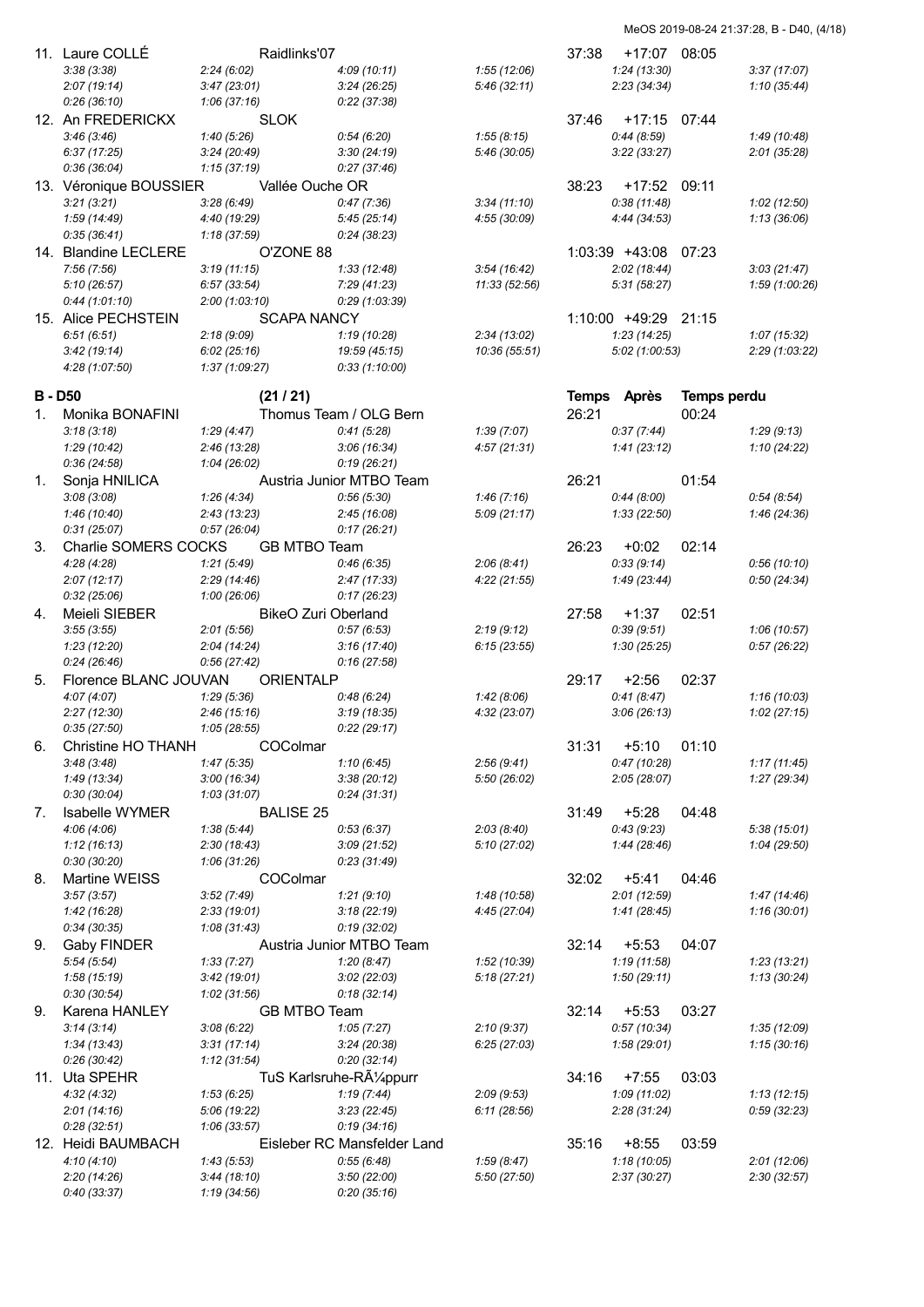|              | 13. Isabelle WACK          | COColmar                   |                             |              | 36:44     | $+10:23$           | 04:47       |              |
|--------------|----------------------------|----------------------------|-----------------------------|--------------|-----------|--------------------|-------------|--------------|
|              | 4:03(4:03)                 | 1:53(5:56)                 | 2:09(8:05)                  | 2:10(10:15)  |           | 1:19(11:34)        |             | 2:43(14:17)  |
|              | 2:11(16:28)                | 3:27(19:55)                | 4:06(24:01)                 | 5:49 (29:50) |           | 3:53(33:43)        |             | 0.58(34.41)  |
|              | 0:32(35:13)                | 1:11(36:24)                | 0:20(36:44)                 |              |           |                    |             |              |
|              | 14. Myriam BERNARD MOES    | COBuhl.Florival            |                             |              | 44:34     | +18:13 08:21       |             |              |
|              | 9:34(9:34)                 | 2:05(11:39)                | 1:12(12:51)                 | 3:47(16:38)  |           | 1:37(18:15)        |             | 2:16(20:31)  |
|              | 2:42(23:13)                | 4:23(27:36)                | 4:51(32:27)                 | 6:35(39:02)  |           | 2:36(41:38)        |             | 0:55(42:33)  |
|              | 0:27(43:00)                | 1:11(44:11)                | 0:23(44:34)                 |              |           |                    |             |              |
|              | 15. Veronique RAVENEL      | <b>COColmar</b>            |                             |              | 45:27     | +19:06 03:14       |             |              |
|              | 6:04(6:04)                 | 2:38(8:42)                 | 1:26 (10:08)                | 3:00(13:08)  |           | 1:04(14:12)        |             | 1:28 (15:40) |
|              | 2:56(18:36)                | 7:01 (25:37)               | 5:11(30:48)                 | 8:00 (38:48) |           | 2:28(41:16)        |             | 1:24(42:40)  |
|              | 0:41(43:21)                | 1:35(44:56)                | 0:31(45:27)                 |              |           |                    |             |              |
|              | 16. Isabelle RAGAZZI       | SO Luneville               |                             |              | 46:08     | +19:47 05:24       |             |              |
|              | 5:32(5:32)                 | 2:30(8:02)                 | 2:25(10:27)                 | 3:19(13:46)  |           | 1:33(15:19)        |             | 2:24(17:43)  |
|              | 2:59(20:42)                | 5:50 (26:32)               | 4:41(31:13)                 | 7:01(38:14)  |           | 3:11(41:25)        |             | 1:32(42:57)  |
|              | 0:58(43:55)                | 1:42 (45:37)               | 0:31(46:08)                 |              |           |                    |             |              |
|              | 17. Sandrine LAUVERGNE     | COBuhl.Florival            |                             |              | 46:42     | +20:21 11:43       |             |              |
|              | 6:52(6:52)                 | 3:35(10:27)                | 0:55(11:22)                 | 2:26(13:48)  |           | 2:44(16:32)        |             | 1:12(17:44)  |
|              | 2:13(19:57)                | 3:14(23:11)                | 10:15 (33:26)               | 7:18(40:44)  |           | 2:03(42:47)        |             | 2:04(44:51)  |
|              | 0:32(45:23)                | 0.59(46.22)                | 0:20(46:42)                 |              |           |                    |             |              |
|              | 18. Ulrike CHARDOT         | GO78                       |                             |              |           | 47:25 +21:04 05:43 |             |              |
|              | 5:40(5:40)                 | 2:10(7:50)                 | 1:33(9:23)                  | 3:19(12:42)  |           | 2:22(15:04)        |             | 2:34(17:38)  |
|              | 3:57(21:35)                | 5:31(27:06)                | 5:00 (32:06)                | 6:57(39:03)  |           | 3:39(42:42)        |             | 1:43(44:25)  |
|              | 0:53(45:18)                | 1:39(46:57)                | 0:28(47:25)                 |              |           |                    |             |              |
|              | 19. Anitha VILAN           | <b>VELBOSSITY</b>          |                             |              | 49:44     | +23:23 08:34       |             |              |
|              | 9:52(9:52)                 | 2:28(12:20)                | 1:12(13:32)                 | 2:56(16:28)  |           | 1:17(17:45)        |             | 2:26(20:11)  |
|              | 3:44(23:55)                | 6:25(30:20)                | 4:40 (35:00)                | 7:03(42:03)  |           | 3:18(45:21)        |             | 1:51(47:12)  |
|              | 0:37(47:49)                | 1:32(49:21)                | 0:23(49:44)                 |              |           |                    |             |              |
|              | 20. Claudie GREVET         | COBuhl.Florival            |                             |              | 53:04     | $+26:43$ 05:54     |             |              |
|              | 7:01(7:01)                 | 2:37(9:38)                 | 1:20(10:58)                 | 3:09(14:07)  |           | 1:27(15:34)        |             | 3:09(18:43)  |
|              | 2:32(21:15)                | 7:39 (28:54)               | 6:17(35:11)                 | 9:47(44:58)  |           | 2:53(47:51)        |             | 2:30(50:21)  |
|              | 0:42(51:03)                | 1:31(52:34)                | 0:30(53:04)                 |              |           |                    |             |              |
|              | Céline VERCAEMERE          | <b>ROC</b>                 |                             |              | Non parta |                    |             |              |
|              | $-(-)$                     | $-(-)$                     | $-(-)$                      | $-(-)$       |           | $-(-)$             |             | $-(-)$       |
|              |                            |                            |                             |              |           |                    |             | $-(-)$       |
|              | $-(-)$                     | $-(-)$                     | $-(-)$                      | $-(-)$       |           | $-(-)$             |             |              |
|              | $-(-)$                     | $-(-)$                     | $-(-)$                      |              |           |                    |             |              |
|              |                            |                            |                             |              |           |                    |             |              |
| <b>B-D60</b> |                            | (10/10)                    |                             |              |           | Temps Après        | Temps perdu |              |
| 1.           | <b>Tove ANDERSEN</b>       | OK OEST Birkerode          |                             |              | 32:55     |                    | 03:57       |              |
|              | 4:12(4:12)                 | 3:48(8:00)                 | 0:34(8:34)                  | 1:41(10:15)  |           | 0:41(10:56)        |             | 1:28(12:24)  |
|              | 1:38(14:02)                | 4:00(18:02)                | 3:38(21:40)                 | 4:50 (26:30) |           | 1:47(28:17)        |             | 2:39(30:56)  |
|              | 0:35(31:31)                | 1:04(32:35)                | 0:20(32:55)                 |              |           |                    |             |              |
| 2.           | <b>Beatrice ZURCHER</b>    | <b>ANCO</b>                |                             |              | 33:22     | $+0:27$            | 03:18       |              |
|              | 6:12(6:12)                 | 1:52(8:04)                 | 0.51(8.55)                  | 1:47(10:42)  |           | 0:57(11:39)        |             | 1:03(12:42)  |
|              | 1:51(14:33)                | 3:20(17:53)                | 3:46(21:39)                 | 6:03(27:42)  |           | 2:18(30:00)        |             | 1:06(31:06)  |
|              | 0:34(31:40)                | 1:22(33:02)                | 0:20(33:22)                 |              |           |                    |             |              |
| 3.           | Christine BONNET           | <b>SCAPA NANCY</b>         |                             |              | 37:56     | $+5:01$            | 03:47       |              |
|              | 4:58(4:58)                 | 2:02(7:00)                 | 1:09(8:09)                  | 2:20(10:29)  |           | 1:05(11:34)        |             | 1:21(12:55)  |
|              | 5:00(17:55)                | 3:53(21:48)                | 3:45(25:33)                 | 6:12(31:45)  |           | 2:34(34:19)        |             | 1:20 (35:39) |
|              | 0:36(36:15)                | 1:15(37:30)                | 0:26(37:56)                 |              |           |                    |             |              |
| 4.           | Caroline DALLIMORE         | <b>GB MTBO Team</b>        |                             |              | 38:23     | $+5:28$            | 04:47       |              |
|              | 4:31(4:31)                 | 1:55(6:26)                 | 1:14(7:40)                  | 2:07(9:47)   |           | 1:18(11:05)        |             | 1:36(12:41)  |
|              | 3:27(16:08)                | 3:37(19:45)                | 3:51(23:36)                 | 6:06(29:42)  |           | 3:17(32:59)        |             | 2:56 (35:55) |
|              | 0:37(36:32)                | 1:25(37:57)                | 0:26(38:23)                 |              |           |                    |             |              |
| 5.           | Dany BONNORONT             | <b>BOL D'AIR</b>           |                             |              | 39:54     | $+6:59$            | 11:34       |              |
|              | 3:12(3:12)                 | 6:20(9:32)                 | 2:57(12:29)                 | 2:27(14:56)  |           | 0:49(15:45)        |             | 1:44 (17:29) |
|              | 3:19(20:48)                | 4:22(25:10)                | 2:59(28:09)                 | 4:39 (32:48) |           | 3:04(35:52)        |             | 2:13(38:05)  |
|              | 0:33(38:38)                | 1:00 (39:38)               | 0:16(39:54)                 |              |           |                    |             |              |
| 6.           | Bea RAHM                   | OLG Pfaffikon              |                             |              | 46:04     | +13:09 08:55       |             |              |
|              | 4:23(4:23)                 | 1:59(6:22)                 | 1:05(7:27)                  | 2:48(10:15)  |           | 1:07(11:22)        |             | 2:47(14:09)  |
|              | 2:32(16:41)                | 4:44(21:25)                | 10:10 (31:35)               | 6:04 (37:39) |           | 3:02(40:41)        |             | 3:17 (43:58) |
|              | 0:34(44:32)                | 1:11 (45:43)               | 0:21(46:04)                 |              |           |                    |             |              |
| 7.           | Nancy ESNAULT              | <b>SCAPA NANCY</b>         |                             |              | 58:11     | $+25:16$           | 20:20       |              |
|              | 4:44(4:44)                 | 1:55(6:39)                 | 2:39(9:18)                  | 2:46(12:04)  |           | 0:59(13:03)        |             | 1:26(14:29)  |
|              | 1:50(16:19)                | 5:41(22:00)                | 21:04 (43:04)               | 8:37(51:41)  |           | 2:42(54:23)        |             | 1:17(55:40)  |
|              | 0:32(56:12)                | 1:29(57:41)                | 0:30(58:11)                 |              |           |                    |             |              |
|              | Eva KOENIG                 | <b>LSG Weiher</b>          |                             |              | PM        |                    |             |              |
|              | 6:54(6:54)                 | 1:59(8:53)                 | $-(-)$                      | $-(12:56)$   |           | 1:18(14:14)        |             | 2:51(17:05)  |
|              | 4:00(21:05)<br>0:42(45:04) | 5:51(26:56)<br>1:37(46:41) | 4:38 (31:34)<br>0:24(47:05) | 6:41(38:15)  |           | 3:38(41:53)        |             | 2:29 (44:22) |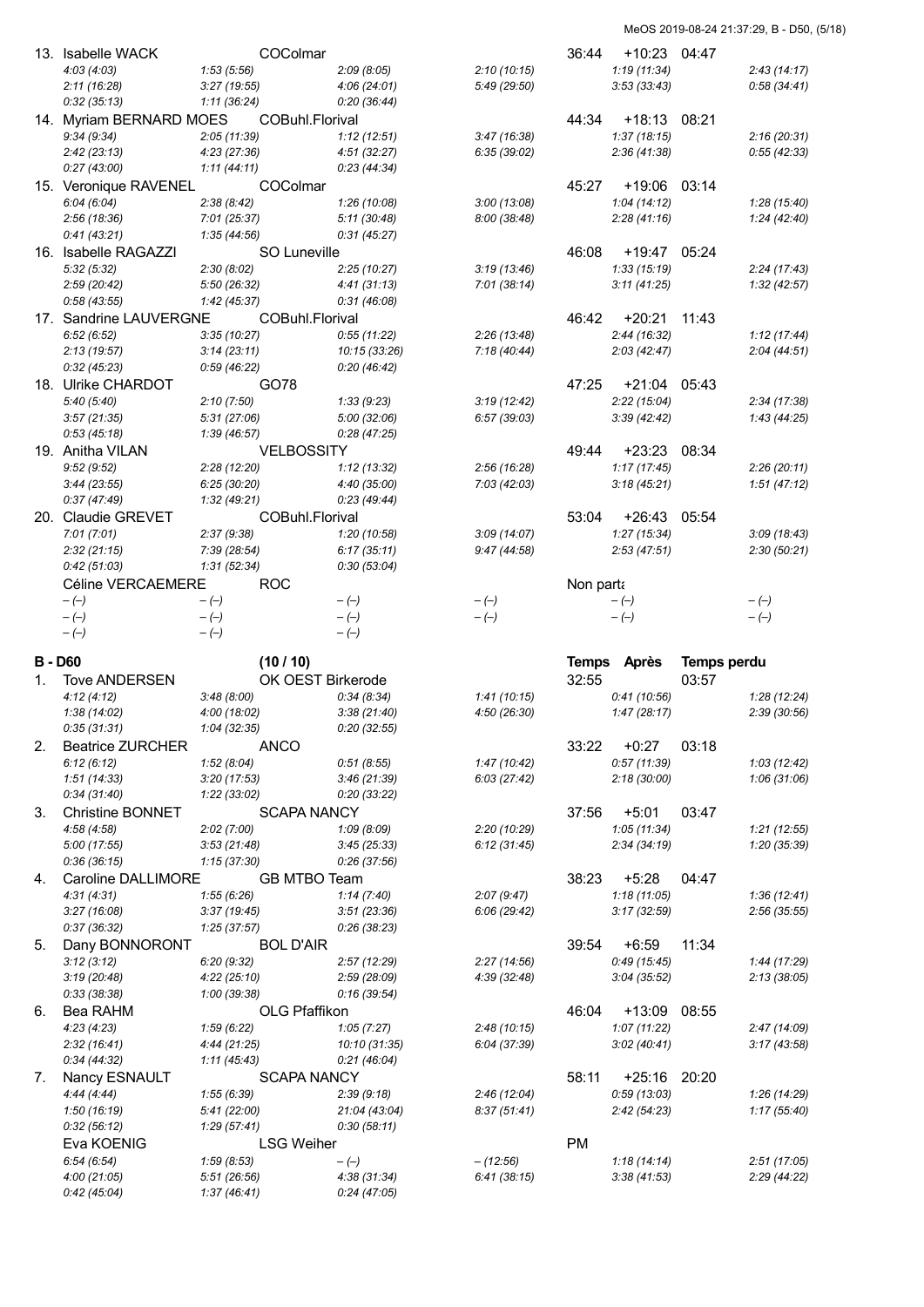|    | Corinne MEYER                          |                            | COColmar                  |                             |                            | Non parta |                           |                             |                            |
|----|----------------------------------------|----------------------------|---------------------------|-----------------------------|----------------------------|-----------|---------------------------|-----------------------------|----------------------------|
|    | $-(-)$<br>$-(-)$                       | $-(-)$<br>$-(-)$           |                           | $-(-)$<br>$-(-)$            | $-(-)$<br>$-(-)$           |           | $-(-)$<br>$-(-)$          |                             | $-(-)$<br>$-(-)$           |
|    | $-(-)$                                 | $-(-)$                     |                           | $-(-)$                      |                            |           |                           |                             |                            |
|    | Olga SONNENBERG                        |                            | Osnabrucker TB            |                             |                            | Non parta |                           |                             |                            |
|    | $-(-)$                                 | $-(-)$                     |                           | $-(-)$                      | $-(-)$                     |           | $-(-)$                    |                             | $-(-)$                     |
|    | $-(-)$<br>$-(-)$                       | $-(-)$<br>$-(-)$           |                           | $-(-)$<br>$-(-)$            | $-(-)$                     |           | $-(-)$                    |                             | $-(-)$                     |
|    | <b>B-D70</b>                           |                            | (2/2)                     |                             |                            |           | Temps Après               | <b>Temps perdu</b>          |                            |
| 1. | Gisele ABISSE                          |                            | <b>BALISE 25</b>          |                             |                            | 1:11:34   |                           | 18:49                       |                            |
|    | 7:14(7:14)                             | 5:48 (13:02)               |                           | 2:18(15:20)                 | 3:08(18:28)                |           | 1:28 (19:56)              |                             | 6:30(26:26)                |
|    | 8:55(35:21)                            | 7:04 (42:25)               |                           | 9:18(51:43)                 | 8:39 (1:00:22)             |           | 4:16 (1:04:38)            |                             | 3:33(1:08:11)              |
|    | 0:45(1:08:56)                          | 2:03(1:10:59)              |                           | 0:35(1:11:34)               |                            |           |                           |                             |                            |
|    | <b>Nelly DEVILLE</b><br>4:30(4:30)     | 2:27(6:57)                 | <b>SCAPA NANCY</b>        | 1:54(8:51)                  | $-(-)$                     | <b>PM</b> | $-(13.57)$                |                             | 1:27(15:24)                |
|    | 9:09(24:33)                            | 3:48(28:21)                |                           | 4:04 (32:25)                | 7:05 (39:30)               |           | 2:23(41:53)               |                             | 1:13(43:06)                |
|    | 0:28(43:34)                            | 1:06(44:40)                |                           | 0:21(45:01)                 |                            |           |                           |                             |                            |
|    | H - H10                                |                            | (5/5)                     |                             |                            |           | Temps Après               | Temps perdu                 |                            |
| 1. | <b>Ulysse REICH</b>                    |                            | COColmar                  |                             |                            | 12:21     |                           | 00:54                       |                            |
|    | 0.56(0.56)                             | 1:52(2:48)                 |                           | 2:23(5:11)                  | 1:30(6:41)                 |           | 2:06(8:47)                |                             | 3:03(11:50)                |
|    | 0:31(12:21)                            |                            |                           |                             |                            |           |                           |                             |                            |
| 2. | Naoki AUNEAU                           |                            | COBuhl.Florival           |                             |                            | 12:40     | $+0:19$                   | 01:36                       |                            |
|    | 0:46(0:46)                             | 1:43(2:29)                 |                           | 1:42(4:11)                  | 1:21(5:32)                 |           | 3:20(8:52)                |                             | 3:17(12:09)                |
|    | 0:31(12:40)                            |                            |                           |                             |                            |           |                           |                             |                            |
| 3. | Antoine CUNY<br>0:40(0:40)             | 2:10(2:50)                 | LO Sanchey                | 1:47(4:37)                  | 1:24(6:01)                 | 13:12     | $+0:51$<br>1:32(7:33)     | 01:47                       | 5:13(12:46)                |
|    | 0:26(13:12)                            |                            |                           |                             |                            |           |                           |                             |                            |
| 4. | Jules ECHILLEY                         |                            | <b>V.H.S.O.</b>           |                             |                            | 14:45     | +2:24                     | 01:12                       |                            |
|    | 0.58(0.58)                             | 2:21(3:19)                 |                           | 1:53(5:12)                  | 1:29(6:41)                 |           | 2:17(8:58)                |                             | 5:13(14:11)                |
|    | 0:34(14:45)                            |                            |                           |                             |                            |           |                           |                             |                            |
| 5. | Ewen VIOT                              |                            | LO Sanchey                |                             |                            | 16:51     | $+4:30$                   | 03:08                       |                            |
|    | 0:51(0:51)                             | 4:36(5:27)                 |                           | 2:15(7:42)                  | 1:49(9:31)                 |           | 1:50(11:21)               |                             | 5:03(16:24)                |
|    | 0:27(16:51)                            |                            |                           |                             |                            |           |                           |                             |                            |
|    |                                        |                            |                           |                             |                            |           |                           |                             |                            |
|    | $G - H12$                              |                            | (3/3)                     |                             |                            |           | Temps Après               | Temps perdu                 |                            |
| 1. | Quentin AUNEAU                         |                            | COBuhl.Florival           |                             |                            | 6:47      |                           | 00:00                       |                            |
|    | 1:07(1:07)                             | 1:15(2:22)                 |                           | 0:57(3:19)                  | 1:07(4:26)                 |           | 0:41(5:07)                |                             | 1:22(6:29)                 |
|    | 0:18(6:47)                             |                            |                           |                             |                            |           |                           |                             |                            |
| 2. | Paul ENGELS JEHANNE                    |                            | LO Sanchey                |                             |                            | 9:34      | $+2:47$                   | 00:37                       |                            |
|    | 1:26(1:26)                             | 2:16(3:42)                 |                           | 1:12(4:54)                  | 1:33(6:27)                 |           | 0:48(7:15)                |                             | 1:53(9:08)                 |
| 3. | 0:26(9:34)<br><b>Tristan PECHSTEIN</b> |                            | <b>SCAPA NANCY</b>        |                             |                            | 13:09     | $+6:22$                   | 00:19                       |                            |
|    | 1:59(1:59)                             | 2:33(4:32)                 |                           | 1:53(6:25)                  | 2:13(8:38)                 |           | 1:35(10:13)               |                             | 2:28(12:41)                |
|    | 0:28(13:09)                            |                            |                           |                             |                            |           |                           |                             |                            |
|    | $C - H14$                              |                            |                           |                             |                            |           |                           |                             |                            |
| 1. | Hugo PISZCZOROWICZ                     |                            | (8/8)<br><b>TOM MEAUX</b> |                             |                            | 17:57     | Temps Après               | <b>Temps perdu</b><br>00:46 |                            |
|    | 1:38(1:38)                             | 1:40(3:18)                 |                           | 0:51(4:09)                  | 0:41(4:50)                 |           | 1:04(5:54)                |                             | 0.56(6.50)                 |
|    | 0:34(7:24)                             | 0:59(8:23)                 |                           | 1:29(9:52)                  | 3:05(12:57)                |           | 2:20(15:17)               |                             | 1:20(16:37)                |
|    | 0:22(16:59)                            | 0:46(17:45)                |                           | 0:12(17:57)                 |                            |           |                           |                             |                            |
| 2. | Nicolas LECLERC                        |                            | LO Sanchey                |                             |                            | 22:08     | $+4:11$                   | 02:27                       |                            |
|    | 1:47(1:47)                             | 2:05(3:52)                 |                           | 0:52(4:44)                  | 2:12(6:56)                 |           | 1:05(8:01)                |                             | 0.54(8.55)                 |
|    | 0:59(9:54)<br>0:30(21:02)              | 1:30(11:24)<br>0:52(21:54) |                           | 2:09 (13:33)<br>0:14(22:08) | 3:18(16:51)                |           | 2:49 (19:40)              |                             | 0:52(20:32)                |
| 3. | Jocelin LAURET                         |                            | AS SAMOIS                 |                             |                            | 25:06     | $+7:09$                   | 05:31                       |                            |
|    | 1:50(1:50)                             | 1:50(3:40)                 |                           | 1:25(5:05)                  | 0:37(5:42)                 |           | 1:15(6:57)                |                             | 1:42(8:39)                 |
|    | 0:45(9:24)                             | 2:28(11:52)                |                           | 4:39 (16:31)                | 2:44(19:15)                |           | 2:51(22:06)               |                             | 1:29(23:35)                |
|    | 0:22(23:57)                            | 0:53(24:50)                |                           | 0:16(25:06)                 |                            |           |                           |                             |                            |
| 4. | Théo LEPRETRE                          |                            | <b>ASCO ORLEANS</b>       |                             |                            | 31:01     | $+13:04$                  | 06:22                       |                            |
|    | 1:58(1:58)<br>2:14(12:49)              | 2:24(4:22)<br>1:29(14:18)  |                           | 2:28(6:50)<br>2:04(16:22)   | 0:56(7:46)<br>7:47 (24:09) |           | 1:31(9:17)<br>3:47(27:56) |                             | 1:18(10:35)<br>1:02(28:58) |
|    | 0:39(29:37)                            | 1:11(30:48)                |                           | 0:13(31:01)                 |                            |           |                           |                             |                            |
| 5. | Thomas LECLERE                         |                            | O'ZONE 88                 |                             |                            | 45:08     | $+27:11$                  | 10:14                       |                            |
|    | 9:43(9:43)                             | 3:29(13:12)                |                           | 2:34(15:46)                 | 1:20(17:06)                |           | 2:01 (19:07)              |                             | 1:57(21:04)                |
|    | 2:20(23:24)<br>0:39(43:04)             | 3:39(27:03)<br>1:35(44:39) |                           | 2:43(29:46)<br>0:29(45:08)  | 5:01(34:47)                |           | 5:08 (39:55)              |                             | 2:30(42:25)                |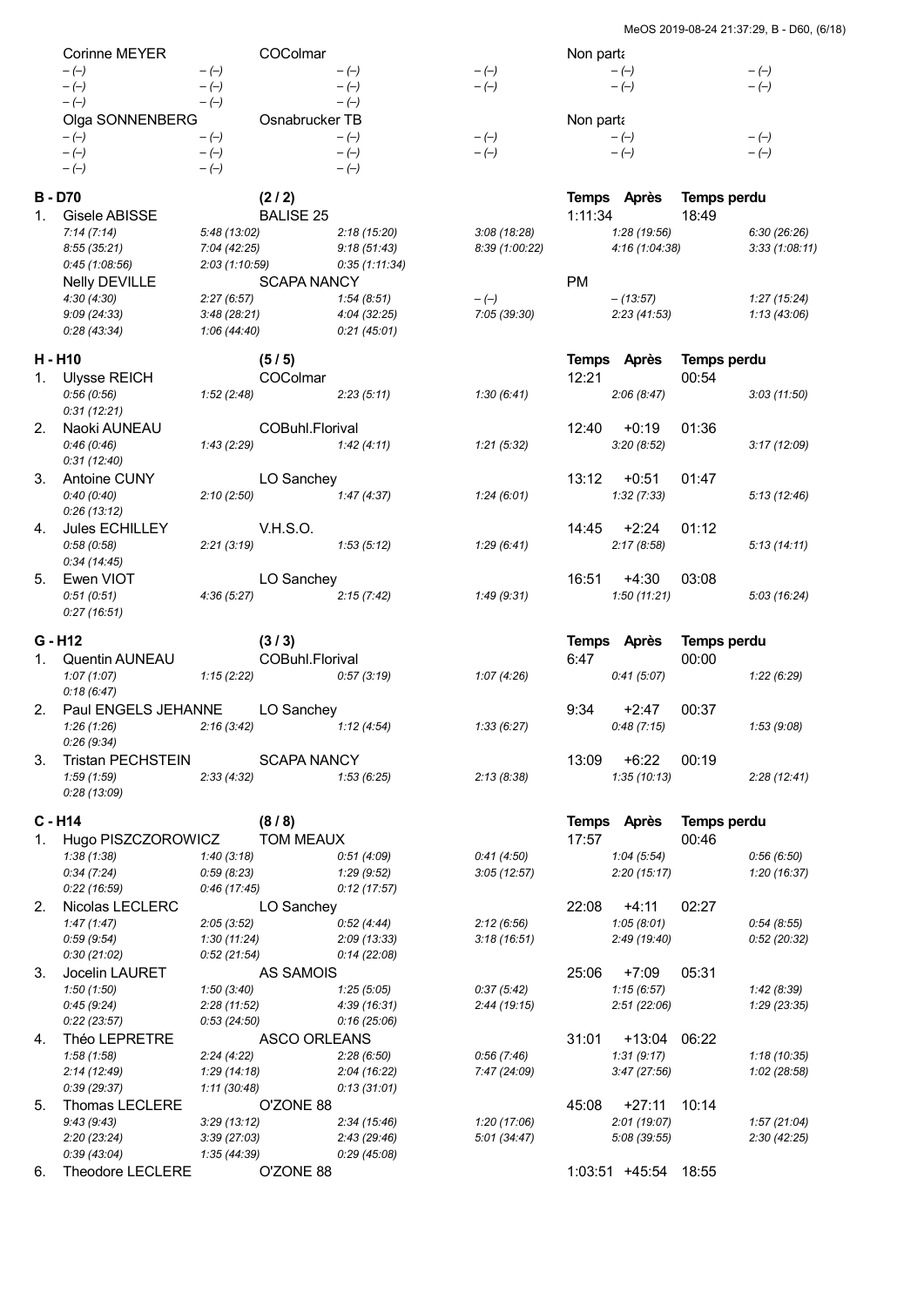## MeOS 2019-08-24 21:37:30, C - H14, (7/18)

|    | 20:53 (20:53)<br>2:00(35:15) | 3:45(24:38)<br>3:33(38:48) |                       | 1:45(26:23)<br>4:59(43:47) | 2:04(28:27)<br>8:07(51:54) |           | 2:37(31:04)<br>6:58(58:52) |                    | 2:11(33:15)<br>1:27 (1:00:19) |
|----|------------------------------|----------------------------|-----------------------|----------------------------|----------------------------|-----------|----------------------------|--------------------|-------------------------------|
|    | 0:55(1:01:14)                | 2:03(1:03:17)              |                       | 0:34(1:03:51)              |                            |           |                            |                    |                               |
|    | Titouan PETITNICOLAS         |                            | LO Sanchey            |                            |                            | <b>PM</b> |                            |                    |                               |
|    | 2:35(2:35)                   | $-(-)$                     |                       | $-(5:10)$                  | 0:42(5:52)                 |           | 1:17(7:09)                 |                    | 1:10(8:19)                    |
|    | 1:23(9:42)                   | 1:16(10:58)                |                       | 1:45(12:43)                | 2:59(15:42)                |           | 3:22(19:04)                |                    | 2:12(21:16)                   |
|    | 0:21(21:37)                  | 1:09(22:46)                |                       | 0:23(23:09)                |                            |           |                            |                    |                               |
|    | Matheo DETOUILLON            |                            | <b>BALISE 25</b>      |                            |                            | Non parta |                            |                    |                               |
|    | $-(-)$                       | $-(-)$                     |                       | $-(-)$                     | $-(-)$                     |           | $-(-)$                     |                    | $-(-)$                        |
|    | $-(-)$                       | $-(-)$                     |                       | $-(-)$                     | $-(-)$                     |           | $-(-)$                     |                    | $-(-)$                        |
|    | $-(-)$                       | $-(-)$                     |                       | $-(-)$                     |                            |           |                            |                    |                               |
|    | C - H17                      |                            | (14/14)               |                            |                            |           | Temps Après                | <b>Temps perdu</b> |                               |
| 1. | Noah TRISTAN HOFFMANN        |                            | Danish MTBO Team      |                            |                            | 15:37     |                            | 00:26              |                               |
|    | 1:26(1:26)                   | 1:32(2:58)                 |                       | 0:44(3:42)                 | 0:36(4:18)                 |           | 1:00(5:18)                 |                    | 0:45(6:03)                    |
|    | 1:01(7:04)                   | 1:04(8:08)                 |                       | 1:11(9:19)                 | 2:23(11:42)                |           | 2:00(13:42)                |                    | 0:42(14:24)                   |
|    | 0:17(14:41)                  | 0:43(15:24)                |                       | 0:13(15:37)                |                            |           |                            |                    |                               |
| 2. | Hannes HNILICA               |                            |                       | Austria Junior MTBO Team   |                            | 16:14     | $+0:37$                    | 00:18              |                               |
|    | 1:34(1:34)                   | 1:38(3:12)                 |                       | 0:46(3:58)                 | 0:31(4:29)                 |           | 0.59(5.28)                 |                    | 0:47(6:15)                    |
|    | 0:37(6:52)                   | 1:04(7:56)                 |                       | 0:54(8:50)                 | 2:36(11:26)                |           | 2:11(13:37)                |                    | 1:01(14:38)                   |
|    | 0:26(15:04)                  | 0:57(16:01)                |                       | 0:13(16:14)                |                            |           |                            |                    |                               |
| 3. | Armel BERTHAUD               |                            | Outdoor <sub>07</sub> |                            |                            | 16:54     | $+1:17$                    | 00:35              |                               |
|    | 1:37(1:37)                   | 1:52(3:29)                 |                       | 0:49(4:18)                 | 0:34(4:52)                 |           | 1:14(6:06)                 |                    | 0.53(6.59)                    |
|    | 0:35(7:34)                   | 0:56(8:30)                 |                       | 1:07(9:37)                 | 2:27(12:04)                |           | 2:02(14:06)                |                    | 1:19(15:25)                   |
|    | 0:26(15:51)                  | 0:48(16:39)                |                       | 0:15(16:54)                |                            |           |                            |                    |                               |
| 4. | <b>Timothy BLOT</b>          |                            | LO Sanchey            |                            |                            | 17:57     | $+2:20$                    | 01:46              |                               |
|    | 1:26(1:26)                   | 1:50(3:16)                 |                       | 0:43(3:59)                 | 0:29(4:28)                 |           | 1:32(6:00)                 |                    | 0.49(6.49)                    |
|    | 0:34(7:23)                   | 1:28(8:51)                 |                       | 1:27(10:18)                | 3:03(13:21)                |           | 2:40(16:01)                |                    | 0:47(16:48)                   |
|    | 0:17(17:05)                  | 0:40(17:45)                |                       | 0:12(17:57)                |                            |           |                            |                    |                               |
| 5. | Logan LABARBE                |                            | <b>B.R.O.S</b>        |                            |                            | 18:21     | +2:44<br>1:05(6:14)        | 01:02              |                               |
|    | 1:56(1:56)<br>0:38(7:43)     | 1:45(3:41)<br>1:09(8:52)   |                       | 0:54(4:35)<br>1:16(10:08)  | 0:34(5:09)<br>2:52(13:00)  |           | 2:36(15:36)                |                    | 0:51(7:05)<br>1:17 (16:53)    |
|    | 0:26(17:19)                  | 0.49(18.08)                |                       | 0:13(18:21)                |                            |           |                            |                    |                               |
| 6. | Maxence DENOUAL              |                            | NOYON CO              |                            |                            | 18:59     | $+3:22$                    | 01:59              |                               |
|    | 1:35(1:35)                   | 1:42(3:17)                 |                       | 1:19(4:36)                 | 0.32(5.08)                 |           | 1:05(6:13)                 |                    | 0:49(7:02)                    |
|    | 0:56(7:58)                   | 1:07(9:05)                 |                       | 1:23 (10:28)               | 2:36(13:04)                |           | 2:37(15:41)                |                    | 1:45(17:26)                   |
|    | 0:32(17:58)                  | 0:48(18:46)                |                       | 0:13(18:59)                |                            |           |                            |                    |                               |
| 7. | <b>Arthur MOURGUES</b>       |                            | <b>OPA</b>            |                            |                            | 19:06     | $+3:29$                    | 02:01              |                               |
|    | 1:36(1:36)                   | 1:44(3:20)                 |                       | 1:24 (4:44)                | 0:35(5:19)                 |           | 1:04(6:23)                 |                    | 0:53(7:16)                    |
|    | 1:11(8:27)                   | 1:05(9:32)                 |                       | 1:31(11:03)                | 2:29(13:32)                |           | 2:46 (16:18)               |                    | 1:03(17:21)                   |
|    | 0:25(17:46)                  | 0.59(18.45)                |                       | 0:21(19:06)                |                            |           |                            |                    |                               |
| 8. | Noa LAUVERGNE                |                            | COBuhl.Florival       |                            |                            | 20:20     | $+4:43$                    | 02:03              |                               |
|    | 1:54(1:54)                   | 1:55(3:49)                 |                       | 1:00(4:49)                 | 0:37(5:26)                 |           | 1:10(6:36)                 |                    | 0:54(7:30)                    |
|    | 1:03(8:33)                   | 1:04(9:37)                 |                       | 1:44(11:21)                | 2:41(14:02)                |           | 2:47(16:49)                |                    | 1:57(18:46)                   |
|    | 0:21(19:07)                  | 0:48(19:55)                |                       | 0:25 (20:20)               |                            |           |                            |                    |                               |
| 9. | Thomas BLARASIN              |                            | AS SAMOIS             |                            |                            | 21:18     | $+5:41$                    | 04:37              |                               |
|    | 1:28(1:28)                   | 1:39(3:07)                 |                       | 0:49(3:56)                 | 0:49(4:45)                 |           | 1:03(5:48)                 |                    | 2:32(8:20)                    |
|    | 1:30(9:50)<br>0:22(20:07)    | 1:22(11:12)<br>0:57(21:04) |                       | 1:29(12:41)<br>0:14(21:18) | 2:11(14:52)                |           | 4:13 (19:05)               |                    | 0:40(19:45)                   |
|    | 10. Mathieu VAYSSAT          |                            | NOYON CO              |                            |                            | 24:44     | $+9:07$                    | 06:14              |                               |
|    | 1:55(1:55)                   | 1:47(3:42)                 |                       | 1:36(5:18)                 | 0:36(5:54)                 |           | 1:11(7:05)                 |                    | 1:03(8:08)                    |
|    | 1:19(9:27)                   | 1:13(10:40)                |                       | 4:22 (15:02)               | 2:23(17:25)                |           | 2:48(20:13)                |                    | 1:18(21:31)                   |
|    | 2:05(23:36)                  | 0:55(24:31)                |                       | 0:13(24:44)                |                            |           |                            |                    |                               |
|    | 11. Paul MOUGEOLLE           |                            | LO Sanchey            |                            |                            | 26:07     | $+10:30$                   | 06:33              |                               |
|    | 1:50(1:50)                   | 2:04(3:54)                 |                       | 1:00(4:54)                 | 1:06(6:00)                 |           | 1:16(7:16)                 |                    | 1:15(8:31)                    |
|    | 1:22(9:53)                   | 6:38(16:31)                |                       | 1:49 (18:20)               | 2:35(20:55)                |           | 2:50(23:45)                |                    | 0:45(24:30)                   |
|    | 0:30(25:00)                  | 0.52(25.52)                |                       | 0:15(26:07)                |                            |           |                            |                    |                               |
|    | 12. Nathanael VIOT           |                            | LO Sanchey            |                            |                            | 26:43     | +11:06                     | 04:06              |                               |
|    | 2:07(2:07)                   | 2:17(4:24)                 |                       | 1:07(5:31)                 | 1:04(6:35)                 |           | 1:44(8:19)                 |                    | 1:16(9:35)                    |
|    | 1:33(11:08)                  | 1:30(12:38)                |                       | 1:30(14:08)                | 3:28(17:36)                |           | 3:36(21:12)                |                    | 3:49(25:01)                   |
|    | 0:26(25:27)                  | 0:57(26:24)                |                       | 0:19(26:43)                |                            |           |                            |                    |                               |
|    | 13. Robin CARPENTIER         |                            | <b>OTB</b>            |                            |                            | 31:17     | +15:40 05:20               |                    |                               |
|    | 2:10(2:10)                   | 4:16(6:26)                 |                       | 2:16(8:42)                 | 1:09(9:51)                 |           | 2:13(12:04)                |                    | 1:26 (13:30)                  |
|    | 1:03 (14:33)                 | 1:43 (16:16)               |                       | 1:42(17:58)                | 5:05(23:03)                |           | 5:17(28:20)                |                    | 1:05 (29:25)                  |
|    | 0.29(29.54)                  | 1:04 (30:58)               |                       | 0:19(31:17)                |                            |           |                            |                    |                               |
|    | <b>Titouan PAULY</b>         |                            | <b>CMO</b>            |                            |                            | Non parta |                            |                    |                               |
|    | $-(-)$                       | $-(-)$                     |                       | $-(-)$                     | $-(-)$                     |           | $-(-)$                     |                    | $-(-)$                        |
|    | $-(-)$                       | $-(-)$                     |                       | $-(-)$                     | $-(-)$                     |           | $-(-)$                     |                    | $-(-)$                        |
|    | $-(-)$                       | $-(-)$                     |                       | $-(-)$                     |                            |           |                            |                    |                               |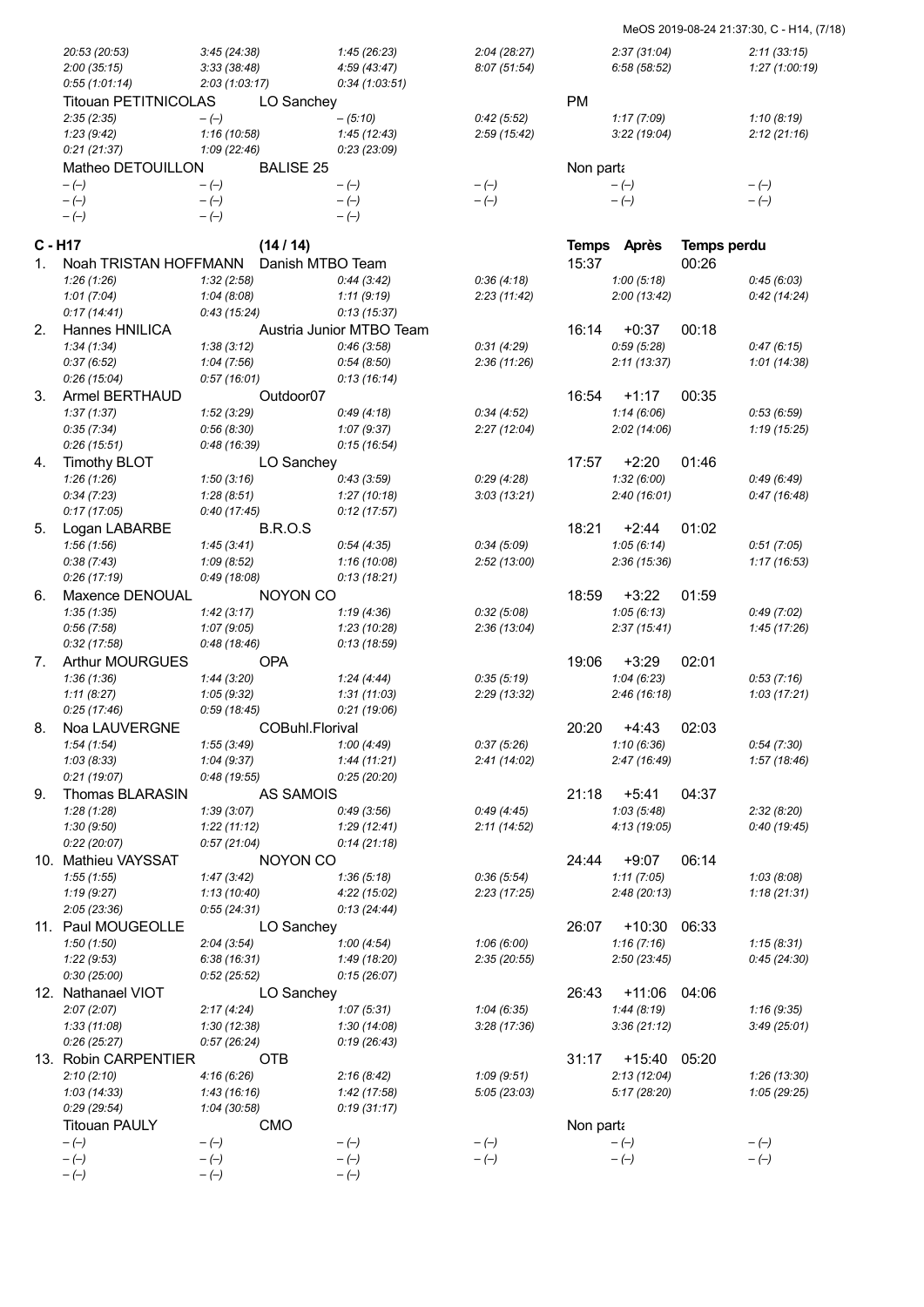|         | A-H20E                                     |                           | (12/12)                 |                            |                            | <b>Temps</b> | Après                      | <b>Temps perdu</b> |                            |
|---------|--------------------------------------------|---------------------------|-------------------------|----------------------------|----------------------------|--------------|----------------------------|--------------------|----------------------------|
| $1_{-}$ | Mikkel Brunstedt NORGAARD Danish MTBO Team |                           |                         |                            |                            | 26:07        |                            | 01:37              |                            |
|         | 2:07(2:07)                                 | 0:42(2:49)                |                         | 0:18(3:07)                 | 1:15(4:22)                 |              | 0:41(5:03)                 |                    | 0:36(5:39)                 |
|         | 1:00(6:39)                                 | 1:08(7:47)                |                         | 2:44(10:31)                | 2:47(13:18)                |              | 1:55(15:13)                |                    | 2:41(17:54)                |
|         | 0:40(18:34)<br>0:14(26:07)                 | 2:05(20:39)               |                         | 1:57(22:36)                | 1:19(23:55)                |              | 1:26(25:21)                |                    | 0:32(25:53)                |
| 2.      | Kylian WYMER                               |                           | <b>BALISE 25</b>        |                            |                            | 26:52        | $+0:45$                    | 01:26              |                            |
|         | 2:15(2:15)                                 | 1:07(3:22)                |                         | 0:20(3:42)                 | 1:12(4:54)                 |              | 0:45(5:39)                 |                    | 0:30(6:09)                 |
|         | 0:55(7:04)                                 | 1:07(8:11)                |                         | 2:37(10:48)                | 3:05(13:53)                |              | 2:07(16:00)                |                    | 2:45(18:45)                |
|         | 1:26(20:11)                                | 1:21(21:32)               |                         | 2:08(23:40)                | 1:10(24:50)                |              | 1:21(26:11)                |                    | 0:29(26:40)                |
| 3.      | 0:12(26:52)<br>Silas Hotz                  |                           | <b>Team Switzerland</b> |                            |                            | 27:07        | $+1:00$                    | 02:00              |                            |
|         | 2:16(2:16)                                 | 1:08(3:24)                |                         | 0:18(3:42)                 | 1:25(5:07)                 |              | 0:39(5:46)                 |                    | 0:35(6:21)                 |
|         | 0:55(7:16)                                 | 1:05(8:21)                |                         | 2:12(10:33)                | 3:48(14:21)                |              | 2:05(16:26)                |                    | 2:41(19:07)                |
|         | 0:40(19:47)                                | 1:46(21:33)               |                         | 1:57 (23:30)               | 1:42(25:12)                |              | 1:17(26:29)                |                    | 0.28(26.57)                |
|         | 0:10(27:07)                                |                           |                         |                            |                            |              |                            |                    |                            |
| 4.      | Albin DEMARET-JOLY                         |                           | Raidlinks'07            |                            |                            | 27:17        | $+1:10$                    | 01:59              |                            |
|         | 2:24(2:24)                                 | 0:43(3:07)                |                         | 0:18(3:25)                 | 1:10(4:35)                 |              | 0:45(5:20)                 |                    | 0:32(5:52)                 |
|         | 1:04(6:56)                                 | 0:45(7:41)                |                         | 3:42(11:23)                | 3:13(14:36)                |              | 1:51(16:27)                |                    | 2:40 (19:07)               |
|         | 0:38(19:45)<br>0:18(27:17)                 | 1:11(20:56)               |                         | 2:12(23:08)                | 1:52 (25:00)               |              | 1:20(26:20)                |                    | 0:39(26:59)                |
| 5.      | <b>Clément SCHORTANNER</b>                 |                           | <b>RAMBO</b>            |                            |                            | 28:18        | $+2:11$                    | 02:12              |                            |
|         | 2:13(2:13)                                 | 0:44(2:57)                |                         | 0:18(3:15)                 | 1:14(4:29)                 |              | 0:50(5:19)                 |                    | 1:04(6:23)                 |
|         | 1:09(7:32)                                 | 1:20(8:52)                |                         | 2:44(11:36)                | 3:00(14:36)                |              | 2:01(16:37)                |                    | 2:45(19:22)                |
|         | 0:43(20:05)                                | 1:44 (21:49)              |                         | 2:18(24:07)                | 1:51(25:58)                |              | 1:35(27:33)                |                    | 0:32(28:05)                |
|         | 0:13(28:18)                                |                           |                         |                            |                            |              |                            |                    |                            |
| 6.      | Nicolas DELAIRE                            |                           | <b>BALISE 25</b>        |                            |                            | 28:54        | $+2:47$                    | 00:43              |                            |
|         | 2:33(2:33)                                 | 0:50(3:23)                |                         | 0:22(3:45)                 | 1:19(5:04)                 |              | 0:59(6:03)                 |                    | 0:34(6:37)                 |
|         | 1:02(7:39)<br>0:42(21:03)                  | 1:16(8:55)<br>1:17(22:20) |                         | 2:40(11:35)<br>2:27(24:47) | 3:37(15:12)<br>1:51(26:38) |              | 2:04(17:16)<br>1:24(28:02) |                    | 3:05(20:21)<br>0:34(28:36) |
|         | 0:18(28:54)                                |                           |                         |                            |                            |              |                            |                    |                            |
| 7.      | Jason BEDRY                                |                           | <b>TOM MEAUX</b>        |                            |                            | 28:58        | $+2:51$                    | 03:26              |                            |
|         | 2:07(2:07)                                 | 0:42(2:49)                |                         | 0:17(3:06)                 | 1:12(4:18)                 |              | 0:49(5:07)                 |                    | 0:32(5:39)                 |
|         | 0:50(6:29)                                 | 1:31(8:00)                |                         | 3:28(11:28)                | 3:26(14:54)                |              | 1:54(16:48)                |                    | 3:14(20:02)                |
|         | 0:40(20:42)                                | 1:42(22:24)               |                         | 2:37(25:01)                | 1:58 (26:59)               |              | 1:17(28:16)                |                    | 0:29(28:45)                |
|         | 0:13(28:58)                                |                           |                         |                            |                            |              |                            |                    |                            |
| 8.      | Noah Rieder                                |                           | Team Switzerland        |                            |                            | 29:13        | $+3:06$                    | 02:05              |                            |
|         | 2:48(2:48)<br>0:56(8:13)                   | 1:14(4:02)<br>0:56(9:09)  |                         | 0:19(4:21)<br>2:08(11:17)  | 1:22(5:43)<br>3:30(14:47)  |              | 0:47(6:30)<br>2:08(16:55)  |                    | 0:47(7:17)<br>3:58(20:53)  |
|         | 0:41(21:34)                                | 1:33(23:07)               |                         | 2:36 (25:43)               | 1:19(27:02)                |              | 1:28(28:30)                |                    | 0:31(29:01)                |
|         | 0:12(29:13)                                |                           |                         |                            |                            |              |                            |                    |                            |
| 9.      | Clément COULON                             |                           | <b>O'BUGEY</b>          |                            |                            | 29:43        | $+3:36$                    | 02:30              |                            |
|         | 2:16(2:16)                                 | 0:44(3:00)                |                         | 0:21(3:21)                 | 1:21(4:42)                 |              | 1:08(5:50)                 |                    | 0:30(6:20)                 |
|         | 1:03(7:23)                                 | 1:16(8:39)                |                         | 2:45(11:24)                | 4:28(15:52)                |              | 2:03(17:55)                |                    | 2:49(20:44)                |
|         | 0:52(21:36)                                | 1:33(23:09)               |                         | 2:11(25:20)                | 1:49 (27:09)               |              | 1:43(28:52)                |                    | 0:35(29:27)                |
|         | 0:16(29:43)                                |                           |                         |                            |                            |              |                            |                    |                            |
|         | 10. Roméo DERIAZ<br>2:34(2:34)             | 1:55(4:29)                | ADOChenôve              | 0:23(4:52)                 | 1:17(6:09)                 | 30:38        | $+4:31$<br>0:48(6:57)      | 02:56              | 0:40(7:37)                 |
|         | 1:04(8:41)                                 | 1:34(10:15)               |                         | 2:11(12:26)                | 3:16(15:42)                |              | 2:13(17:55)                |                    | 2:58 (20:53)               |
|         | 0:51(21:44)                                | 1:44 (23:28)              |                         | 2:52(26:20)                | 1:46 (28:06)               |              | 1:36 (29:42)               |                    | 0:39(30:21)                |
|         | 0:17(30:38)                                |                           |                         |                            |                            |              |                            |                    |                            |
|         | 11. Théo PISZCZOROWICZ                     |                           | <b>TOM MEAUX</b>        |                            |                            | 33:51        | $+7:44$                    | 04:26              |                            |
|         | 2:44(2:44)                                 | 0:45(3:29)                |                         | 0:23(3:52)                 | 1:19(5:11)                 |              | 0:48(5:59)                 |                    | 0:48(6:47)                 |
|         | 1:06(7:53)                                 | 1:41(9:34)                |                         | 2:34(12:08)                | 5:23(17:31)                |              | 2:00(19:31)                |                    | 3:53(23:24)                |
|         | 0:54(24:18)<br>0:14(33:51)                 | 1:32(25:50)               |                         | 3:37(29:27)                | 2:02(31:29)                |              | 1:34 (33:03)               |                    | 0:34(33:37)                |
|         | <b>Thomas STEINTHAL</b>                    |                           | Danish MTBO Team        |                            |                            | Non parta    |                            |                    |                            |
|         | $-(-)$                                     | $-(-)$                    |                         | $-(-)$                     | $-(-)$                     |              | $-(-)$                     |                    | $-(-)$                     |
|         | $-(-)$                                     | $-(-)$                    |                         | $-(-)$                     | $-(-)$                     |              | $-(-)$                     |                    | $-(-)$                     |
|         | $-(-)$                                     | $-(-)$                    |                         | $-(-)$                     | $-(-)$                     |              | $-(-)$                     |                    | $-(-)$                     |
|         | $-(-)$                                     |                           |                         |                            |                            |              |                            |                    |                            |
|         | A-H21E                                     |                           | (20/20)                 |                            |                            | <b>Temps</b> | <b>Après</b>               | <b>Temps perdu</b> |                            |
| 1.      | Simon Brändli                              |                           | <b>Team Switzerland</b> |                            |                            | 24:11        |                            | 00:00              |                            |
|         | 2:21(2:21)                                 | 0:41(3:02)                |                         | 0:16(3:18)                 | 1:13(4:31)                 |              | 0:42(5:13)                 |                    | 0.32(5.45)                 |
|         | 0:56(6:41)                                 | 1:12(7:53)                |                         | 1:55(9:48)                 | 2:50(12:38)                |              | 1:53(14:31)                |                    | 2:35(17:06)                |
|         | 0:41(17:47)<br>0:12(24:11)                 | 1:13(19:00)               |                         | 2:09(21:09)                | 1:05(22:14)                |              | 1:15(23:29)                |                    | 0:30(23:59)                |
| 2.      | Jeremi POURRE                              |                           | <b>BALISE 25</b>        |                            |                            | 25:18        | $+1:07$                    | 00:25              |                            |
|         |                                            |                           |                         |                            |                            |              |                            |                    |                            |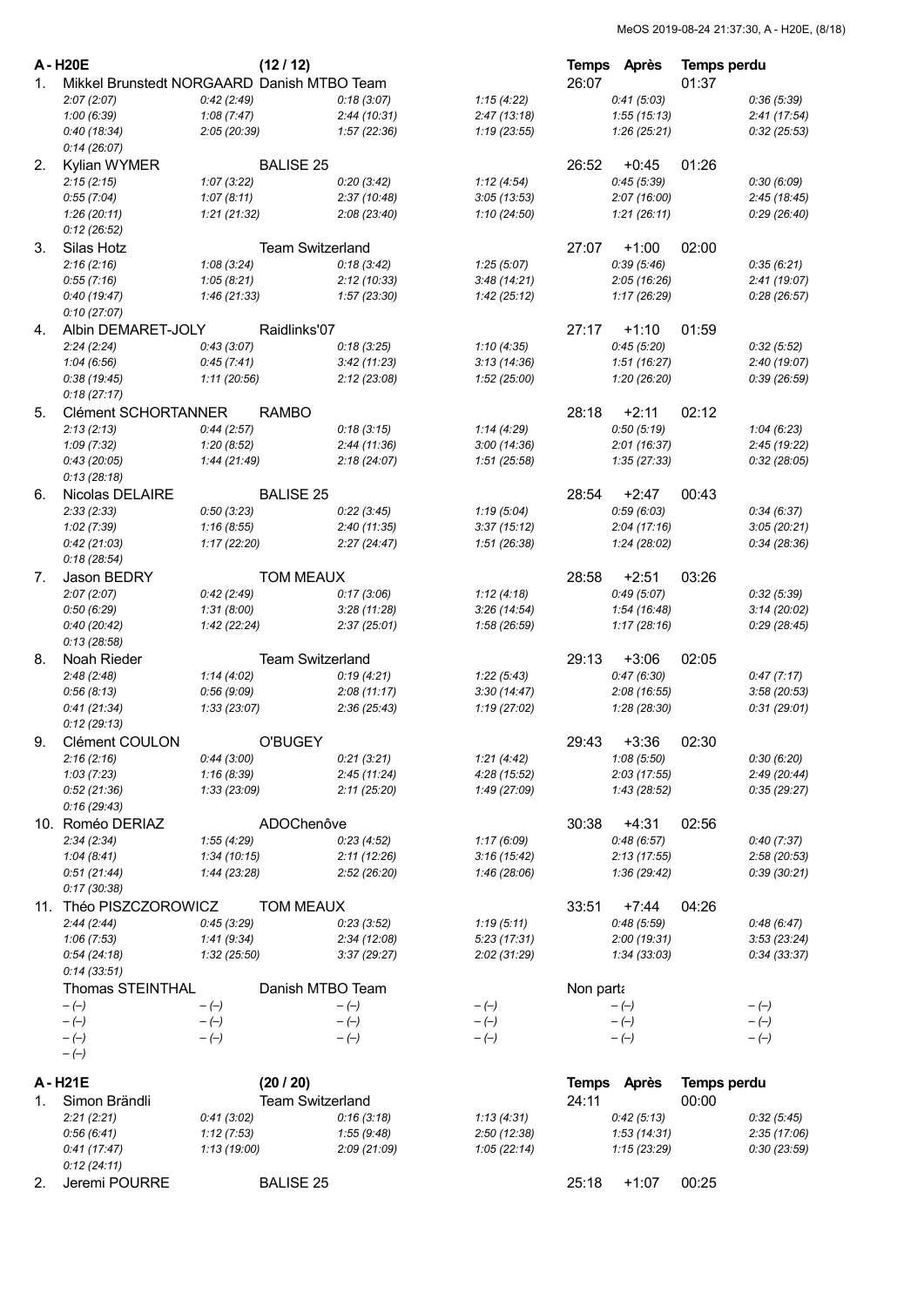| MeOS 2019-08-24 21:37:30, A - H21E, (9/18) |  |  |
|--------------------------------------------|--|--|
|                                            |  |  |

|    | 2:06(2:06)               | 1:08(3:14)   |                    | 0:18(3:32)  | 1:25(4:57)   |       | 0:45(5:42)     |       | 0:35(6:17)  |
|----|--------------------------|--------------|--------------------|-------------|--------------|-------|----------------|-------|-------------|
|    | 0:52(7:09)               | 1:04(8:13)   |                    | 2:12(10:25) | 3:06(13:31)  |       | 1:54(15:25)    |       | 2:35(18:00) |
|    | 0:41(18:41)              | 1:16(19:57)  |                    | 2:08(22:05) | 1:10(23:15)  |       | 1:22(24:37)    |       | 0:29(25:06) |
|    | 0:12(25:18)              |              |                    |             |              |       |                |       |             |
|    |                          |              |                    |             |              |       |                |       |             |
| 3. | <b>Florian PINSARD</b>   |              | <b>AS SAMOIS</b>   |             |              | 25:46 | $+1:35$        | 01:41 |             |
|    | 2:23(2:23)               | 1:19(3:42)   |                    | 0:20(4:02)  | 1:10(5:12)   |       | 0:48(6:00)     |       | 0:55(6:55)  |
|    | 0:55(7:50)               | 1:01(8:51)   |                    | 2:32(11:23) | 2:45(14:08)  |       | 1:49(15:57)    |       | 2:32(18:29) |
|    | 0:36(19:05)              | 1:14(20:19)  |                    | 1:58(22:17) | 1:29(23:46)  |       | 1:15(25:01)    |       | 0:29(25:30) |
|    | 0:16(25:46)              |              |                    |             |              |       |                |       |             |
|    | Samson DERIAZ            |              | ADOChenôve         |             |              | 26:18 | $+2:07$        | 01:12 |             |
| 4. |                          |              |                    |             |              |       |                |       |             |
|    | 2:19(2:19)               | 0:41(3:00)   |                    | 0:18(3:18)  | 1:12(4:30)   |       | 0:41(5:11)     |       | 1:00(6:11)  |
|    | 0:54(7:05)               | 1:11(8:16)   |                    | 2:34(10:50) | 3:03(13:53)  |       | 1:47(15:40)    |       | 2:42(18:22) |
|    | 0:36(18:58)              | 1:21(20:19)  |                    | 2:44(23:03) | 1:03(24:06)  |       | 1:25(25:31)    |       | 0:32(26:03) |
|    | 0:15(26:18)              |              |                    |             |              |       |                |       |             |
| 5. | Nicolas PINSARD          |              | <b>BOL D'AIR</b>   |             |              | 27:53 | $+3:42$        | 00:59 |             |
|    | 2:35(2:35)               | 0:49(3:24)   |                    | 0:20(3:44)  | 1:19(5:03)   |       | 0:45(5:48)     |       | 0:33(6:21)  |
|    |                          |              |                    |             |              |       |                |       |             |
|    | 0:53(7:14)               | 1:03(8:17)   |                    | 2:06(10:23) | 3:53(14:16)  |       | 2:15(16:31)    |       | 3:03(19:34) |
|    | 0:44(20:18)              | 1:28(21:46)  |                    | 2:29(24:15) | 1:09(25:24)  |       | 1:37(27:01)    |       | 0:32(27:33) |
|    | 0:20(27:53)              |              |                    |             |              |       |                |       |             |
| 6. | Loïc LONCHAMPT           |              | <b>BALISE 25</b>   |             |              | 32:06 | $+7:55$        | 04:22 |             |
|    | 2:16(2:16)               | 0:42(2:58)   |                    | 0:19(3:17)  | 1:15(4:32)   |       | 0:44(5:16)     |       | 1:14(6:30)  |
|    | 0:58(7:28)               | 1:20(8:48)   |                    | 4:15(13:03) | 3:47(16:50)  |       | 2:47(19:37)    |       | 3:10(22:47) |
|    |                          |              |                    |             |              |       |                |       |             |
|    | 0:46(23:33)              | 1:55(25:28)  |                    | 2:25(27:53) | 1:58(29:51)  |       | 1:31(31:22)    |       | 0:30(31:52) |
|    | 0:14(32:06)              |              |                    |             |              |       |                |       |             |
| 7. | <b>Benoit PECQUENARD</b> |              | <b>VIK'AZIM</b>    |             |              | 34:13 | $+10:02$       | 02:54 |             |
|    | 2:59(2:59)               | 0:53(3:52)   |                    | 0:23(4:15)  | 1:27(5:42)   |       | 1:26(7:08)     |       | 0:55(8:03)  |
|    | 1:34(9:37)               | 1:39(11:16)  |                    | 3:13(14:29) | 3:26(17:55)  |       | 2:21(20:16)    |       | 3:46(24:02) |
|    | 0:49(24:51)              | 1:50(26:41)  |                    |             | 2:10(31:20)  |       | 2:04(33:24)    |       | 0:35(33:59) |
|    |                          |              |                    | 2:29(29:10) |              |       |                |       |             |
|    | 0:14(34:13)              |              |                    |             |              |       |                |       |             |
| 8. | <b>Arthur DELAPORTE</b>  |              | <b>ASO Sillery</b> |             |              | 34:30 | $+10:19$ 01:18 |       |             |
|    | 3:19(3:19)               | 0:54(4:13)   |                    | 0:26(4:39)  | 1:26(6:05)   |       | 1:00(7:05)     |       | 0:38(7:43)  |
|    | 1:30(9:13)               | 1:21(10:34)  |                    | 3:14(13:48) | 4:51 (18:39) |       | 2:42(21:21)    |       | 3:13(24:34) |
|    | 0:44(25:18)              | 1:58(27:16)  |                    | 3:13(30:29) | 1:31(32:00)  |       | 1:41(33:41)    |       | 0:35(34:16) |
|    | 0:14(34:30)              |              |                    |             |              |       |                |       |             |
|    |                          |              |                    |             |              |       |                |       |             |
| 9. | Camille ANDRE            |              | <b>ASO Sillery</b> |             |              | 35:14 | $+11:03$       | 02:50 |             |
|    | 2:35(2:35)               | 1:35(4:10)   |                    | 0:24(4:34)  | 1:28(6:02)   |       | 0:53(6:55)     |       | 0:35(7:30)  |
|    | 1:08(8:38)               | 1:27(10:05)  |                    | 2:57(13:02) | 4:22(17:24)  |       | 3:20(20:44)    |       | 3:34(24:18) |
|    | 0:52(25:10)              | 1:57(27:07)  |                    | 3:04(30:11) | 2:21(32:32)  |       | 1:48 (34:20)   |       | 0:38(34:58) |
|    | 0:16(35:14)              |              |                    |             |              |       |                |       |             |
|    |                          |              |                    |             |              |       |                |       |             |
|    | 10. Olivier THUAUDET     |              | <b>OPA</b>         |             |              | 36:27 | $+12:16$       | 02:14 |             |
|    | 3:06(3:06)               | 1:05(4:11)   |                    | 0:28(4:39)  | 1:29(6:08)   |       | 0:58(7:06)     |       | 0:46(7:52)  |
|    | 1:33(9:25)               | 1:32 (10:57) |                    | 3:30(14:27) | 3:54(18:21)  |       | 2:26 (20:47)   |       | 3:40(24:27) |
|    | 1:29(25:56)              | 2:11(28:07)  |                    | 3:10(31:17) | 2:22(33:39)  |       | 2:01(35:40)    |       | 0:33(36:13) |
|    | 0:14(36:27)              |              |                    |             |              |       |                |       |             |
|    | 11. Hugo JAEGLER         |              | COPS <sub>91</sub> |             |              | 37:00 | +12:49         | 02:54 |             |
|    |                          |              |                    |             |              |       |                |       |             |
|    | 3:18(3:18)               | 1:51(5:09)   |                    | 0:31(5:40)  | 1:25(7:05)   |       | 0:57(8:02)     |       | 0:47(8:49)  |
|    | 1:32(10:21)              | 2:09 (12:30) |                    | 2:54(15:24) | 3:52(19:16)  |       | 2:27(21:43)    |       | 3:48(25:31) |
|    | 0:52(26:23)              | 2:17(28:40)  |                    | 3:33(32:13) | 1:55(34:08)  |       | 1:55(36:03)    |       | 0:40(36:43) |
|    | 0:17(37:00)              |              |                    |             |              |       |                |       |             |
|    | 12. David COCTEAU        |              | <b>BALISE 25</b>   |             |              | 37:04 | +12:53 02:59   |       |             |
|    | 3:01(3:01)               | 0:55(3:56)   |                    | 0:42(4:38)  | 2:14(6:52)   |       | 1:15(8:07)     |       | 1:26(9:33)  |
|    |                          |              |                    |             |              |       |                |       |             |
|    | 1:12(10:45)              | 2:09(12:54)  |                    | 2:56(15:50) | 4:07 (19:57) |       | 2:55(22:52)    |       | 3:18(26:10) |
|    | 0:58(27:08)              | 1:53(29:01)  |                    | 3:02(32:03) | 2:12(34:15)  |       | 1:58(36:13)    |       | 0:35(36:48) |
|    | 0:16(37:04)              |              |                    |             |              |       |                |       |             |
|    | 13. Arnaud ECHILLEY      |              | <b>V.H.S.O.</b>    |             |              | 40:33 | +16:22 05:14   |       |             |
|    | 3:29(3:29)               | 1:38(5:07)   |                    | 0:25(5:32)  | 1:18(6:50)   |       | 1:25(8:15)     |       | 1:28(9:43)  |
|    | 1:21(11:04)              | 2:37(13:41)  |                    | 3:09(16:50) | 4:25(21:15)  |       | 2:48(24:03)    |       | 3:27(27:30) |
|    |                          |              |                    |             |              |       |                |       |             |
|    | 0:46(28:16)              | 2:43 (30:59) |                    | 3:02(34:01) | 1:59 (36:00) |       | 3:38(39:38)    |       | 0:35(40:13) |
|    | 0:20(40:33)              |              |                    |             |              |       |                |       |             |
|    | 14. Celian STEINER       |              | <b>HVO</b>         |             |              | 41:34 | $+17:23$       | 08:55 |             |
|    | 2:50(2:50)               | 1:41(4:31)   |                    | 4:53(9:24)  | 1:35 (10:59) |       | 1:20(12:19)    |       | 1:12(13:31) |
|    | 1:36(15:07)              | 1:23(16:30)  |                    | 3:04(19:34) | 3:40(23:14)  |       | 2:23(25:37)    |       | 4:09(29:46) |
|    | 0:49(30:35)              | 2:21(32:56)  |                    |             | 2:25(38:14)  |       | 2:13(40:27)    |       | 0:50(41:17) |
|    |                          |              |                    | 2:53(35:49) |              |       |                |       |             |
|    | 0:17(41:34)              |              |                    |             |              |       |                |       |             |
|    | 15. Paul DEBRAY          |              | <b>BALISE 25</b>   |             |              | 41:46 | +17:35         | 10:57 |             |
|    | 3:02(3:02)               | 1:24(4:26)   |                    | 0:20(4:46)  | 1:12(5:58)   |       | 0:47(6:45)     |       | 0.54(7.39)  |
|    | 1:04(8:43)               | 1:48(10:31)  |                    | 6:07(16:38) | 3:19(19:57)  |       | 9:28(29:25)    |       | 3:27(32:52) |
|    | 0:45(33:37)              | 1:50(35:27)  |                    | 2:35(38:02) | 1:22 (39:24) |       | 1:32 (40:56)   |       | 0.38(41.34) |
|    | 0:12(41:46)              |              |                    |             |              |       |                |       |             |
|    |                          |              |                    |             |              |       |                |       |             |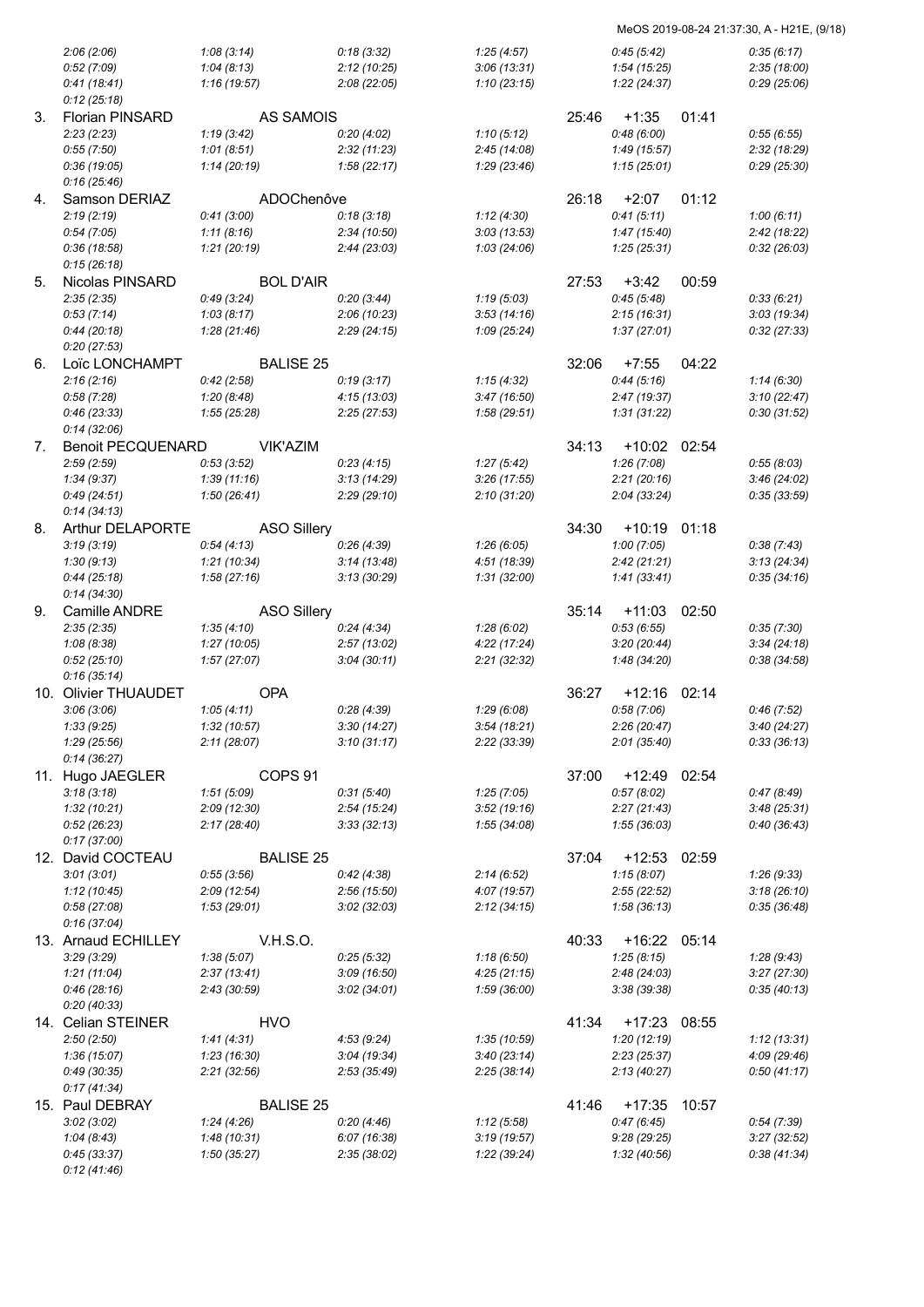|                | 16. Mickael MENI         |              | NOYON CO            |                        |              | 41:47        | +17:36 04:41   |             |              |
|----------------|--------------------------|--------------|---------------------|------------------------|--------------|--------------|----------------|-------------|--------------|
|                | 3:10(3:10)               | 1:00(4:10)   |                     | 0:33(4:43)             | 1:40(6:23)   |              | 0:56(7:19)     |             | 0:48(8:07)   |
|                | 1:26(9:33)               | 1:51(11:24)  |                     | 6:23(17:47)            | 4:35(22:22)  |              | 2:29(24:51)    |             | 4:21(29:12)  |
|                | 0:53(30:05)              | 2:30(32:35)  |                     | 3:35(36:10)            | 2:28(38:38)  |              | 2:01 (40:39)   |             | 0:45(41:24)  |
|                |                          |              |                     |                        |              |              |                |             |              |
|                | 0:23(41:47)              |              |                     |                        |              |              |                |             |              |
|                | 17. Nicolas BOUSSAC      |              | ASCO ORLEANS        |                        |              | 47:08        | $+22:57$ 07:30 |             |              |
|                | 3:30(3:30)               | 1:48(5:18)   |                     | 0:25(5:43)             | 2:36(8:19)   |              | 0:58(9:17)     |             | 0:48(10:05)  |
|                | 1:33(11:38)              | 1:34(13:12)  |                     | 5:08 (18:20)           | 6:09 (24:29) |              | 3:39(28:08)    |             | 4:49 (32:57) |
|                | 3:00(35:57)              | 1:57(37:54)  |                     | 3:26(41:20)            | 2:51(44:11)  |              | 2:06(46:17)    |             | 0:37(46:54)  |
|                | 0:14(47:08)              |              |                     |                        |              |              |                |             |              |
|                | 18. Mathieu MARTINEZ     |              | <b>RO'Paris</b>     |                        |              | 49:09        | +24:58         | 10:44       |              |
|                |                          |              |                     |                        |              |              |                |             |              |
|                | 3:18(3:18)               | 2:14(5:32)   |                     | 0:47(6:19)             | 1:46(8:05)   |              | 1:13(9:18)     |             | 1:26(10:44)  |
|                | 2:22(13:06)              | 4:08(17:14)  |                     | 3:29(20:43)            | 4:09 (24:52) |              | 2:22(27:14)    |             | 6:33(33:47)  |
|                | 0:54(34:41)              | 2:38(37:19)  |                     | 5:29 (42:48)           | 2:55(45:43)  |              | 2:26 (48:09)   |             | 0:41(48:50)  |
|                | 0:19(49:09)              |              |                     |                        |              |              |                |             |              |
|                | 19. Thomas LAURENT       |              | <b>RO'Paris</b>     |                        |              | 50:08        | $+25:57$       | 05:09       |              |
|                | 3:53(3:53)               | 1:59(5:52)   |                     | 0:35(6:27)             | 2:26(8:53)   |              | 1:17(10:10)    |             | 1:34(11:44)  |
|                |                          |              |                     |                        |              |              |                |             |              |
|                | 2:04(13:48)              | 2:07(15:55)  |                     | 3:24(19:19)            | 7:24(26:43)  |              | 3:02(29:45)    |             | 4:47 (34:32) |
|                | 1:23(35:55)              | 2:59(38:54)  |                     | 4:03 (42:57)           | 2:11(45:08)  |              | 3:47(48:55)    |             | 0:52(49:47)  |
|                | 0:21(50:08)              |              |                     |                        |              |              |                |             |              |
|                | 20. Clément HERY         |              | <b>ASO Sillery</b>  |                        |              | 51:29        | $+27:18$ 04:57 |             |              |
|                | 4:28(4:28)               | 1:04(5:32)   |                     | 0:26(5:58)             | 3:26(9:24)   |              | 1:13(10:37)    |             | 1:45(12:22)  |
|                | 1:50(14:12)              | 1:54(16:06)  |                     | 5:46(21:52)            | 5:22(27:14)  |              | 4:15(31:29)    |             | 4:53(36:22)  |
|                |                          |              |                     |                        |              |              |                |             | 0:41(51:12)  |
|                | 1:25(37:47)              | 2:48(40:35)  |                     | 4:38(45:13)            | 2:54(48:07)  |              | 2:24(50:31)    |             |              |
|                | 0:17(51:29)              |              |                     |                        |              |              |                |             |              |
|                |                          |              |                     |                        |              |              |                |             |              |
| A - H40        |                          |              | (28/28)             |                        |              | <b>Temps</b> | <b>Après</b>   | Temps perdu |              |
| 1.             | <b>Beat Schaffner</b>    |              | Thömus Team         |                        |              | 26:18        |                | 00:16       |              |
|                | 2:23(2:23)               | 0:48(3:11)   |                     | 0:20(3:31)             | 1:09(4:40)   |              | 0:44(5:24)     |             | 0.36(6.00)   |
|                | 0:55(6:55)               | 1:21(8:16)   |                     | 2:02(10:18)            | 3:18(13:36)  |              | 2:02(15:38)    |             | 2:53(18:31)  |
|                | 0:38(19:09)              | 1:14(20:23)  |                     | 2:20(22:43)            | 1:36(24:19)  |              | 1:17(25:36)    |             | 0:30(26:06)  |
|                |                          |              |                     |                        |              |              |                |             |              |
|                | 0:12(26:18)              |              |                     |                        |              |              |                |             |              |
| 2.             | Peter Reibert HANSEN     |              | Danish MTBO Team    |                        |              | 27:23        | $+1:05$        | 00:19       |              |
|                | 2:27(2:27)               | 0:47(3:14)   |                     | 0:18(3:32)             | 1:14(4:46)   |              | 0:46(5:32)     |             | 0:41(6:13)   |
|                | 1:03(7:16)               | 1:13(8:29)   |                     | 2:38(11:07)            | 3:11(14:18)  |              | 1:59(16:17)    |             | 2:48 (19:05) |
|                | 0:48(19:53)              | 1:24(21:17)  |                     | 2:26(23:43)            | 1:18(25:01)  |              | 1:32(26:33)    |             | 0:34(27:07)  |
|                | 0:16(27:23)              |              |                     |                        |              |              |                |             |              |
|                |                          |              |                     |                        |              |              |                |             |              |
| 3.             | Peter SIMMONDS           |              | GB MTBO Team        |                        |              | 34:23        | $+8:05$        | 02:13       |              |
|                | 2:35(2:35)               | 1:31(4:06)   |                     | 0:25(4:31)             | 1:25(5:56)   |              | 1:02(6:58)     |             | 0:50(7:48)   |
|                | 1:13(9:01)               | 1:37(10:38)  |                     | 2:25(13:03)            | 3:55(16:58)  |              | 2:29(19:27)    |             | 3:45(23:12)  |
|                | 0:48(24:00)              | 1:58(25:58)  |                     | 3:21(29:19)            | 2:22(31:41)  |              | 1:54(33:35)    |             | 0:34(34:09)  |
|                | 0:14(34:23)              |              |                     |                        |              |              |                |             |              |
| 4.             | Patrick IMBODEN          |              |                     | Thomus Team / OLG Bern |              | 35:31        |                | 02:44       |              |
|                |                          |              |                     |                        |              |              | $+9:13$        |             |              |
|                | 3:07(3:07)               | 0:51(3:58)   |                     | 0:22(4:20)             | 1:52(6:12)   |              | 1:03(7:15)     |             | 0:50(8:05)   |
|                | 1:34(9:39)               | 1:39(11:18)  |                     | 3:52(15:10)            | 3:28(18:38)  |              | 2:01 (20:39)   |             | 3:18(23:57)  |
|                | 0:55(24:52)              | 2:14(27:06)  |                     | 3:02(30:08)            | 2:38(32:46)  |              | 1:51(34:37)    |             | 0:38(35:15)  |
|                | 0:16(35:31)              |              |                     |                        |              |              |                |             |              |
| 5.             | <b>Fabrice LHOMME</b>    |              | <b>ASCO ORLEANS</b> |                        |              | 37:21        | +11:03         | 01:21       |              |
|                |                          |              |                     |                        |              |              |                |             |              |
|                | 3:04(3:04)               | 1:08(4:12)   |                     | 0:28(4:40)             | 1:43(6:23)   |              | 1:04(7:27)     |             | 0:59(8:26)   |
|                | 1:44(10:10)              | 1:49(11:59)  |                     | 3:10(15:09)            | 3:40(18:49)  |              | 2:44(21:33)    |             | 4:29 (26:02) |
|                | 0.56(26.58)              | 2:03(29:01)  |                     | 3:07(32:08)            | 2:38(34:46)  |              | 1:47(36:33)    |             | 0:34(37:07)  |
|                | 0:14(37:21)              |              |                     |                        |              |              |                |             |              |
| 6.             | Denis VALENTIN           |              | <b>PSNO</b>         |                        |              | 38:04        | $+11:46$       | 06:06       |              |
|                | 2:32(2:32)               | 1:18(3:50)   |                     | 0:32(4:22)             | 1:50(6:12)   |              | 0:59(7:11)     |             | 0:44(7:55)   |
|                |                          |              |                     |                        |              |              | 2:09 (22:49)   |             |              |
|                | 1:14(9:09)               | 2:30(11:39)  |                     | 5:15(16:54)            | 3:46(20:40)  |              |                |             | 4:23(27:12)  |
|                | 1:18(28:30)              | 2:13(30:43)  |                     | 2:32(33:15)            | 2:14(35:29)  |              | 1:41(37:10)    |             | 0:39 (37:49) |
|                | 0:15(38:04)              |              |                     |                        |              |              |                |             |              |
| 7 <sub>1</sub> | Yoann TISSANDIER         |              | <b>COBS</b>         |                        |              | 38:12        | $+11:54$       | 04:26       |              |
|                | 5:11(5:11)               | 0:55(6:06)   |                     | 0:21(6:27)             | 1:28(7:55)   |              | 0:57(8:52)     |             | 1:51(10:43)  |
|                | 1:42(12:25)              | 1:38(14:03)  |                     | 2:49 (16:52)           | 4:36(21:28)  |              | 2:32(24:00)    |             | 3:24(27:24)  |
|                |                          | 2:07 (30:20) |                     |                        |              |              |                |             |              |
|                | 0:49(28:13)              |              |                     | 3:02(33:22)            | 2:14(35:36)  |              | 1:49 (37:25)   |             | 0:33(37:58)  |
|                | 0:14(38:12)              |              |                     |                        |              |              |                |             |              |
| 8.             | Alexandre FALQ           |              | Boussole en F.      |                        |              | 38:22        | +12:04         | 02:57       |              |
|                | 3:15(3:15)               | 0:53(4:08)   |                     | 0.26(4.34)             | 1:20(5:54)   |              | 1:42(7:36)     |             | 0:53(8:29)   |
|                | 1:40(10:09)              | 1:27(11:36)  |                     | 3:12(14:48)            | 4:02 (18:50) |              | 4:08(22:58)    |             | 3:54(26:52)  |
|                | 1:07 (27:59)             | 1:35 (29:34) |                     | 3:31(33:05)            | 2:40(35:45)  |              | 1:50 (37:35)   |             | 0:33 (38:08) |
|                |                          |              |                     |                        |              |              |                |             |              |
|                | 0:14(38:22)              |              |                     |                        |              |              |                |             |              |
| 9.             | <b>Renaud CARPENTIER</b> |              | <b>OTB</b>          |                        |              | 38:54        | +12:36         | 02:25       |              |
|                | 3:58(3:58)               | 1:04(5:02)   |                     | 0:27(5:29)             | 1:34(7:03)   |              | 0:58(8:01)     |             | 0:38(8:39)   |
|                | 1:27(10:06)              | 1:27(11:33)  |                     | 3:27(15:00)            | 4:51 (19:51) |              | 2:44(22:35)    |             | 3:50(26:25)  |
|                | 1:31(27:56)              | 2:16(30:12)  |                     | 3:29(33:41)            | 2:18(35:59)  |              | 1:57 (37:56)   |             | 0:38 (38:34) |
|                | 0:20(38:54)              |              |                     |                        |              |              |                |             |              |
|                |                          |              |                     |                        |              |              |                |             |              |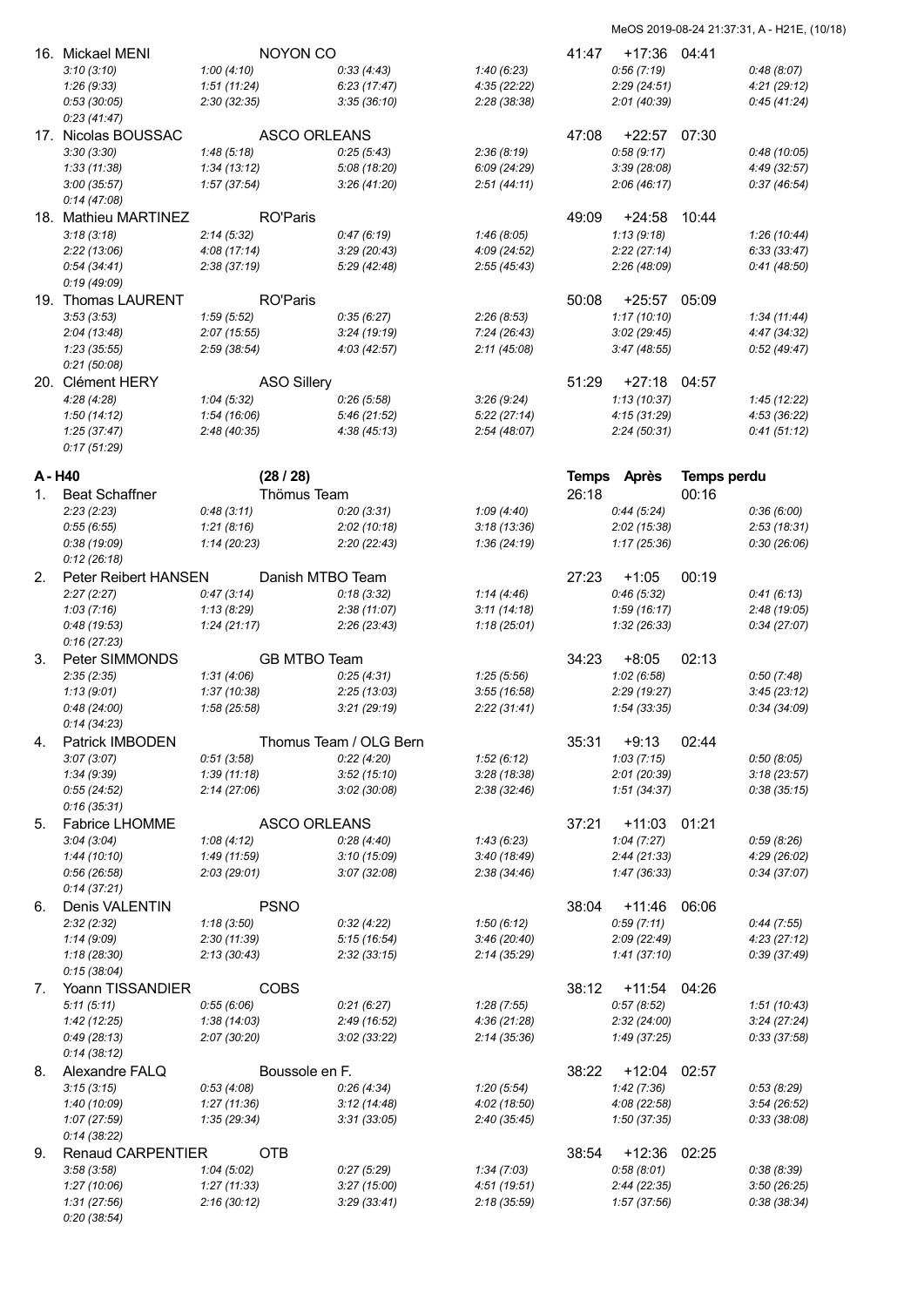| 10. Tom FREDERICKX           | <b>SLOK</b>                |                             |                              | 39:31 | +13:13                     | 03:17 |                           |
|------------------------------|----------------------------|-----------------------------|------------------------------|-------|----------------------------|-------|---------------------------|
| 3:06(3:06)                   | 0:59(4:05)                 | 1:00(5:05)                  | 1:41(6:46)                   |       | 1:01(7:47)                 |       | 0:51(8:38)                |
| 1:48(10:26)                  | 1:36(12:02)                | 3:23(15:25)                 | 4:04 (19:29)                 |       | 2:37(22:06)                |       | 3:40(25:46)               |
| 0:54(26:40)                  | 2:19(28:59)                | 3:05(32:04)                 | 2:09(34:13)                  |       | 4:20 (38:33)               |       | 0:40(39:13)               |
| 0:18(39:31)                  |                            |                             |                              |       |                            |       |                           |
| 11. Sébastien LOCHET         | <b>B.R.O.S</b>             |                             |                              | 39:32 | +13:14                     | 04:17 |                           |
| 3:01(3:01)                   | 1:00(4:01)                 | 0:25(4:26)                  | 1:20(5:46)                   |       | 0:59(6:45)                 |       | 0:50(7:35)                |
| 3:29(11:04)                  | 1:57(13:01)                | 2:51(15:52)                 | 4:19(20:11)                  |       | 3:31(23:42)                |       | 4:04(27:46)               |
| 1:16(29:02)                  | 1:59(31:01)                | 2:54(33:55)                 | 1:53 (35:48)                 |       | 2:53(38:41)                |       | 0:36(39:17)               |
| 0:15(39:32)                  |                            |                             |                              |       |                            |       |                           |
| 12. Vincent BOUCHUT          | <b>OPA</b>                 |                             |                              | 40:44 | +14:26                     | 03:21 |                           |
| 4:12(4:12)                   | 1:11(5:23)                 | 2:18(7:41)                  | 1:44(9:25)                   |       | 1:05(10:30)                |       | 0:51(11:21)               |
| 1:44(13:05)                  | 1:42(14:47)                | 3:28(18:15)                 | 4:50(23:05)                  |       | 2:54(25:59)                |       | 3:29(29:28)               |
| 0:57(30:25)                  | 2:04(32:29)                | 3:19(35:48)                 | 2:11(37:59)                  |       | 1:49 (39:48)               |       | 0:38(40:26)               |
| 0:18(40:44)                  |                            |                             |                              |       |                            |       |                           |
| 13. Sébastien GUERARD        | A.B.C.O. DIJON             |                             |                              | 42:49 | $+16:31$                   | 04:21 |                           |
| 3:39(3:39)                   | 1:09(4:48)                 | 0:30(5:18)                  | 1:48(7:06)                   |       | 1:15(8:21)                 |       | 1:12(9:33)<br>3:35(29:22) |
| 3:31(13:04)<br>1:02(30:24)   | 2:00(15:04)<br>3:00(33:24) | 4:01 (19:05)<br>2:59(36:23) | 4:14 (23:19)<br>2:35 (38:58) |       | 2:28(25:47)<br>2:49(41:47) |       | 0:41(42:28)               |
| 0:21(42:49)                  |                            |                             |                              |       |                            |       |                           |
| 14. J-Pierre GEROMEY         | HVO                        |                             |                              | 42:58 | $+16:40$                   | 00:37 |                           |
| 3:45(3:45)                   | 1:20(5:05)                 | 0:33(5:38)                  | 2:02(7:40)                   |       | 1:15(8:55)                 |       | 1:02(9:57)                |
| 1:52(11:49)                  | 1:45(13:34)                | 3:14(16:48)                 | 5:11(21:59)                  |       | 3:00(24:59)                |       | 4:21(29:20)               |
| 1:19(30:39)                  | 2:26(33:05)                | 3:35(36:40)                 | 3:01(39:41)                  |       | 2:19(42:00)                |       | 0:41(42:41)               |
| 0:17(42:58)                  |                            |                             |                              |       |                            |       |                           |
| 15. Cyril MAIGRE             | <b>PSNO</b>                |                             |                              | 43:08 | $+16:50$                   | 08:39 |                           |
| 8:10(8:10)                   | 0:48(8:58)                 | 0:27(9:25)                  | 1:37(11:02)                  |       | 1:45(12:47)                |       | 1:41(14:28)               |
| 2:42(17:10)                  | 1:42 (18:52)               | 3:38(22:30)                 | 4:04(26:34)                  |       | 2:21(28:55)                |       | 3:21(32:16)               |
| 1:06(33:22)                  | 1:51(35:13)                | 2:58(38:11)                 | 2:14 (40:25)                 |       | 1:45(42:10)                |       | 0:41(42:51)               |
| 0:17(43:08)                  |                            |                             |                              |       |                            |       |                           |
| 16. Yann REICH               | COColmar                   |                             |                              | 43:20 | $+17:02$                   | 14:55 |                           |
| 2:36(2:36)                   | 0:52(3:28)                 | 1:23(4:51)                  | 1:23(6:14)                   |       | 0:52(7:06)                 |       | 0:40(7:46)                |
| 15:05 (22:51)                | 1:02(23:53)                | 2:08(26:01)                 | 3:23(29:24)                  |       | 2:01(31:25)                |       | 2:55(34:20)               |
| 0:40(35:00)                  | 1:22(36:22)                | 2:51(39:13)                 | 1:19 (40:32)                 |       | 1:47(42:19)                |       | 0.39(42.58)               |
| 0:22(43:20)                  |                            |                             |                              |       |                            |       |                           |
| 17. Christian EGLIN          | <b>BikeO</b> Suisse        |                             |                              | 44:31 | $+18:13$                   | 07:03 |                           |
| 4:16(4:16)                   | 1:00(5:16)                 | 3:01(8:17)                  | 1:40(9:57)                   |       | 1:00(10:57)                |       | 1:26 (12:23)              |
| 1:27(13:50)                  | 2:04(15:54)                | 5:00 (20:54)                | 4:57(25:51)                  |       | 2:20(28:11)                |       | 4:40(32:51)               |
| 1:13(34:04)<br>0:20(44:31)   | 1:35(35:39)                | 3:24(39:03)                 | 2:36(41:39)                  |       | 1:54(43:33)                |       | 0:38(44:11)               |
| 18. Michel EDIAR             | COPS <sub>91</sub>         |                             |                              | 45:14 | $+18:56$                   | 04:16 |                           |
|                              | 1:09(4:41)                 |                             |                              |       |                            |       | 2:19 (10:30)              |
| 3:32(3:32)<br>1:36(12:06)    | 2:14(14:20)                | 0.38(5.19)<br>3:18(17:38)   | 1:48 (7:07)<br>5:16(22:54)   |       | 1:04(8:11)<br>3:17(26:11)  |       | 4:44 (30:55)              |
| 1:15(32:10)                  | 3:03(35:13)                | 3:22(38:35)                 | 3:25(42:00)                  |       | 2:17(44:17)                |       | 0:40(44:57)               |
| 0:17(45:14)                  |                            |                             |                              |       |                            |       |                           |
| 19. Ulrich PECHSTEIN         | <b>SCAPA NANCY</b>         |                             |                              | 45:25 | +19:07                     | 03:23 |                           |
| 3:31(3:31)                   | 1:12(4:43)                 | 0:29(5:12)                  | 1:46(6:58)                   |       | 1:07(8:05)                 |       | 0:39(8:44)                |
| 1:33(10:17)                  | 2:07(12:24)                | 5:02 (17:26)                | 5:16 (22:42)                 |       | 3:30(26:12)                |       | 5:11(31:23)               |
| 1:04 (32:27)                 | 2:18(34:45)                | 3:52(38:37)                 | 2:33(41:10)                  |       | 3:09(44:19)                |       | 0:46(45:05)               |
| 0:20(45:25)                  |                            |                             |                              |       |                            |       |                           |
| 20. Alexander ROTH           | <b>TGM Budenheim</b>       |                             |                              | 45:34 | $+19:16$                   | 05:43 |                           |
| 4:12(4:12)                   | 1:07(5:19)                 | 0:39(5:58)                  | 1:45(7:43)                   |       | 1:20(9:03)                 |       | 1:28(10:31)               |
| 1:59(12:30)                  | 1:29 (13:59)               | 3:09(17:08)                 | 4:48 (21:56)                 |       | 3:11(25:07)                |       | 3:59(29:06)               |
| 1:28(30:34)                  | 3:56(34:30)                | 3:08(37:38)                 | 2:55(40:33)                  |       | 3:56(44:29)                |       | 0:45(45:14)               |
| 0:20(45:34)                  |                            |                             |                              |       |                            |       |                           |
| 21. David MOLL               | COColmar                   |                             |                              | 47:59 | $+21:41$                   | 04:25 |                           |
| 3:45(3:45)                   |                            | 0:48(5:55)                  | 1:58(7:53)                   |       | 1:03(8:56)                 |       | 0:55(9:51)                |
|                              | 1:22(5:07)                 |                             |                              |       |                            |       |                           |
| 1:57(11:48)                  | 2:20(14:08)                | 3:46(17:54)                 | 5:52 (23:46)                 |       | 2:46(26:32)                |       | 4:23(30:55)               |
| 1:54 (32:49)                 | 3:13(36:02)                | 3:12(39:14)                 | 2:41 (41:55)                 |       | 4:24 (46:19)               |       | 0:58(47:17)               |
| 0:42(47:59)                  |                            |                             |                              |       |                            |       |                           |
| 22. Cyril LEPRETRE           | <b>ASCO ORLEANS</b>        |                             |                              | 55:35 | $+29:17$                   | 11:23 |                           |
| 4:06(4:06)                   | 2:58(7:04)                 | 0:38(7:42)                  | 1:30(9:12)                   |       | 1:05(10:17)                |       | 0:47(11:04)               |
| 4:34(15:38)                  | 3:00(18:38)                | 4:56(23:34)                 | 5:07(28:41)                  |       | 3:08(31:49)                |       | 8:20 (40:09)              |
| 1:00 (41:09)                 | 2:24(43:33)                | 3:50(47:23)                 | 2:44(50:07)                  |       | 4:24(54:31)                |       | 0:46(55:17)               |
| 0:18(55:35)                  |                            |                             |                              |       |                            |       |                           |
| 23. Matthieu BRUN            | <b>CS PERTUIS</b>          |                             |                              |       | 1:06:47 +40:29             | 04:25 |                           |
| 5:05(5:05)                   | 1:30(6:35)                 | 0:47(7:22)                  | 2:40 (10:02)                 |       | 1:47(11:49)                |       | 1:54(13:43)               |
| 2:12(15:55)                  | 3:21(19:16)                | 4:45 (24:01)                | 7:38(31:39)                  |       | 5:42(37:21)                |       | 7:31(44:52)               |
| 1:32(46:24)<br>0:27(1:06:47) | 4:29(50:53)                | 6:10(57:03)                 | 4:04 (1:01:07)               |       | 4:11(1:05:18)              |       | 1:02 (1:06:20)            |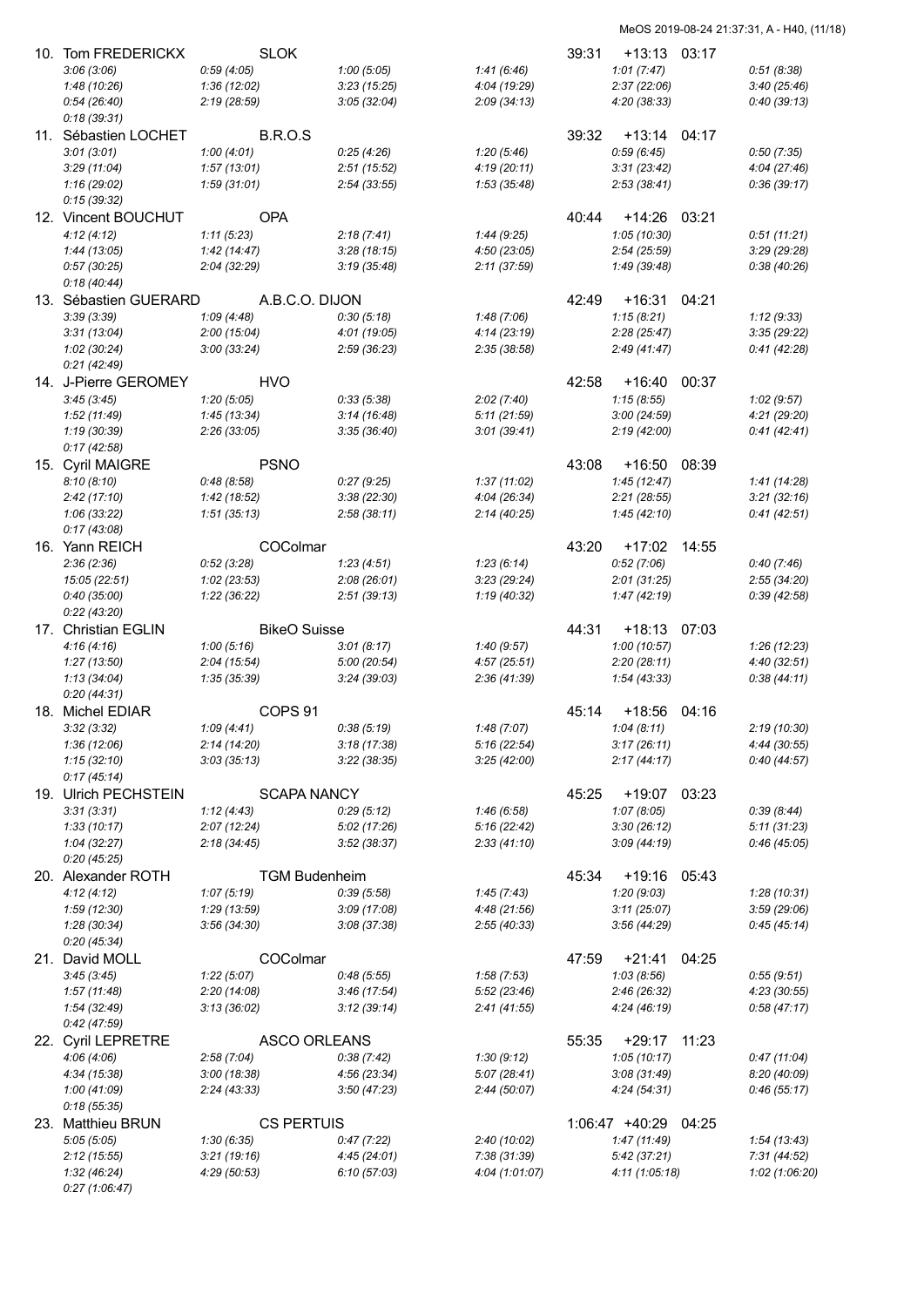|    | 24. Emmanuel MUESSER          |                            | COBuhl.Florival       |                            |                           |           | 1:15:31 +49:13 24:31        |             |                            |
|----|-------------------------------|----------------------------|-----------------------|----------------------------|---------------------------|-----------|-----------------------------|-------------|----------------------------|
|    | 23:00 (23:00)                 | 1:15(24:15)                |                       | 0:37(24:52)                | 2:47(27:39)               |           | 1:16(28:55)                 |             | 1:27(30:22)                |
|    | 3:28(33:50)                   | 1:36(35:26)                |                       | 3:57(39:23)                | 5:50(45:13)               |           | 3:16(48:29)                 |             | 7:52(56:21)                |
|    | 1:46(58:07)<br>0:21(1:15:31)  | 3:11(1:01:18)              |                       | 7:22 (1:08:40)             | 3:01(1:11:41)             |           | 2:46(1:14:27)               |             | 0:43(1:15:10)              |
|    | Nicolas DALIBARD              |                            | COColmar              |                            |                           | <b>PM</b> |                             |             |                            |
|    | 3:22(3:22)                    | 1:05(4:27)                 |                       | 0:26(4:53)                 | 1:37(6:30)                |           | 1:02(7:32)                  |             | 0:37(8:09)                 |
|    | 2:52(11:01)                   | 4:29(15:30)                |                       | 3:48(19:18)                | 5:15(24:33)               |           | 2:54(27:27)                 |             | 4:01(31:28)                |
|    | 1:02(32:30)                   | 2:45(35:15)                |                       | 4:02(39:17)                | 2:05(41:22)               |           | $-(-)$                      |             | $-(44.39)$                 |
|    | 0:17(44:56)                   |                            |                       |                            |                           |           |                             |             |                            |
|    | UIf UHLEMANN                  |                            | <b>ESV Dresden</b>    |                            |                           | <b>PM</b> |                             |             |                            |
|    | 3:13(3:13)                    | 1:05(4:18)                 |                       | 0:25(4:43)                 | 1:36(6:19)                |           | 1:24(7:43)                  |             | 0:38(8:21)                 |
|    | 2:04(10:25)<br>1:24(28:08)    | 1:41(12:06)<br>1:58(30:06) |                       | 3:11(15:17)<br>3:50(33:56) | $-(-)$<br>2:30(36:26)     |           | $- (22:11)$<br>2:34 (39:00) |             | 4:33(26:44)<br>0:55(39:55) |
|    | 0:17(40:12)                   |                            |                       |                            |                           |           |                             |             |                            |
|    | <b>Bruno CUNIN</b>            |                            | COMulhouse            |                            |                           | Non parta |                             |             |                            |
|    | $-(-)$                        | $-(-)$                     |                       | $-(-)$                     | $-(-)$                    |           | $-(-)$                      |             | $-(-)$                     |
|    | $-(-)$                        | $-(-)$                     |                       | $-(-)$                     | $-(-)$                    |           | $-(-)$                      |             | $-(-)$                     |
|    | $-(-)$                        | $-(-)$                     |                       | $-(-)$                     | $-(-)$                    |           | $-(-)$                      |             | $-(-)$                     |
|    | $-(-)$                        |                            |                       |                            |                           |           |                             |             |                            |
|    | Uwe ROHNER                    |                            | SV IHW Alex 78 Berlin |                            |                           | Non parta |                             |             |                            |
|    | $-(-)$                        | $-(-)$                     |                       | $-(-)$                     | $-(-)$                    |           | $-(-)$                      |             | $-(-)$                     |
|    | $-(-)$                        | $-(-)$                     |                       | $-(-)$                     | $-(-)$                    |           | $-(-)$                      |             | $-(-)$                     |
|    | $-(-)$<br>$-(-)$              | $-(-)$                     |                       | $-(-)$                     | $-(-)$                    |           | $-(-)$                      |             | $-(-)$                     |
|    |                               |                            |                       |                            |                           |           |                             |             |                            |
|    | A - H50                       |                            | (32/32)               |                            |                           |           | Temps Après                 | Temps perdu |                            |
| 1. | Bjarne HOFFMANN               |                            | Danish MTBO Team      |                            |                           | 27:09     |                             | 00:00       |                            |
|    | 2:23(2:23)                    | 0:48(3:11)                 |                       | 0:19(3:30)                 | 1:12(4:42)                |           | 0:49(5:31)                  |             | 0:31(6:02)                 |
|    | 1:25(7:27)                    | 1:02(8:29)                 |                       | 2:12(10:41)                | 3:27(14:08)               |           | 1:57(16:05)                 |             | 2:51(18:56)                |
|    | 0:42(19:38)<br>0:14(27:09)    | 1:26(21:04)                |                       | 2:24(23:28)                | 1:20(24:48)               |           | 1:32(26:20)                 |             | 0:35(26:55)                |
| 2. | Killian LOMAS                 |                            | GB MTBO Team          |                            |                           | 28:58     | $+1:49$                     | 00:21       |                            |
|    | 2:36(2:36)                    | 1:01(3:37)                 |                       | 0:26(4:03)                 | 1:17(5:20)                |           | 0:46(6:06)                  |             | 0:32(6:38)                 |
|    | 1:44(8:22)                    | 1:13(9:35)                 |                       | 2:23(11:58)                | 3:14(15:12)               |           | 1:58(17:10)                 |             | 2:54(20:04)                |
|    | 0:44(20:48)                   | 1:42(22:30)                |                       | 2:23(24:53)                | 1:48(26:41)               |           | 1:27(28:08)                 |             | 0:35(28:43)                |
|    | 0:15(28:58)                   |                            |                       |                            |                           |           |                             |             |                            |
| 3. | Jean-Charles LALEVEE          |                            | <b>YCONE-Sens</b>     |                            |                           | 30:10     | $+3:01$                     | 01:06       |                            |
|    | 2:19(2:19)                    | 0:47(3:06)                 |                       | 0:20(3:26)                 | 1:19(4:45)                |           | 0:44(5:29)                  |             | 1:01(6:30)                 |
|    | 1:34(8:04)                    | 1:28(9:32)                 |                       | 3:01(12:33)                | 3:19(15:52)               |           | 2:01(17:53)                 |             | 3:06(20:59)                |
|    | 0:42(21:41)<br>0:16(30:10)    | 1:42(23:23)                |                       | 2:33(25:56)                | 1:50(27:46)               |           | 1:30(29:16)                 |             | 0:38(29:54)                |
| 4. | Thomas BOSSI                  |                            | <b>VELBOSSITY</b>     |                            |                           | 33:09     | $+6:00$                     | 03:03       |                            |
|    | 2:16(2:16)                    | 0:51(3:07)                 |                       | 0:24(3:31)                 | 1:15(4:46)                |           | 0:50(5:36)                  |             | 1:08(6:44)                 |
|    | 1:23(8:07)                    | 1:23(9:30)                 |                       | 2:27(11:57)                | 4:38 (16:35)              |           | 2:12(18:47)                 |             | 3:32(22:19)                |
|    | 1:27(23:46)                   | 2:11(25:57)                |                       | 3:02(28:59)                | 1:50 (30:49)              |           | 1:32(32:21)                 |             | 0:34(32:55)                |
|    | 0:14(33:09)                   |                            |                       |                            |                           |           |                             |             |                            |
| 5. | <b>Joel POIRETTE</b>          |                            | <b>AS SAMOIS</b>      |                            |                           | 33:48     | $+6:39$                     | 02:32       |                            |
|    | 3:20(3:20)                    | 0:54(4:14)                 |                       | 0:25(4:39)                 | 1:28(6:07)                |           | 0:55(7:02)                  |             | 1:05(8:07)                 |
|    | 2:04(10:11)                   | 1:42(11:53)                |                       | 2:19(14:12)                | 4:17 (18:29)              |           | 2:33(21:02)                 |             | 3:24(24:26)                |
|    | 0:47(25:13)                   | 1:37(26:50)                |                       | 2:44 (29:34)               | 1:36(31:10)               |           | 1:44 (32:54)                |             | 0:36(33:30)                |
| 6. | 0:18(33:48)<br>Thomas HNILICA |                            |                       | Austria Junior MTBO Team   |                           | 34:39     | $+7:30$                     | 02:13       |                            |
|    | 2:49(2:49)                    | 0:56(3:45)                 |                       | 0:27(4:12)                 | 1:31(5:43)                |           | 1:01(6:44)                  |             | 0:42(7:26)                 |
|    | 1:44(9:10)                    | 1:15(10:25)                |                       | 2:27(12:52)                | 4:12(17:04)               |           | 2:56 (20:00)                |             | 3:41(23:41)                |
|    | 0:43(24:24)                   | 1:40 (26:04)               |                       | 3:09(29:13)                | 1:37 (30:50)              |           | 3:00(33:50)                 |             | 0:35(34:25)                |
|    | 0:14(34:39)                   |                            |                       |                            |                           |           |                             |             |                            |
| 7. | Frédéric PINSARD              |                            | <b>AS SAMOIS</b>      |                            |                           | 34:59     | $+7:50$                     | 04:01       |                            |
|    | 2:33(2:33)                    | 0:48(3:21)                 |                       | 0:22(3:43)                 | 1:24(5:07)                |           | 0:52(5:59)                  |             | 0.58(6.57)                 |
|    | 1:30(8:27)                    | 1:51(10:18)                |                       | 3:57(14:15)                | 3:32(17:47)               |           | 2:07(19:54)                 |             | 4:38(24:32)                |
|    | 0:53(25:25)                   | 1:49(27:14)                |                       | 2:38(29:52)                | 2:29(32:21)               |           | 1:43(34:04)                 |             | 0:38(34:42)                |
|    | 0:17(34:59)                   |                            |                       |                            |                           |           |                             |             |                            |
| 8. | Patrick JANAND<br>3:20(3:20)  | 1:30(4:50)                 | <b>BALISE 25</b>      | 1:08(5:58)                 |                           | 36:57     | $+9:48$<br>1:04(8:33)       | 03:46       | 1:16(9:49)                 |
|    | 1:32(11:21)                   | 1:40(13:01)                |                       | 2:40(15:41)                | 1:31(7:29)<br>3:36(19:17) |           | 2:25(21:42)                 |             | 4:27(26:09)                |
|    | 0:55(27:04)                   | 2:13(29:17)                |                       | 2:27(31:44)                | 2:24 (34:08)              |           | 1:53 (36:01)                |             | 0.38(36.39)                |
|    | 0:18(36:57)                   |                            |                       |                            |                           |           |                             |             |                            |
| 9. | Jean-Luc DENOUAL              |                            | NOYON CO              |                            |                           | 37:00     | $+9:51$                     | 02:49       |                            |
|    | 2:39(2:39)                    | 0:53(3:32)                 |                       | 0:27(3:59)                 | 1:28(5:27)                |           | 0:49(6:16)                  |             | 0:58(7:14)                 |
|    | 1:39(8:53)                    | 1:28(10:21)                |                       | 2:32(12:53)                | 4:47 (17:40)              |           | 2:52 (20:32)                |             | 4:11 (24:43)               |
|    | 0:56(25:39)                   | 2:17(27:56)                |                       | 3:20(31:16)                | 2:09(33:25)               |           | 2:45(36:10)                 |             | 0:35(36:45)                |
|    | 0:15(37:00)                   |                            |                       |                            |                           |           |                             |             |                            |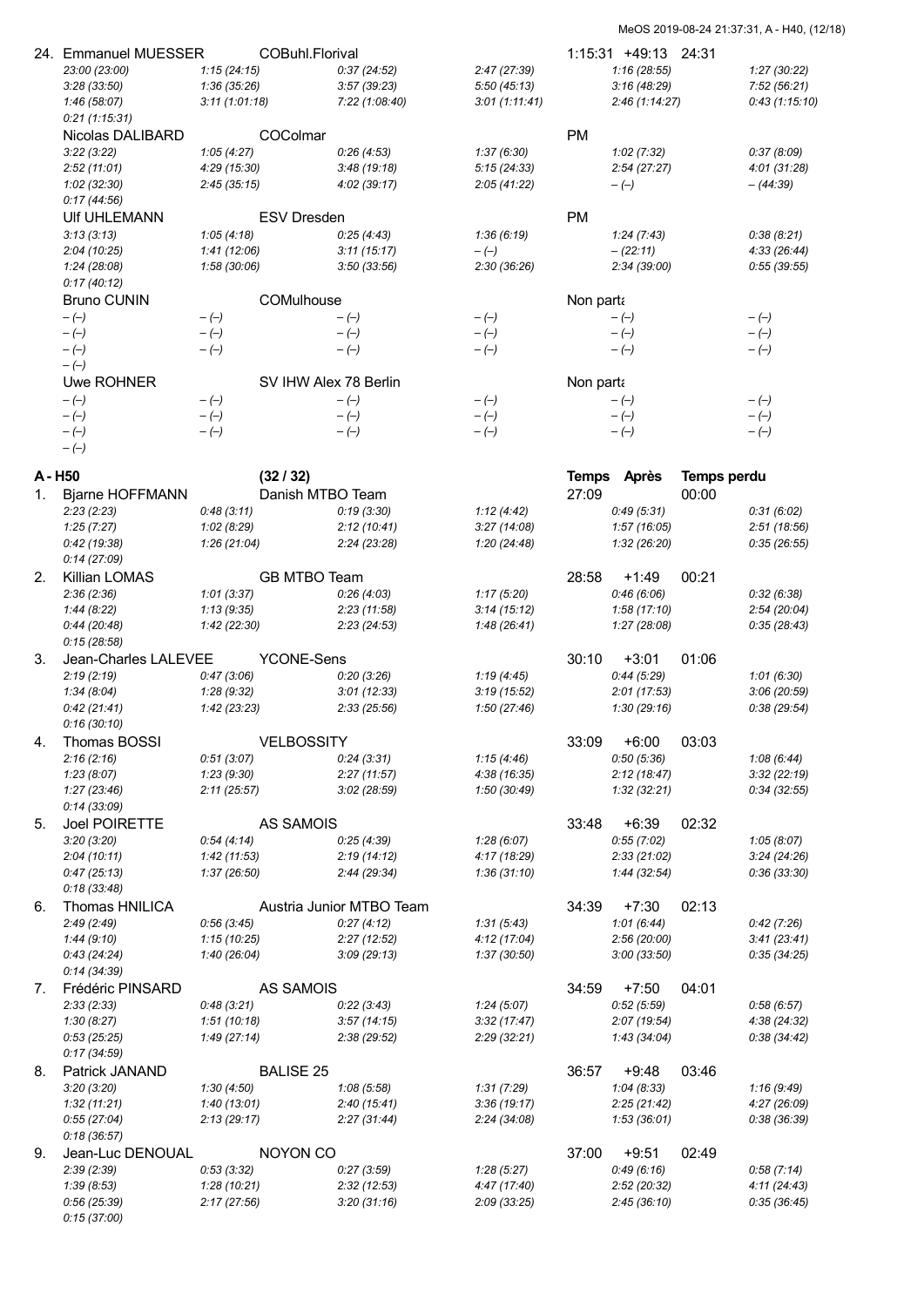| 10. Francois LUTHRINGER    |              | <b>HVO</b>            |              |              | 37:14 | +10:05       | 00:53 |              |
|----------------------------|--------------|-----------------------|--------------|--------------|-------|--------------|-------|--------------|
| 3:16(3:16)                 | 1:01(4:17)   |                       | 0:27(4:44)   | 1:35(6:19)   |       | 1:01(7:20)   |       | 0:40(8:00)   |
| 1:27(9:27)                 | 1:45(11:12)  |                       | 3:16(14:28)  | 4:35(19:03)  |       | 3:02(22:05)  |       | 3:34(25:39)  |
| 0:50(26:29)                | 1:56(28:25)  |                       | 3:20(31:45)  | 2:10(33:55)  |       | 2:12(36:07)  |       | 0:45(36:52)  |
| 0:22(37:14)                |              |                       |              |              |       |              |       |              |
| 11. Bruno GILI             |              | <b>ORIENTALP</b>      |              |              | 37:48 | $+10:39$     | 02:12 |              |
| 2:53(2:53)                 | 0:58(3:51)   |                       | 0:28(4:19)   | 1:30(5:49)   |       | 1:07(6:56)   |       | 0:41(7:37)   |
| 2:10(9:47)                 | 1:36(11:23)  |                       | 2:58(14:21)  | 4:44 (19:05) |       | 3:47(22:52)  |       | 3:31(26:23)  |
| 0:49(27:12)                | 1:55(29:07)  |                       | 3:08(32:15)  | 2:18(34:33)  |       | 2:08(36:41)  |       | 0:46(37:27)  |
| 0:21(37:48)                |              |                       |              |              |       |              |       |              |
| 12. Alexis PAULY           |              | CMO                   |              |              | 38:27 | +11:18       | 02:18 |              |
| 3:02(3:02)                 | 0:59(4:01)   |                       | 1:29(5:30)   | 1:44(7:14)   |       | 1:01(8:15)   |       | 0:51(9:06)   |
| 1:44(10:50)                | 2:03(12:53)  |                       | 3:11(16:04)  | 3:53(19:57)  |       | 2:24(22:21)  |       | 4:20(26:41)  |
| 1:01(27:42)                | 1:55(29:37)  |                       | 3:23(33:00)  | 2:22(35:22)  |       | 2:04(37:26)  |       | 0:42(38:08)  |
| 0:19(38:27)                |              |                       |              |              |       |              |       |              |
| 13. Francois LORANG        |              | COColmar              |              |              | 38:36 | $+11:27$     | 04:14 |              |
| 3:58(3:58)                 | 0.58(4.56)   |                       | 1:21(6:17)   | 1:33(7:50)   |       | 0:59(8:49)   |       | 0:34(9:23)   |
| 1:49(11:12)                | 1:28(12:40)  |                       | 2:52(15:32)  | 4:54(20:26)  |       | 3:01(23:27)  |       | 3:56(27:23)  |
| 0:54(28:17)                | 1:56 (30:13) |                       | 3:37(33:50)  | 1:34 (35:24) |       | 2:22 (37:46) |       | 0:35(38:21)  |
| 0:15(38:36)                |              |                       |              |              |       |              |       |              |
| 14. Georges MAHLER         |              | <b>SCAPA NANCY</b>    |              |              | 38:38 | $+11:29$     | 05:13 |              |
| 2:53(2:53)                 | 0:52(3:45)   |                       | 0:21(4:06)   | 1:27(5:33)   |       | 4:21(9:54)   |       | 1:13(11:07)  |
| 1:43(12:50)                | 1:45(14:35)  |                       | 3:11(17:46)  | 3:54(21:40)  |       | 2:38(24:18)  |       | 3:21(27:39)  |
| 0:49(28:28)                | 1:53(30:21)  |                       | 3:14(33:35)  | 1:59 (35:34) |       | 2:14 (37:48) |       | 0:37(38:25)  |
| 0:13(38:38)                |              |                       |              |              |       |              |       |              |
| 15. Laurent GUIBERT        |              | <b>SAGC CESTAS</b>    |              |              | 38:57 | $+11:48$     | 05:50 |              |
| 3:14(3:14)                 | 0:54(4:08)   |                       | 3:02(7:10)   | 1:22(8:32)   |       | 1:08(9:40)   |       | 0:35(10:15)  |
| 1:21(11:36)                | 2:19(13:55)  |                       | 2:51(16:46)  | 4:43(21:29)  |       | 2:19(23:48)  |       | 3:25(27:13)  |
| 0:54(28:07)                | 1:47(29:54)  |                       | 3:33(33:27)  | 2:12(35:39)  |       | 2:27(38:06)  |       | 0:34(38:40)  |
| 0:17(38:57)                |              |                       |              |              |       |              |       |              |
| 16. Francis BARBELIN       |              | <b>SCAPA NANCY</b>    |              |              | 41:34 | +14:25       | 04:48 |              |
| 3:18(3:18)                 | 1:37(4:55)   |                       | 0:29(5:24)   | 1:42(7:06)   |       | 0:59(8:05)   |       | 1:10(9:15)   |
| 2:40(11:55)                | 2:29(14:24)  |                       | 3:13(17:37)  | 4:02(21:39)  |       | 2:14(23:53)  |       | 3:54(27:47)  |
| 1:16(29:03)                | 2:25(31:28)  |                       | 2:40(34:08)  | 2:12(36:20)  |       | 4:05 (40:25) |       | 0:48(41:13)  |
| 0:21(41:34)                |              |                       |              |              |       |              |       |              |
| 17. Senen CUCALON          |              | <b>WAKHAN RAIDERS</b> |              |              | 41:53 | +14:44       | 03:20 |              |
| 3:12(3:12)                 | 0:59(4:11)   |                       | 0:23(4:34)   | 1:29(6:03)   |       | 0.56(6.59)   |       | 0:58(7:57)   |
| 2:10(10:07)                | 2:31(12:38)  |                       | 4:22 (17:00) | 4:49 (21:49) |       | 3:14(25:03)  |       | 3:59(29:02)  |
| 0:52(29:54)                | 2:28(32:22)  |                       | 3:27(35:49)  | 3:01(38:50)  |       | 2:00 (40:50) |       | 0:39(41:29)  |
| 0:24(41:53)                |              |                       |              |              |       |              |       |              |
| 18. Pascal MARTIN          |              | <b>SCAPA NANCY</b>    |              |              | 42:49 | $+15:40$     | 03:49 |              |
| 3:20(3:20)                 | 1:02(4:22)   |                       | 1:16(5:38)   | 1:27(7:05)   |       | 0:57(8:02)   |       | 1:11(9:13)   |
| 1:59(11:12)                | 2:34(13:46)  |                       | 4:26(18:12)  | 4:34(22:46)  |       | 3:18(26:04)  |       | 4:02(30:06)  |
| 0:51(30:57)                | 2:17(33:14)  |                       | 3:39(36:53)  | 2:27(39:20)  |       | 2:26(41:46)  |       | 0:42(42:28)  |
| 0:21(42:49)                |              |                       |              |              |       |              |       |              |
| 19. Gilles VAYSSAT         |              | NOYON CO              |              |              | 42:58 | +15:49 03:47 |       |              |
| 3:28(3:28)                 | 1:05(4:33)   |                       | 0:33(5:06)   | 1:43(6:49)   |       | 0:57(7:46)   |       | 0:41(8:27)   |
| 1:54 (10:21)               | 1:24(11:45)  |                       | 2:44(14:29)  | 5:02(19:31)  |       | 3:02(22:33)  |       | 6:53 (29:26) |
| 1:06 (30:32)               | 2:19(32:51)  |                       | 4:35(37:26)  | 2:35(40:01)  |       | 2:05(42:06)  |       | 0:37(42:43)  |
| 0:15(42:58)                |              |                       |              |              |       |              |       |              |
| 20. Franck REINEN          |              | <b>ASCO ORLEANS</b>   |              |              | 43:26 | +16:17 03:26 |       |              |
| 3:56(3:56)                 | 0:59(4:55)   |                       | 0:25(5:20)   | 1:31(6:51)   |       | 1:00(7:51)   |       | 0:46(8:37)   |
| 2:47(11:24)                | 2:18(13:42)  |                       | 3:36(17:18)  | 4:18(21:36)  |       | 3:29(25:05)  |       | 4:30 (29:35) |
| 1:04 (30:39)               | 2:41(33:20)  |                       | 3:43(37:03)  | 3:12(40:15)  |       | 2:12(42:27)  |       | 0:42(43:09)  |
| 0:17(43:26)                |              |                       |              |              |       |              |       |              |
| 21. Eddie WYMER            |              | <b>BALISE 25</b>      |              |              | 44:11 | +17:02 03:42 |       |              |
| 3:58(3:58)                 | 1:05(5:03)   |                       | 0:32(5:35)   | 3:26(9:01)   |       | 1:10(10:11)  |       | 1:03(11:14)  |
| 1:53(13:07)                | 1:51(14:58)  |                       | 3:28(18:26)  | 4:54(23:20)  |       | 2:38(25:58)  |       | 4:04(30:02)  |
| 0:59(31:01)                | 2:17(33:18)  |                       | 3:30(36:48)  | 2:19(39:07)  |       | 3:44(42:51)  |       | 0:55(43:46)  |
| 0:25(44:11)                |              |                       |              |              |       |              |       |              |
|                            |              | COColmar              |              |              | 47:28 | +20:19       | 09:11 |              |
| 22. Philippe RAVENEL       |              |                       |              |              |       |              |       |              |
| 3:11(3:11)                 | 1:40(4:51)   |                       | 0:53(5:44)   | 1:41(7:25)   |       | 1:03(8:28)   |       | 1:13 (9:41)  |
| 1:51(11:32)                | 1:45(13:17)  |                       | 7:02 (20:19) | 6:28(26:47)  |       | 2:42 (29:29) |       | 6:45(36:14)  |
| 0:53(37:07)                | 1:46(38:53)  |                       | 3:23(42:16)  | 2:12(44:28)  |       | 2:02(46:30)  |       | 0:40(47:10)  |
| 0:18(47:28)                |              |                       |              |              |       |              |       |              |
| 23. Klaus WERSIN           |              | <b>TGM Budenheim</b>  |              |              | 49:48 | +22:39       | 06:46 |              |
| 3:45(3:45)                 | 1:07(4:52)   |                       | 1:08(6:00)   | 1:50(7:50)   |       | 1:23(9:13)   |       | 2:09(11:22)  |
| 2:17(13:39)                | 2:10(15:49)  |                       | 3:48(19:37)  | 5:51(25:28)  |       | 2:31(27:59)  |       | 4:22 (32:21) |
| 1:04(33:25)<br>0:22(49:48) | 2:59(36:24)  |                       | 3:33(39:57)  | 3:06(43:03)  |       | 5:38 (48:41) |       | 0:45(49:26)  |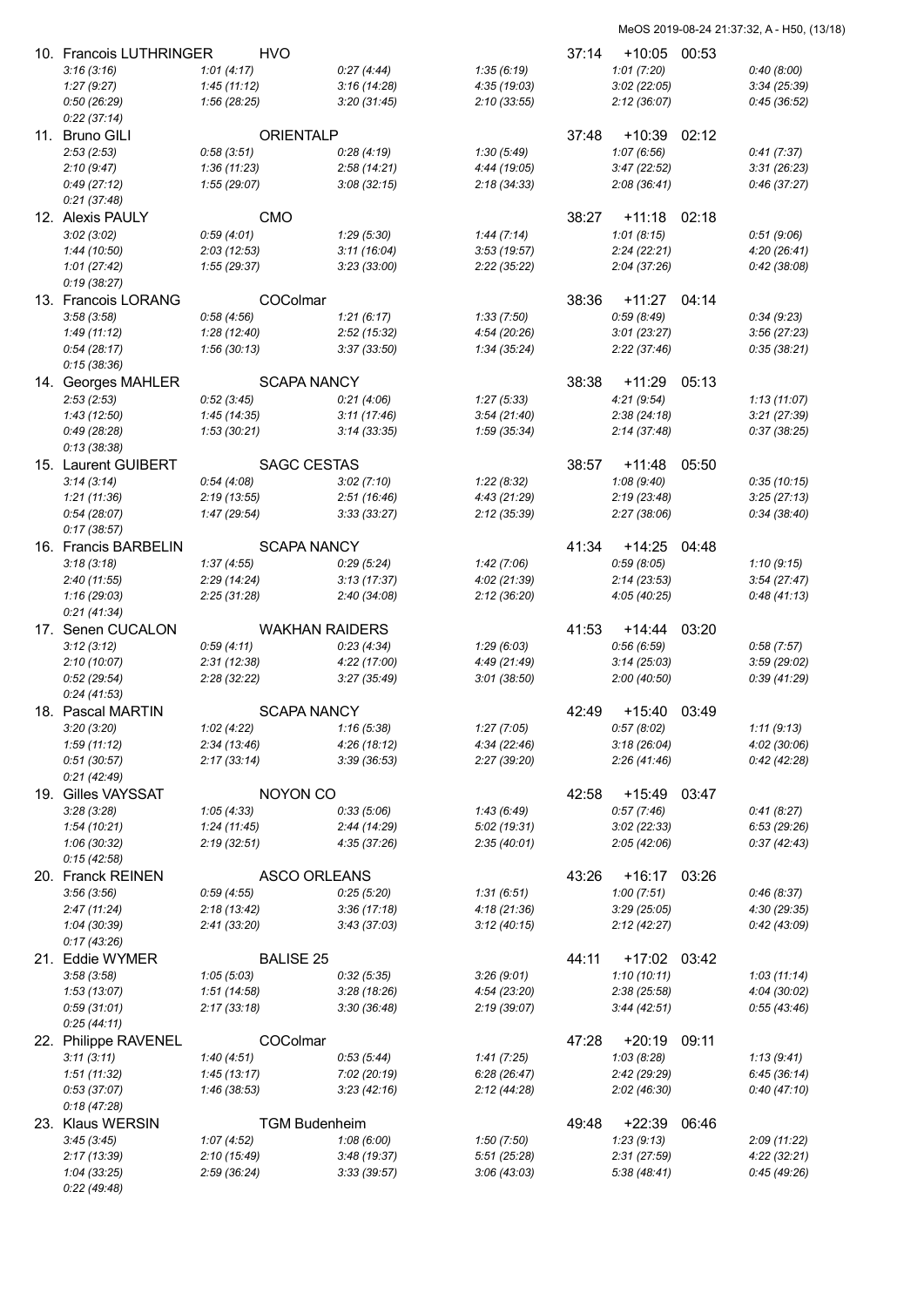|       | 24. Jean Luc CLAUDEPIERRE                           |                           | COColmar                |                             |                             | 52:15     | $+25:06$                      | 05:20                |                             |
|-------|-----------------------------------------------------|---------------------------|-------------------------|-----------------------------|-----------------------------|-----------|-------------------------------|----------------------|-----------------------------|
|       | 4:03(4:03)                                          | 1:13(5:16)                |                         | 1:23(6:39)                  | 2:15(8:54)                  |           | 1:15(10:09)                   |                      | 1:34(11:43)                 |
|       | 1:47(13:30)                                         | 2:16(15:46)               |                         | 4:08 (19:54)                | 5:37(25:31)                 |           | 3:30(29:01)                   |                      | 8:04(37:05)                 |
|       | 2:11(39:16)                                         | 2:26(41:42)               |                         | 4:02(45:44)                 | 2:58(48:42)                 |           | 2:35(51:17)                   |                      | 0:41(51:58)                 |
|       | 0:17(52:15)                                         |                           |                         |                             |                             |           |                               |                      |                             |
|       | 25. Michael MELCHER                                 |                           |                         | Austria Junior MTBO Team    |                             | 53:15     | $+26:06$                      | 05:16                |                             |
|       | 4:23(4:23)<br>3:31(15:03)                           | 1:10(5:33)<br>2:00(17:03) |                         | 0:29(6:02)<br>4:49 (21:52)  | 1:55(7:57)<br>6:54(28:46)   |           | 1:06(9:03)<br>3:37(32:23)     |                      | 2:29 (11:32)<br>5:32(37:55) |
|       | 0:59(38:54)                                         | 2:44(41:38)               |                         | 4:34(46:12)                 | 3:21(49:33)                 |           | 2:36(52:09)                   |                      | 0:46(52:55)                 |
|       | 0:20(53:15)                                         |                           |                         |                             |                             |           |                               |                      |                             |
|       | 26. Jean-Michel LEDI                                |                           | <b>RAMBO</b>            |                             |                             | 56:50     | $+29:41$                      | 06:14                |                             |
|       | 5:05(5:05)                                          | 1:24(6:29)                |                         | 0:31(7:00)                  | 1:54(8:54)                  |           | 1:10(10:04)                   |                      | 1:05(11:09)                 |
|       | 2:00(13:09)                                         | 2:35(15:44)               |                         | 4:49 (20:33)                | 8:05 (28:38)                |           | 3:55(32:33)                   |                      | 7:48 (40:21)                |
|       | 1:33(41:54)                                         | 2:27(44:21)               |                         | 5:22 (49:43)                | 3:25(53:08)                 |           | 2:39(55:47)                   |                      | 0:43(56:30)                 |
|       | 0:20(56:50)                                         |                           |                         |                             |                             |           |                               |                      |                             |
|       | 27. Arnd STOECKEL                                   |                           | USV Jena                | 1:57(9:55)                  |                             | 58:07     | $+30:58$                      | 08:31                |                             |
|       | 6:23(6:23)<br>3:20(18:55)                           | 1:35(7:58)<br>1:59(20:54) |                         | 4:26 (25:20)                | 2:32(12:27)<br>7:40 (33:00) |           | 2:01(14:28)<br>3:01(36:01)    |                      | 1:07(15:35)<br>5:38(41:39)  |
|       | 3:19(44:58)                                         | 2:21(47:19)               |                         | 3:56(51:15)                 | 3:02(54:17)                 |           | 2:40(56:57)                   |                      | 0:46(57:43)                 |
|       | 0:24(58:07)                                         |                           |                         |                             |                             |           |                               |                      |                             |
|       | 28. Andreas VAUPEL                                  |                           |                         | Eisleber RC Mansfelder Land |                             |           | 1:00:41 +33:32 13:41          |                      |                             |
|       | 3:21(3:21)                                          | 1:01(4:22)                |                         | 0.46(5.08)                  | 2:35(7:43)                  |           | 0:57(8:40)                    |                      | 1:42(10:22)                 |
|       | 2:27(12:49)                                         | 3:05(15:54)               |                         | 7:08 (23:02)                | 5:36 (28:38)                |           | 5:36(34:14)                   |                      | 7:12(41:26)                 |
|       | 5:42 (47:08)                                        | 2:23(49:31)               |                         | 4:29(54:00)                 | 3:40(57:40)                 |           | 1:57(59:37)                   |                      | 0:40(1:00:17)               |
|       | 0:24(1:00:41)<br>29. Didier BOULANGER               |                           |                         |                             |                             |           |                               |                      |                             |
|       | 3:12(3:12)                                          | 1:55(5:07)                | Chantelle SN            | 0:33(5:40)                  | 4:05(9:45)                  |           | 1:14:45 +47:36<br>2:49(12:34) | 25:42                | 1:07(13:41)                 |
|       | 2:03(15:44)                                         | 14:47 (30:31)             |                         | 9:47(40:18)                 | 5:08 (45:26)                |           | 3:02(48:28)                   |                      | 4:56(53:24)                 |
|       | 1:49(55:13)                                         | 3:17(58:30)               |                         | 5:35(1:04:05)               | 3:03(1:07:08)               |           | 6:28(1:13:36)                 |                      | 0:39(1:14:15)               |
|       | 0:30(1:14:45)                                       |                           |                         |                             |                             |           |                               |                      |                             |
|       | Andy CONN                                           |                           | GB MTBO Team            |                             |                             | Non parta |                               |                      |                             |
|       | $-(-)$                                              | $-(-)$                    |                         | $-(-)$                      | $-(-)$                      |           | $-(-)$                        |                      | $-(-)$                      |
|       | $-(-)$                                              | $-(-)$                    |                         | $-(-)$                      | $-(-)$                      |           | $-(-)$                        |                      | $-(-)$                      |
|       | $-(-)$<br>$-(-)$                                    | $-(-)$                    |                         | $-(-)$                      | $-(-)$                      |           | $-(-)$                        |                      | $-(-)$                      |
|       | Stefan PFISTER                                      |                           | <b>BikeO</b> Suisse     |                             |                             | Non parta |                               |                      |                             |
|       | $-(-)$                                              | $-(-)$                    |                         | $-(-)$                      | $-(-)$                      |           | $-(-)$                        |                      | $-(-)$                      |
|       | $-(-)$                                              | $-(-)$                    |                         | $-(-)$                      | $-(-)$                      |           | $-(-)$                        |                      | $-(-)$                      |
|       | $-(-)$                                              | $-(-)$                    |                         | $-(-)$                      | $-(-)$                      |           | $-(-)$                        |                      | $-(-)$                      |
|       | $-(-)$                                              |                           |                         |                             |                             |           |                               |                      |                             |
|       | Yann LAHELLEC<br>$-(-)$                             | $-(-)$                    | <b>ROC</b>              | $-(-)$                      | $-(-)$                      | Non parta |                               |                      | $-(-)$                      |
|       | $-(-)$                                              | $-(-)$                    |                         | $-(-)$                      | $-(-)$                      |           | $-(-)$<br>$-(-)$              |                      | $-(-)$                      |
|       | $-(-)$                                              | $-(-)$                    |                         | $-(-)$                      | $-(-)$                      |           | $-(-)$                        |                      | $-(-)$                      |
|       | $-(-)$                                              |                           |                         |                             |                             |           |                               |                      |                             |
| A-H60 |                                                     |                           |                         |                             |                             |           |                               |                      |                             |
|       | <b>Robert CHERRY</b>                                |                           | (33/33)<br>GB MTBO Team |                             |                             | 35:39     | Temps Après                   | Temps perdu<br>01:31 |                             |
| 1.    | 3:09(3:09)                                          | 0:59(4:08)                |                         | 0:29(4:37)                  | 1:29(6:06)                  |           | 0:59(7:05)                    |                      | 0:41(7:46)                  |
|       | 1:47(9:33)                                          | 1:55(11:28)               |                         | 3:16(14:44)                 | 3:38(18:22)                 |           | 2:26(20:48)                   |                      | 3:36(24:24)                 |
|       | 1:06(25:30)                                         | 1:46(27:16)               |                         | 2:54(30:10)                 | 2:32(32:42)                 |           | 2:00(34:42)                   |                      | 0:41(35:23)                 |
|       | 0:16(35:39)                                         |                           |                         |                             |                             |           |                               |                      |                             |
| 2.    | Nick DALLIMORE                                      |                           | GB MTBO Team            |                             |                             | 35:45     | $+0:06$                       | 00:54                |                             |
|       | 3:12(3:12)                                          | 1:00(4:12)                |                         | 0.39(4.51)                  | 1:34(6:25)                  |           | 1:11(7:36)                    |                      | 0:46(8:22)                  |
|       | 1:28(9:50)                                          | 1:44(11:34)               |                         | 3:02(14:36)                 | 4:00(18:36)                 |           | 2:56(21:32)                   |                      | 3:30(25:02)                 |
|       | 1:00(26:02)<br>0:16(35:45)                          | 1:42(27:44)               |                         | 3:14(30:58)                 | 2:07(33:05)                 |           | 1:48(34:53)                   |                      | 0:36(35:29)                 |
| 3.    | Peter MULLER                                        |                           | Petermuellersport.ch    |                             |                             | 35:54     | $+0:15$                       | 01:03                |                             |
|       | 3:24(3:24)                                          | 1:09(4:33)                |                         | 0:29(5:02)                  | 1:25(6:27)                  |           | 1:02(7:29)                    |                      | 0:56(8:25)                  |
|       | 1:38(10:03)                                         | 1:11(11:14)               |                         | 2:54(14:08)                 | 4:14(18:22)                 |           | 2:23(20:45)                   |                      | 3:29(24:14)                 |
|       | 1:11(25:25)                                         | 1:46(27:11)               |                         | 3:12(30:23)                 | 1:29 (31:52)                |           | 2:59(34:51)                   |                      | 0:41(35:32)                 |
|       | 0:22(35:54)                                         |                           |                         |                             |                             |           |                               |                      |                             |
| 4.    | Inacio MARQUES JERRAL HEIClub Orientation du Centre |                           |                         |                             |                             | 37:59     | $+2:20$                       | 02:02                |                             |
|       | 3:18(3:18)                                          | 1:03(4:21)                |                         | 0:25(4:46)                  | 1:34(6:20)<br>4:04 (19:26)  |           | 0:58(7:18)<br>2:55(22:21)     |                      | 0:38(7:56)<br>3:37(25:58)   |
|       |                                                     |                           |                         |                             |                             |           |                               |                      |                             |
|       | 2:08(10:04)                                         | 1:44(11:48)               |                         | 3:34(15:22)                 |                             |           |                               |                      |                             |
|       | 1:01(26:59)                                         | 2:50(29:49)               |                         | 3:27(33:16)                 | 2:04(35:20)                 |           | 1:52(37:12)                   |                      | 0:33(37:45)                 |
| 5.    | 0:14(37:59)<br>Alain JUNOD                          |                           | <b>ANCO</b>             |                             |                             | 38:18     | $+2:39$                       | 01:55                |                             |
|       | 3:05(3:05)                                          | 1:02(4:07)                |                         | 0:34(4:41)                  | 1:46(6:27)                  |           | 1:33(8:00)                    |                      | 0.59(8.59)                  |
|       | 1:47 (10:46)                                        | 1:28(12:14)               |                         | 3:11(15:25)                 | 3:53(19:18)                 |           | 2:29(21:47)                   |                      | 3:49(25:36)                 |
|       | 1:24(27:00)<br>0:17(38:18)                          | 2:26(29:26)               |                         | 3:07(32:33)                 | 2:27(35:00)                 |           | 2:18(37:18)                   |                      | 0:43(38:01)                 |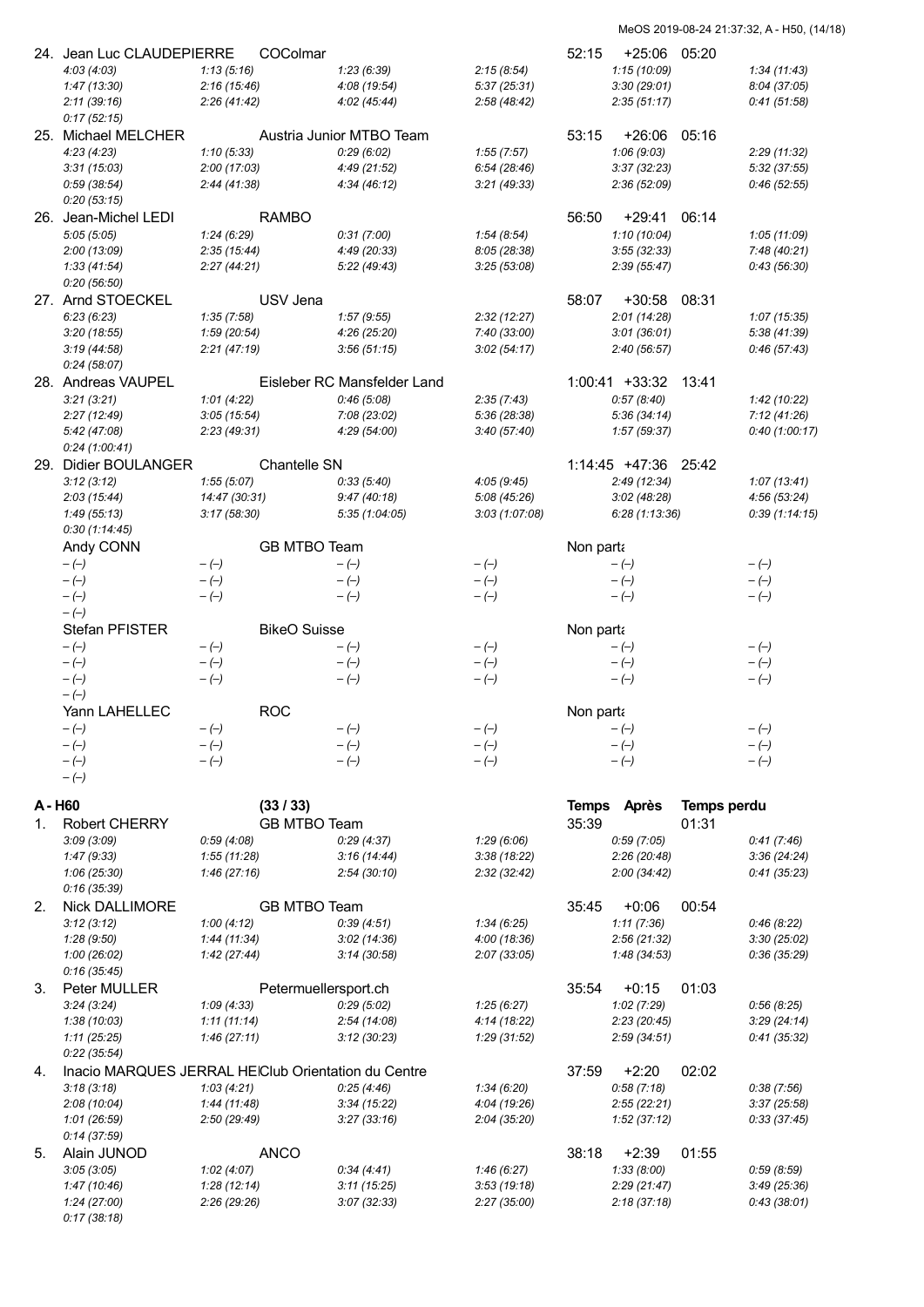| 6. | <b>Walter RAHM</b>                           |                           | OLG Pfaffikon                   |                             | 41:05 | $+5:26$                    | 03:20 |                            |
|----|----------------------------------------------|---------------------------|---------------------------------|-----------------------------|-------|----------------------------|-------|----------------------------|
|    | 3:14(3:14)                                   | 1:03(4:17)                | 0:23(4:40)                      | 1:46(6:26)                  |       | 0:54(7:20)                 |       | 0:45(8:05)                 |
|    | 1:22(9:27)                                   | 1:28(10:55)               | 3:51(14:46)                     | 4:44 (19:30)                |       | 3:29(22:59)                |       | 4:07(27:06)                |
|    | 0:55(28:01)                                  | 2:37(30:38)               | 3:17(33:55)                     | 2:43(36:38)                 |       | 3:39(40:17)                |       | 0:34(40:51)                |
|    | 0:14(41:05)                                  |                           |                                 |                             |       |                            |       |                            |
| 7. | <b>Keith DAWSON</b>                          |                           | <b>GB MTBO Team</b>             |                             | 42:03 | $+6:24$                    | 04:14 |                            |
|    | 3:25(3:25)                                   | 1:03(4:28)                | 0:26(4:54)                      | 1:35(6:29)                  |       | 1:00(7:29)                 |       | 1:12(8:41)                 |
|    | 1:25(10:06)                                  | 1:27(11:33)               | 6:09(17:42)                     | 4:44 (22:26)                |       | 3:12(25:38)                |       | 4:16(29:54)                |
|    | 1:17(31:11)                                  | 1:50(33:01)               | 3:16(36:17)                     |                             |       | 2:50(41:08)                |       | 0:37(41:45)                |
|    | 0:18(42:03)                                  |                           |                                 | 2:01(38:18)                 |       |                            |       |                            |
|    |                                              |                           |                                 |                             |       |                            |       |                            |
| 8. | <b>Bernd DOHLER</b>                          |                           | <b>TUS Karlsruhe-Ruppurr</b>    |                             | 42:14 | $+6:35$                    | 04:09 |                            |
|    | 3:17(3:17)                                   | 1:04(4:21)                | 0:29(4:50)                      | 1:36(6:26)                  |       | 1:10(7:36)                 |       | 0:57(8:33)                 |
|    | 1:36(10:09)                                  | 2:28(12:37)               | 5:04(17:41)                     | 4:25(22:06)                 |       | 2:32(24:38)                |       | 3:58(28:36)                |
|    | 1:30(30:06)                                  | 1:58(32:04)               | 3:41(35:45)                     | 3:29 (39:14)                |       | 2:01(41:15)                |       | 0:42(41:57)                |
|    | 0:17(42:14)                                  |                           |                                 |                             |       |                            |       |                            |
| 9. | <b>Bruno LEGRAND</b>                         | ECHO <sub>73</sub>        |                                 |                             | 42:55 | $+7:16$                    | 06:52 |                            |
|    | 3:07(3:07)                                   | 0:53(4:00)                | 0:22(4:22)                      | 1:27(5:49)                  |       | 1:02(6:51)                 |       | 1:29(8:20)                 |
|    | 3:09(11:29)                                  | 1:46(13:15)               | 3:43(16:58)                     | 4:25(21:23)                 |       | 2:13(23:36)                |       | 8:19(31:55)                |
|    | 0:53(32:48)                                  | 2:04(34:52)               | 3:05(37:57)                     | 1:59 (39:56)                |       | 2:06(42:02)                |       | 0:36(42:38)                |
|    | 0:17(42:55)                                  |                           |                                 |                             |       |                            |       |                            |
|    | 10. Jean-Francois DECHAVANNE ASUL SPORTS NAT |                           |                                 |                             | 44:57 | $+9:18$                    | 04:48 |                            |
|    | 3:30(3:30)                                   | 1:17(4:47)                | 0:32(5:19)                      | 1:35(6:54)                  |       | 1:02(7:56)                 |       | 1:32(9:28)                 |
|    | 3:10(12:38)                                  | 1:53(14:31)               | 6:14(20:45)                     | 4:52(25:37)                 |       | 3:10(28:47)                |       | 4:14(33:01)                |
|    | 1:08(34:09)                                  | 2:01(36:10)               | 3:29(39:39)                     | 2:00(41:39)                 |       | 2:10(43:49)                |       | 0:45(44:34)                |
|    | 0:23(44:57)                                  |                           |                                 |                             |       |                            |       |                            |
|    | 11. Franck GARCIN                            |                           | <b>BOL D'AIR</b>                |                             | 46:08 | $+10:29$                   | 07:50 |                            |
|    | 3:32(3:32)                                   | 0:58(4:30)                | 2:19(6:49)                      | 1:31(8:20)                  |       | 1:03(9:23)                 |       | 0:49(10:12)                |
|    | 1:26(11:38)                                  | 1:37(13:15)               | 5:38(18:53)                     | 4:20(23:13)                 |       | 4:29(27:42)                |       | 5:16 (32:58)               |
|    | 1:01(33:59)                                  | 1:55(35:54)               | 4:15 (40:09)                    | 2:22(42:31)                 |       | 2:50(45:21)                |       | 0:32(45:53)                |
|    | 0:15(46:08)                                  |                           |                                 |                             |       |                            |       |                            |
|    | 12. Christian CACHARD                        |                           | ASUL SPORTS NAT                 |                             | 46:13 | $+10:34$                   | 03:19 |                            |
|    | 3:59(3:59)                                   | 1:05(5:04)                | 0:32(5:36)                      | 3:26(9:02)                  |       | 1:18(10:20)                |       | 1:20(11:40)                |
|    | 1:48(13:28)                                  | 1:55(15:23)               | 4:15 (19:38)                    | 5:11(24:49)                 |       | 2:58(27:47)                |       | 3:53(31:40)                |
|    | 1:25(33:05)                                  | 2:39(35:44)               | 3:45 (39:29)                    | 3:17(42:46)                 |       | 2:19(45:05)                |       | 0:45(45:50)                |
|    |                                              |                           |                                 |                             |       |                            |       |                            |
|    |                                              |                           |                                 |                             |       |                            |       |                            |
|    | 0:23(46:13)                                  |                           |                                 |                             |       |                            |       |                            |
|    | 13. Michel STRIBEAU                          | <b>RAMBO</b>              |                                 |                             | 46:49 | $+11:10$                   | 05:17 |                            |
|    | 4:13(4:13)                                   | 0:58(5:11)                | 0:29(5:40)                      | 1:30(7:10)                  |       | 1:22(8:32)                 |       | 1:35(10:07)                |
|    | 2:13(12:20)                                  | 2:08 (14:28)              | 5:18(19:46)                     | 4:38(24:24)                 |       | 4:00 (28:24)               |       | 5:07(33:31)                |
|    | 1:02(34:33)                                  | 2:19(36:52)               | 3:40(40:32)                     | 3:06(43:38)                 |       | 2:18(45:56)                |       | 0:36(46:32)                |
|    | 0:17(46:49)                                  |                           |                                 |                             |       |                            |       |                            |
|    | 14. Jim SUTHERLAND                           |                           | <b>Orienteering Hutt Valley</b> |                             | 51:47 | $+16:08$                   | 05:20 |                            |
|    | 4:32(4:32)                                   | 1:10(5:42)                | 1:12(6:54)                      | 1:38(8:32)                  |       | 1:10(9:42)                 |       | 0:49(10:31)                |
|    | 1:45(12:16)                                  | 3:49(16:05)               | 4:24 (20:29)                    | 5:55 (26:24)                |       | 3:32(29:56)                |       | 4:43 (34:39)               |
|    | 1:27(36:06)                                  | 2:08(38:14)               | 4:54 (43:08)                    | 3:28(46:36)                 |       | 4:02 (50:38)               |       | 0:51(51:29)                |
|    | 0:18(51:47)                                  |                           |                                 |                             |       |                            |       |                            |
|    | 15. Marco BONAFINI                           |                           | Thomus Team / OLG Bern          |                             | 53:29 | +17:50 04:35               |       |                            |
|    | 4:40 (4:40)                                  | 1:15(5:55)                | 1:08(7:03)                      | 2:13(9:16)                  |       | 1:11(10:27)                |       | 1:04(11:31)                |
|    | 2:23(13:54)                                  | 2:31 (16:25)              | 5:46(22:11)                     | 6:00(28:11)                 |       | 3:31(31:42)                |       | 4:49 (36:31)               |
|    | 1:22(37:53)                                  | 3:12(41:05)               | 3:55(45:00)                     | 3:39 (48:39)                |       | 3:42(52:21)                |       | 0:51(53:12)                |
|    | 0:17(53:29)                                  |                           |                                 |                             |       |                            |       |                            |
|    | 16. Martin STETTLER                          |                           | <b>BikeO</b> Suisse             |                             | 54:54 | $+19:15$                   | 08:13 |                            |
|    | 3:20(3:20)                                   | 1:13(4:33)                | 0:39(5:12)                      | 2:04(7:16)                  |       | 1:10(8:26)                 |       | 1:15(9:41)                 |
|    | 2:18(11:59)                                  | 2:54(14:53)               | 6:20(21:13)                     | 5:21(26:34)                 |       | 4:35(31:09)                |       | 7:48 (38:57)               |
|    | 1:13(40:10)                                  | 3:48 (43:58)              | 4:37 (48:35)                    | 3:01(51:36)                 |       | 2:15(53:51)                |       | 0:43(54:34)                |
|    | 0:20(54:54)                                  |                           |                                 |                             |       |                            |       |                            |
|    | 17. J-Marc MEYER                             |                           | COColmar                        |                             | 55:04 | $+19:25$                   | 14:10 |                            |
|    | 15:01 (15:01)                                | 2:05(17:06)               | 0:41(17:47)                     | 1:52 (19:39)                |       | 1:10 (20:49)               |       | 0:45(21:34)                |
|    | 1:36(23:10)                                  | 1:19(24:29)               | 3:20(27:49)                     | 5:27(33:16)                 |       | 3:13(36:29)                |       | 4:24 (40:53)               |
|    | 1:01(41:54)                                  | 2:54(44:48)               | 4:43 (49:31)                    | 2:04(51:35)                 |       | 2:22(53:57)                |       | 0:47(54:44)                |
|    | 0:20(55:04)                                  |                           |                                 |                             |       |                            |       |                            |
|    |                                              |                           |                                 |                             |       |                            | 10:44 |                            |
|    | 18. Andre HERMET                             |                           | AS SAMOIS                       |                             | 56:45 | $+21:06$                   |       |                            |
|    | 7:03(7:03)                                   | 2:00(9:03)<br>5:57(23:37) | 0:35(9:38)<br>5:14(28:51)       | 1:49(11:27)<br>5:18 (34:09) |       | 2:21(13:48)<br>3:04(37:13) |       | 1:12(15:00)<br>4:39(41:52) |
|    | 2:40 (17:40)<br>1:05(42:57)                  | 2:53(45:50)               | 3:49(49:39)                     | 3:24(53:03)                 |       | 2:17(55:20)                |       | 1:03(56:23)                |
|    |                                              |                           |                                 |                             |       |                            |       |                            |
|    | 0:22(56:45)                                  |                           |                                 |                             |       |                            |       |                            |
|    | 19. Jean-pol HOULMONT                        | CO Liège                  |                                 |                             | 57:07 | $+21:28$                   | 12:04 |                            |
|    | 3:40(3:40)                                   | 1:08 (4:48)               | 1:16(6:04)                      | 2:35(8:39)                  |       | 1:07(9:46)                 |       | 1:41(11:27)                |
|    | 4:25(15:52)                                  | 1:49(17:41)               | 6:03(23:44)                     | 10:45 (34:29)               |       | 3:07(37:36)                |       | 4:27 (42:03)               |
|    | 1:54(43:57)<br>0:16(57:07)                   | 2:48 (46:45)              | 3:56(50:41)                     | 3:02(53:43)                 |       | 2:27(56:10)                |       | 0:41(56:51)                |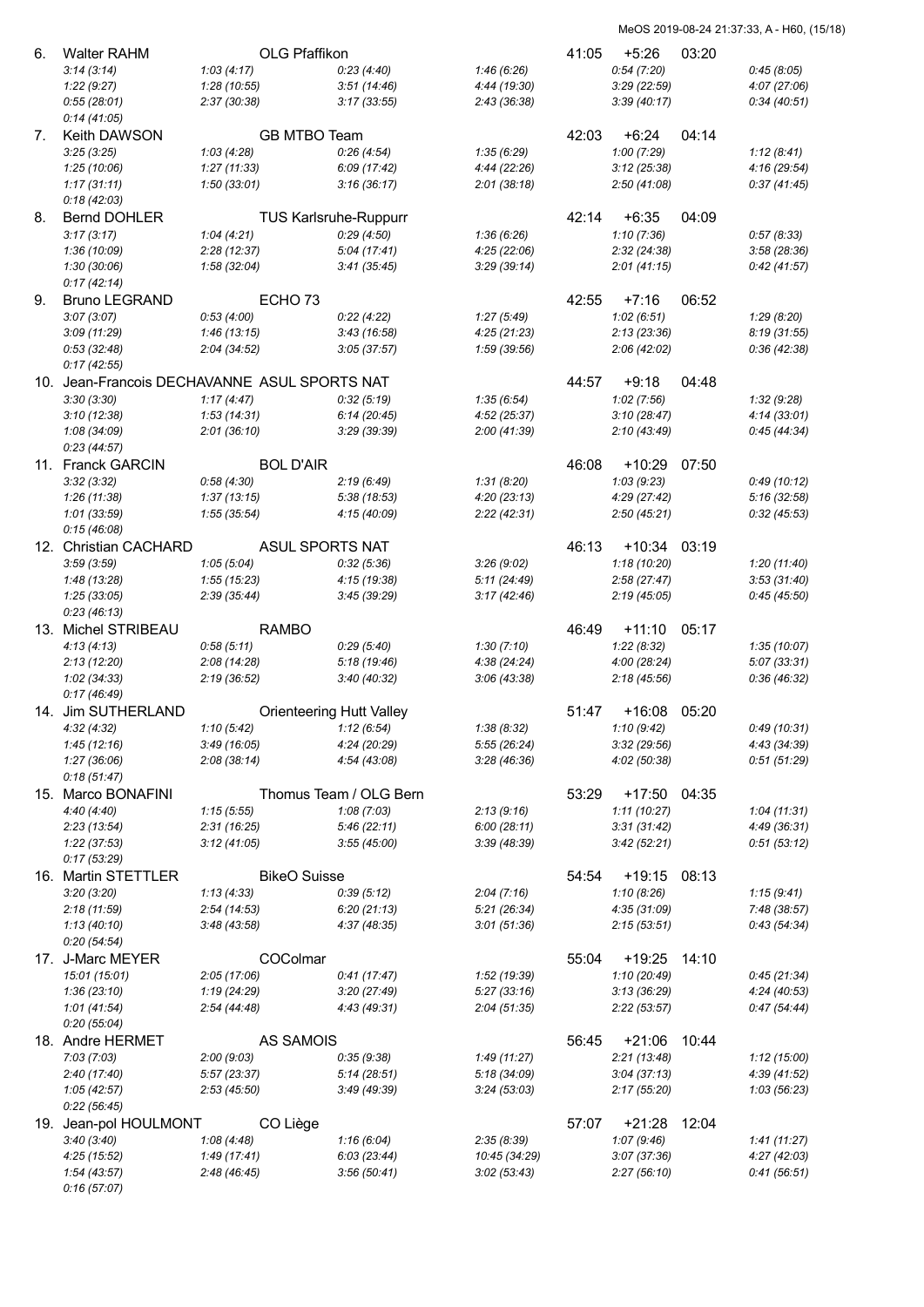| 20. Sonnenberg SERGEJ<br>2:54(2:54) | 0:55(3:49)     | Osnabrucker TB     | 20:36 (24:25)                                           | 1:58(26:23)    | $+21:33$ 23:34<br>57:12<br>0:59(27:22) | 0:30(27:52)                |
|-------------------------------------|----------------|--------------------|---------------------------------------------------------|----------------|----------------------------------------|----------------------------|
| 1:02(28:54)                         | 0:52(29:46)    |                    | 3:30(33:16)                                             | 5:03(38:19)    | 2:58(41:17)                            | 4:24(45:41)                |
| 0:49(46:30)                         | 1:49 (48:19)   |                    | 3:20(51:39)                                             | 2:31(54:10)    | 2:03(56:13)                            | 0:41(56:54)                |
| 0:18(57:12)                         |                |                    |                                                         |                |                                        |                            |
| 21. Kevin PICKERING                 |                | GB MTBO Team       |                                                         |                | 1:01:31 +25:52 15:58                   |                            |
| 3:50(3:50)                          | 1:00(4:50)     |                    | 0:27(5:17)                                              | 2:08(7:25)     | 1:04(8:29)                             | 0:46(9:15)                 |
| 2:29(11:44)                         | 3:52(15:36)    |                    | 9:03(24:39)                                             | 4:30 (29:09)   | 3:21(32:30)                            | 13:52 (46:22)              |
| 1:29(47:51)                         | 2:56(50:47)    |                    | 4:07 (54:54)                                            | 3:12(58:06)    | 2:21(1:00:27)                          | 0:41(1:01:08)              |
| 0:23(1:01:31)                       |                |                    |                                                         |                |                                        |                            |
| 22.  Jens OHME                      |                | OLA TSV Deggendorf |                                                         |                | 1:02:47 +27:08 09:17                   |                            |
| 4:26 (4:26)                         | 1:20(5:46)     |                    | 0:45(6:31)                                              | 2:07(8:38)     | 1:45(10:23)                            | 1:02(11:25)                |
| 1:58(13:23)                         | 4:21(17:44)    |                    | 4:29(22:13)                                             | 7:02(29:15)    | 5:03(34:18)                            | 9:29(43:47)                |
| 1:12(44:59)                         | 3:08(48:07)    |                    | 5:12(53:19)                                             | 3:57(57:16)    | 4:10(1:01:26)                          | 0:56(1:02:22)              |
| 0:25(1:02:47)                       |                |                    |                                                         |                |                                        |                            |
| 23. Christian REUT                  |                | <b>AS SAMOIS</b>   |                                                         |                | 1:06:22 +30:43 12:19                   |                            |
| 4:07(4:07)                          | 1:20(5:27)     |                    | 0:30(5:57)                                              | 2:01(7:58)     | 2:33(10:31)                            | 0:51(11:22)                |
| 1:54(13:16)                         | 5:41(18:57)    |                    | 5:46(24:43)                                             | 7:49 (32:32)   | 4:19(36:51)                            | 7:17 (44:08)               |
| 2:36(46:44)                         | 3:48 (50:32)   |                    | 7:19(57:51)                                             | 2:49 (1:00:40) | 4:37 (1:05:17)                         | 0:46(1:06:03)              |
| 0:19(1:06:22)                       |                |                    |                                                         |                |                                        |                            |
| 24. Yves BOEHM                      |                | COBuhl.Florival    |                                                         |                | 1:15:58 +40:19 12:07                   |                            |
| 5:48(5:48)                          | 1:40(7:28)     |                    | 0:42(8:10)                                              | 3:39(11:49)    | 1:34(13:23)                            | 1:18(14:41)                |
| 1:58 (16:39)                        | 1:59 (18:38)   |                    | 7:04(25:42)                                             | 12:07 (37:49)  | 4:27(42:16)                            | 7:46 (50:02)               |
| 2:40(52:42)                         | 3:36(56:18)    |                    | 5:32(1:01:50)                                           | 4:53(1:06:43)  | 7:36(1:14:19)                          | 1:03(1:15:22)              |
| 0:36(1:15:58)                       |                |                    |                                                         |                |                                        |                            |
| 25. Guy FISCHER                     |                | COBuhl.Florival    |                                                         |                | 1:18:35 +42:56 13:56                   |                            |
| 7:16(7:16)                          | 1:34(8:50)     |                    | 0:40(9:30)                                              | 2:22(11:52)    | 2:01(13:53)                            | 0:59(14:52)                |
| 2:46(17:38)                         | 2:29(20:07)    |                    | 4:15(24:22)                                             | 14:28 (38:50)  | 6:59(45:49)                            | 10:22 (56:11)              |
| 1:47(57:58)                         | 4:09 (1:02:07) |                    | 6:46(1:08:53)                                           | 3:57(1:12:50)  | 4:02 (1:16:52)                         | 1:12(1:18:04)              |
| 0:31(1:18:35)                       |                |                    |                                                         |                |                                        |                            |
| 26.   Antonio ROSA                  |                | <b>CN Alvito</b>   |                                                         |                | 1:24:17 +48:38 28:36                   |                            |
| 4:56(4:56)                          | 1:43(6:39)     |                    | 0:39(7:18)                                              | 2:16(9:34)     | 3:52(13:26)                            | 1:47(15:13)                |
| 1:59(17:12)                         | 3:43(20:55)    |                    | 20:24 (41:19)                                           | 6:14(47:33)    | 3:51(51:24)                            | 15:23 (1:06:47)            |
| 1:27(1:08:14)                       | 4:21(1:12:35)  |                    | 4:07(1:16:42)                                           | 3:04(1:19:46)  | 3:07(1:22:53)                          | 1:00(1:23:53)              |
| 0:24(1:24:17)                       |                |                    |                                                         |                |                                        |                            |
| Didier MARCHAL                      |                | <b>BALISE 25</b>   |                                                         |                | <b>PM</b>                              |                            |
|                                     |                |                    |                                                         |                |                                        |                            |
| 3:39(3:39)                          | 1:08(4:47)     |                    | 1:32(6:19)                                              | 1:41(8:00)     | 1:03(9:03)                             |                            |
| $-(-)$                              | $-(25:07)$     |                    | 4:40 (29:47)                                            | 5:06(34:53)    | 3:00(37:53)                            | 2:09(11:12)<br>5:33(43:26) |
| 1:23(44:49)                         | 2:18(47:07)    |                    | 3:54(51:01)                                             | 2:42(53:43)    | 7:46 (1:01:29)                         | 0:49(1:02:18)              |
| 0:23(1:02:41)                       |                |                    |                                                         |                |                                        |                            |
| <b>Gilles BAGUEREY</b>              |                | COColmar           |                                                         |                | <b>PM</b>                              |                            |
| 9:19(9:19)                          | 1:34 (10:53)   |                    | 0:39(11:32)                                             | 2:16(13:48)    | 2:01(15:49)                            | 0:57(16:46)                |
| 2:58(19:44)                         | 2:26(22:10)    |                    | 4:02(26:12)                                             | 6:20 (32:32)   | $-(-)$                                 | $-(42:59)$                 |
| 1:57(44:56)                         | 4:30 (49:26)   |                    | 3:47(53:13)                                             | 3:59(57:12)    | 2:58(1:00:10)                          | 0:55(1:01:05)              |
| 0:23(1:01:28)                       |                |                    |                                                         |                |                                        |                            |
| Marc AMMERICH                       |                | <b>RO'Paris</b>    |                                                         |                | <b>PM</b>                              |                            |
| 5:56(5:56)                          | 1:56(7:52)     |                    | 0:44(8:36)                                              | 2:28(11:04)    | 1:35(12:39)                            | 1:45(14:24)                |
| 3:31(17:55)                         | 3:48(21:43)    |                    | 6:28(28:11)                                             | 7:54 (36:05)   | 4:55(41:00)                            | $-(-)$                     |
| $- (50:11)$                         | 5:10(55:21)    |                    | 5:25(1:00:46)                                           | 4:09 (1:04:55) | 3:39(1:08:34)                          | 1:05 (1:09:39)             |
| 0:28(1:10:07)                       |                |                    |                                                         |                |                                        |                            |
| Norman JONES                        |                |                    | Clube de Orientacao e Aventura do Litoral AlentejAband. |                |                                        |                            |
| 4:23(4:23)                          | 2:33(6:56)     |                    | $-(-)$                                                  | $-(-)$         | $-(-)$                                 | $-(-)$                     |
| $-(-)$                              | $-(-)$         |                    | $-(-)$                                                  | $-(-)$         | $-(-)$                                 | $-(-)$                     |
| $-(-)$                              | $-(-)$         |                    | $-(-)$                                                  | $-(-)$         | $-(-)$                                 | $-(-)$                     |
| $-(-)$                              |                |                    |                                                         |                |                                        |                            |
| Maurice AUBRY                       |                | <b>SCAPA NANCY</b> |                                                         |                | Non parta                              |                            |
| $-(-)$                              | $-(-)$         |                    | $-(-)$                                                  | $-(-)$         | $-(-)$                                 | $-(-)$                     |
| $-(-)$                              | $-(-)$         |                    | $-(-)$                                                  | $-(-)$         | $-(-)$                                 | $-(-)$                     |
| $-(-)$                              | $-(-)$         |                    | $-(-)$                                                  | $-(-)$         | $-(-)$                                 | $-(-)$                     |
| $-(-)$                              |                |                    |                                                         |                |                                        |                            |
| Paul TIMMERMANS                     |                |                    | Cercle d'Orientation du Hainaut                         |                | Non parta                              |                            |
| $-(-)$                              | $-(-)$         |                    | $-(-)$                                                  | $-(-)$         | $-(-)$                                 | $-(-)$                     |
| $-(-)$                              | $-(-)$         |                    | $-(-)$                                                  | $-(-)$         | $-(-)$                                 | $-(-)$                     |
| $-(-)$                              | $-(-)$         |                    | $-(-)$                                                  | $-(-)$         | $-(-)$                                 | $-(-)$                     |
| $-(-)$                              |                |                    |                                                         |                |                                        |                            |
| Steffen BREITWIESER                 |                |                    | SV Wissenschaft Quedlinburg                             |                | Non parta                              |                            |
| $-(-)$                              | $-(-)$         |                    | $-(-)$                                                  | $-(-)$         | $-(-)$                                 | $-(-)$                     |
| $-(-)$                              | $-(-)$         |                    | $-(-)$                                                  | $-(-)$         | $-(-)$                                 | $-(-)$                     |
| $-(-)$<br>$-(-)$                    | $-(-)$         |                    | $-(-)$                                                  | $-(-)$         | $-(-)$                                 | $-(-)$                     |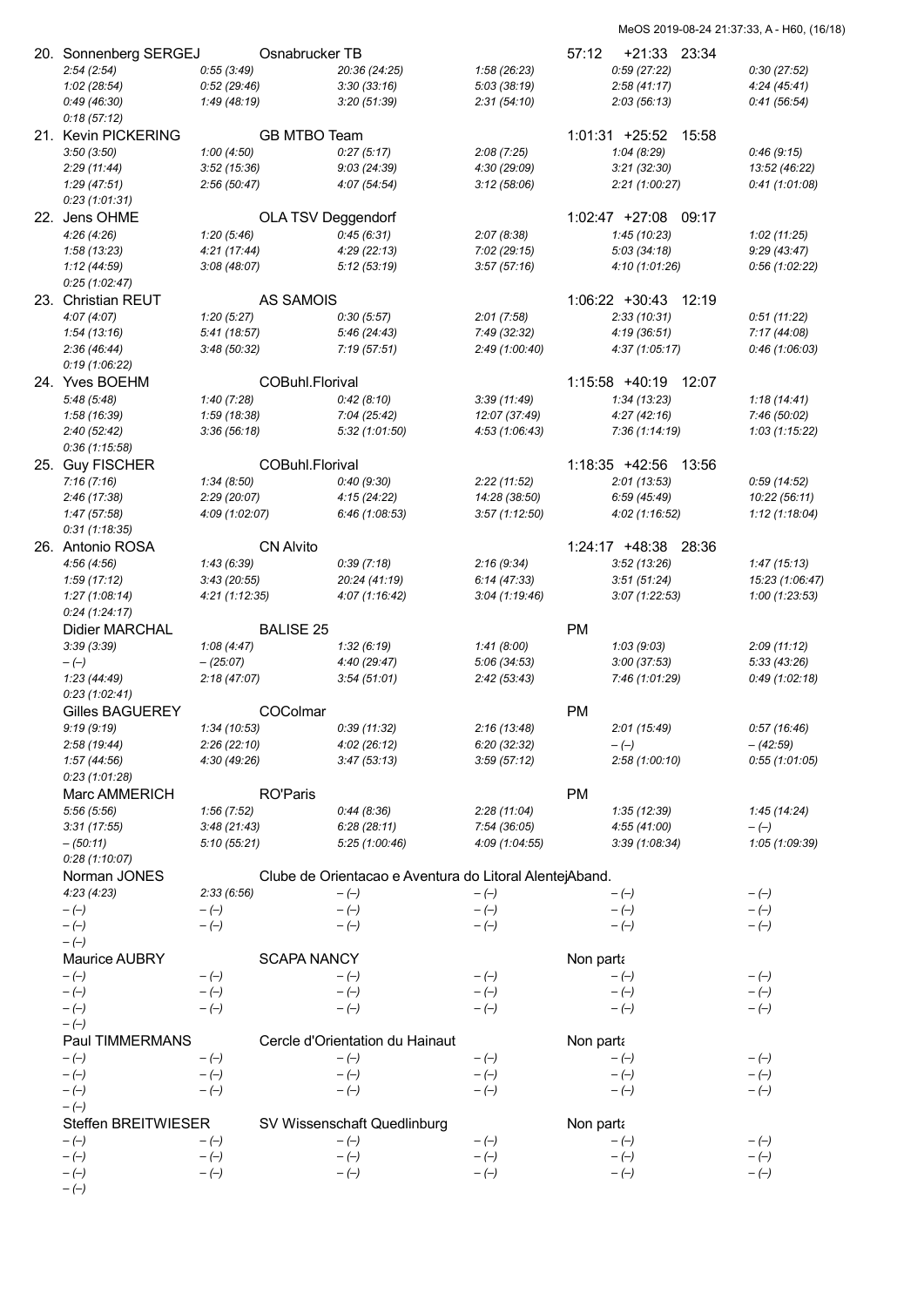| A - H70 |                            | (10/10)            |                |                | Temps Après     |                      | <b>Temps perdu</b> |                |
|---------|----------------------------|--------------------|----------------|----------------|-----------------|----------------------|--------------------|----------------|
| 1.      | <b>Guy TAILLANDIER</b>     | <b>OSCM</b>        |                |                | 54:27           |                      | 05:03              |                |
|         | 5:26(5:26)                 | 1:15(6:41)         | 2:06(8:47)     | 1:54(10:41)    |                 | 1:00(11:41)          |                    | 1:23(13:04)    |
|         | 1:48(14:52)                | 2:04(16:56)        | 5:47(22:43)    | 6:01(28:44)    |                 | 3:08(31:52)          |                    | 5:48(37:40)    |
|         | 1:05(38:45)                | 3:04(41:49)        | 5:41(47:30)    | 2:53(50:23)    |                 | 2:42(53:05)          |                    | 1:00(54:05)    |
|         | 0:22(54:27)                |                    |                |                |                 |                      |                    |                |
| 2.      | <b>Bernard VANNIER</b>     | USM/CO             |                |                | $1:03:34 +9:07$ |                      | 04:56              |                |
|         | 4:39(4:39)                 | 1:30(6:09)         | 0:55(7:04)     | 2:14(9:18)     |                 | 1:21(10:39)          |                    | 1:13(11:52)    |
|         | 2:40(14:32)                | 3:03(17:35)        | 4:44 (22:19)   | 6:18(28:37)    |                 | 3:28(32:05)          |                    | 11:05 (43:10)  |
|         | 2:02(45:12)                | 3:33(48:45)        | 5:58(54:43)    | 3:48(58:31)    |                 | 3:30(1:02:01)        |                    | 1:04 (1:03:05) |
|         | 0:29(1:03:34)              |                    |                |                |                 |                      |                    |                |
| 3.      | John RASMUSSEN             | Silkeborg OK       |                |                |                 | 1:10:02 +15:35 11:14 |                    |                |
|         | 4:52(4:52)                 | 1:39(6:31)         | 0:39(7:10)     | 2:08(9:18)     |                 | 1:13(10:31)          |                    | 1:19(11:50)    |
|         | 2:22(14:12)                | 3:46(17:58)        | 8:44(26:42)    | 7:59(34:41)    |                 | 4:43 (39:24)         |                    | 5:55(45:19)    |
|         | 1:41(47:00)                | 6:49(53:49)        | 5:33 (59:22)   | 3:55(1:03:17)  |                 | 5:33 (1:08:50)       |                    | 0:50(1:09:40)  |
|         | 0:22(1:10:02)              |                    |                |                |                 |                      |                    |                |
| 4.      | Alain RUAUD                | <b>BALISE 25</b>   |                |                |                 | $1:11:30$ +17:03     | 10:06              |                |
|         | 4:55(4:55)                 | 1:28(6:23)         | 0:30(6:53)     | 1:51(8:44)     |                 | 2:15(10:59)          |                    | 1:09(12:08)    |
|         | 2:34(14:42)                | 3:22(18:04)        | 6:48(24:52)    | 13:00 (37:52)  |                 | 5:09(43:01)          |                    | 7:41(50:42)    |
|         | 1:34(52:16)                | 3:37(55:53)        | 5:17(1:01:10)  | 4:48 (1:05:58) |                 | 4:02 (1:10:00)       |                    | 1:03(1:11:03)  |
|         | 0:27(1:11:30)              |                    |                |                |                 |                      |                    |                |
| 5.      | Michel CHARIAU             | <b>AS SAMOIS</b>   |                |                |                 | 1:12:29 +18:02 06:36 |                    |                |
|         | 6:57(6:57)                 | 1:50(8:47)         | 1:11(9:58)     | 2:52(12:50)    |                 | 1:52(14:42)          |                    | 2:09(16:51)    |
|         | 3:38(20:29)                | 2:32(23:01)        | 7:20(30:21)    | 8:15(38:36)    |                 | 6:06(44:42)          |                    | 6:49(51:31)    |
|         | 2:05(53:36)                | 3:36(57:12)        | 6:05(1:03:17)  | 4:16(1:07:33)  |                 | 3:23(1:10:56)        |                    | 1:03 (1:11:59) |
|         | 0:30(1:12:29)              |                    |                |                |                 |                      |                    |                |
| 6.      | Hans BAUMANN               | <b>Bike-O NWS</b>  |                |                |                 | $1:13:22 + 18:55$    | 11:31              |                |
|         | 7:51(7:51)                 | 1:17(9:08)         | 1:01(10:09)    | 2:28(12:37)    |                 | 1:48(14:25)          |                    | 1:48(16:13)    |
|         | 5:07(21:20)                | 3:50(25:10)        | 6:08(31:18)    | 6:45(38:03)    |                 | 5:02(43:05)          |                    | 6:20(49:25)    |
|         | 1:45(51:10)                | 5:47 (56:57)       | 5:30 (1:02:27) | 4:45(1:07:12)  |                 | 4:44 (1:11:56)       |                    | 1:01(1:12:57)  |
|         | 0:25(1:13:22)              |                    |                |                |                 |                      |                    |                |
|         | Jean-Paul DARTHIAIL        | <b>SAGC CESTAS</b> |                |                | <b>PM</b>       |                      |                    |                |
|         | 4:01(4:01)                 | 1:18(5:19)         | 0:43(6:02)     | 3:29(9:31)     |                 | 1:29(11:00)          |                    | 0:59(11:59)    |
|         | 1:56(13:55)                | 2:17(16:12)        | 3:37(19:49)    | 6:04(25:53)    |                 | 4:07 (30:00)         |                    | 11:14(41:14)   |
|         | 1:52 (43:06)               | 2:29 (45:35)       | $-(-)$         | - (49:28)      |                 | 2:39(52:07)          |                    | 0:45(52:52)    |
|         | 0:20(53:12)                |                    |                |                |                 |                      |                    |                |
|         | <b>Jes STEEN</b>           | OK OEST Birkerode  |                |                | <b>PM</b>       |                      |                    |                |
|         | 5:11(5:11)                 | $-(-)$             | $- (8:39)$     | 2:11(10:50)    |                 | 1:19(12:09)          |                    | 4:12(16:21)    |
|         | 6:29(22:50)                | 2:09 (24:59)       | 8:22(33:21)    | 6:38(39:59)    |                 | 4:19(44:18)          |                    | 6:01(50:19)    |
|         | 1:34(51:53)                | 3:52(55:45)        | 4:37 (1:00:22) | 4:03(1:04:25)  |                 | 5:51(1:10:16)        |                    | 0:47(1:11:03)  |
|         | 0:19(1:11:22)              |                    |                |                |                 |                      |                    |                |
|         | Christian STRANDGAARD      | Sollerod OK        |                |                | Non parta       |                      |                    |                |
|         | $-(-)$                     | $-(-)$             | $-(-)$         | $-(-)$         |                 | $-(-)$               |                    | $-(-)$         |
|         | $-(-)$                     | $-(-)$             | $-(-)$         | $-(-)$         |                 | $-(-)$               |                    | $-(-)$         |
|         | $-(-)$                     | $-(-)$             | $-(-)$         | $-(-)$         |                 | $-(-)$               |                    | $-(-)$         |
|         | $-(-)$                     |                    |                |                |                 |                      |                    |                |
|         | Jacques ABISSE             | <b>BALISE 25</b>   |                |                | Non parta       |                      |                    |                |
|         | $-(-)$                     | $-(-)$             | $-(-)$         | $-(-)$         |                 | $-(-)$               |                    | $-(-)$         |
|         | $-(-)$                     | $-(-)$             | $-(-)$         | $-(-)$         |                 | $-(-)$               |                    | $-(-)$         |
|         | $-(-)$                     | $-(-)$             | $-(-)$         | $-(-)$         |                 | $-(-)$               |                    | $-(-)$         |
|         | $-(-)$                     |                    |                |                |                 |                      |                    |                |
|         | F - Open Women             | (4/4)              |                |                |                 | Temps Après          | Temps perdu        |                |
| 1.      | Noemi OHME                 | OLA TSV Deggendorf |                |                | 16:03           |                      | 00:00              |                |
|         | 3:28(3:28)                 | 2:23(5:51)         | 0:51(6:42)     | 2:00(8:42)     |                 | 1:15(9:57)           |                    | 1:36(11:33)    |
|         | 2:43(14:16)                | 1:24(15:40)        | 0:23(16:03)    |                |                 |                      |                    |                |
|         |                            | VO                 |                |                | 32:37           |                      |                    |                |
|         | 2. Louise MOULIERE         |                    |                |                |                 | +16:34 08:29         |                    |                |
|         | 5:54(5:54)<br>5:07 (30:28) | 3:08(9:02)         | 7:29(16:31)    | 3:48(20:19)    |                 | 2:02(22:21)          |                    | 3:00(25:21)    |
|         |                            | 1:40 (32:08)       | 0:29(32:37)    |                |                 |                      |                    |                |
| 3.      | Anne Laure ECHILLEY        | <b>V.H.S.O.</b>    |                |                | 42:25           | +26:22 16:54         |                    |                |
|         | 11:03 (11:03)              | 2:45(13:48)        | 1:16(15:04)    | 15:39 (30:43)  |                 | 2:34(33:17)          |                    | 2:03(35:20)    |
|         | 4:06(39:26)                | 2:21(41:47)        | 0:38(42:25)    |                |                 |                      |                    |                |
| 4.      | Lilie PECHSTEIN            | <b>SCAPA NANCY</b> |                |                | 44:18           | +28:15 12:37         |                    |                |
|         | 16:58 (16:58)              | 4:20(21:18)        | 1:13(22:31)    | 6:26(28:57)    |                 | 3:33(32:30)          |                    | 3:08(35:38)    |
|         | 5:05(40:43)                | 2:59(43:42)        | 0:36(44:18)    |                |                 |                      |                    |                |
|         | <b>Open Vert</b>           | (2/2)              |                |                |                 | Temps Après          | Temps perdu        |                |
| 1.      | Maggali DENOUAL            | NOYON CO           |                |                | 13:29           |                      | 00:21              |                |
|         | 0:50(0:50)                 | 1:57(2:47)         | 2:30(5:17)     | 0.59(6.16)     |                 | 2:32(8:48)           |                    | 4:13(13:01)    |
|         | 0:28(13:29)                |                    |                |                |                 |                      |                    |                |
|         |                            |                    |                |                |                 |                      |                    |                |